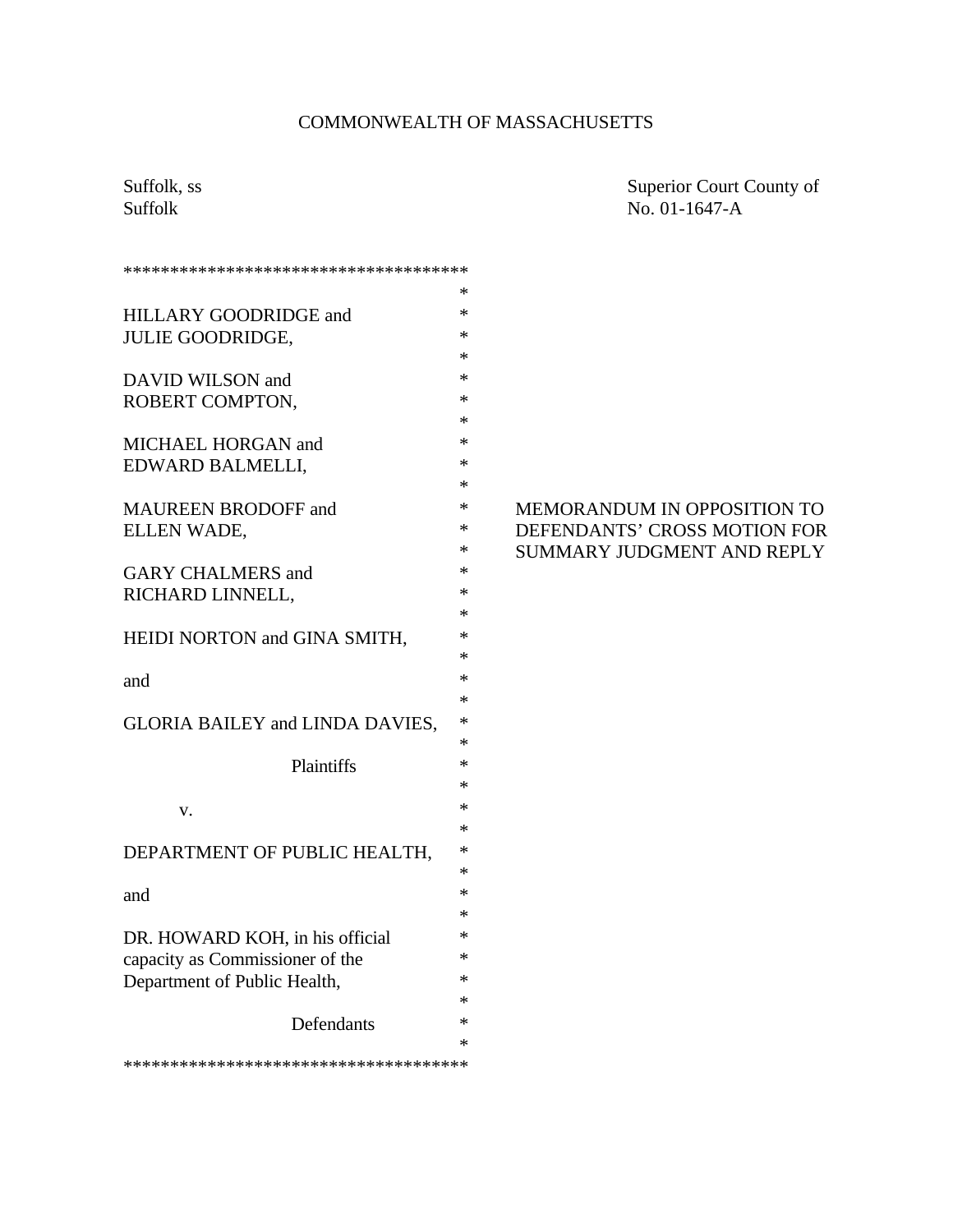#### **INTRODUCTION**

Plaintiffs in this case, seven same-sex couples seeking marriage licenses, ask this Court to extend the protections of liberty, equality, and due process guaranteed to them by the Massachusetts Declaration of Rights. These couples meet all of the requirements set forth by statutes to qualify for marriage licenses. They share the same love, honor, and commitment, as any different-sex couple wishing to marry. Denying them the fundamental protections secured by our constitution because they fell in love with someone of the same sex violates the most basic principles and protections guaranteed to them. These couples, who have been together between six and thirty years and share homes, families, children, love, respect, and commitment, seek simply the same security and protection under Massachusetts' laws that their non-gay neighbors enjoy.

The Commonwealth's understanding of the liberty and equality provisions of the Declaration of Rights is out of step with the expansive protections these provisions have historically afforded. Rather than the restrictive, cramped view that the Commonwealth sets forth, these provisions have long been interpreted to provide comprehensive, far-reaching protections, often providing greater protections against infringement of individual rights than those available under their federal counterparts. In light of these extensive protections, the Commonwealth bears a heavy burden to justify the infringements of Plaintiffs' rights resulting from the current marriage system. The "reasons" that the Commonwealth asserts to justify this invidious discrimination collapse under any level of scrutiny and reveal themselves as nothing more than rationalizations for a deeply rooted legacy of anti-gay bias, stereotypes, and prejudice that has no place in our civic life.

1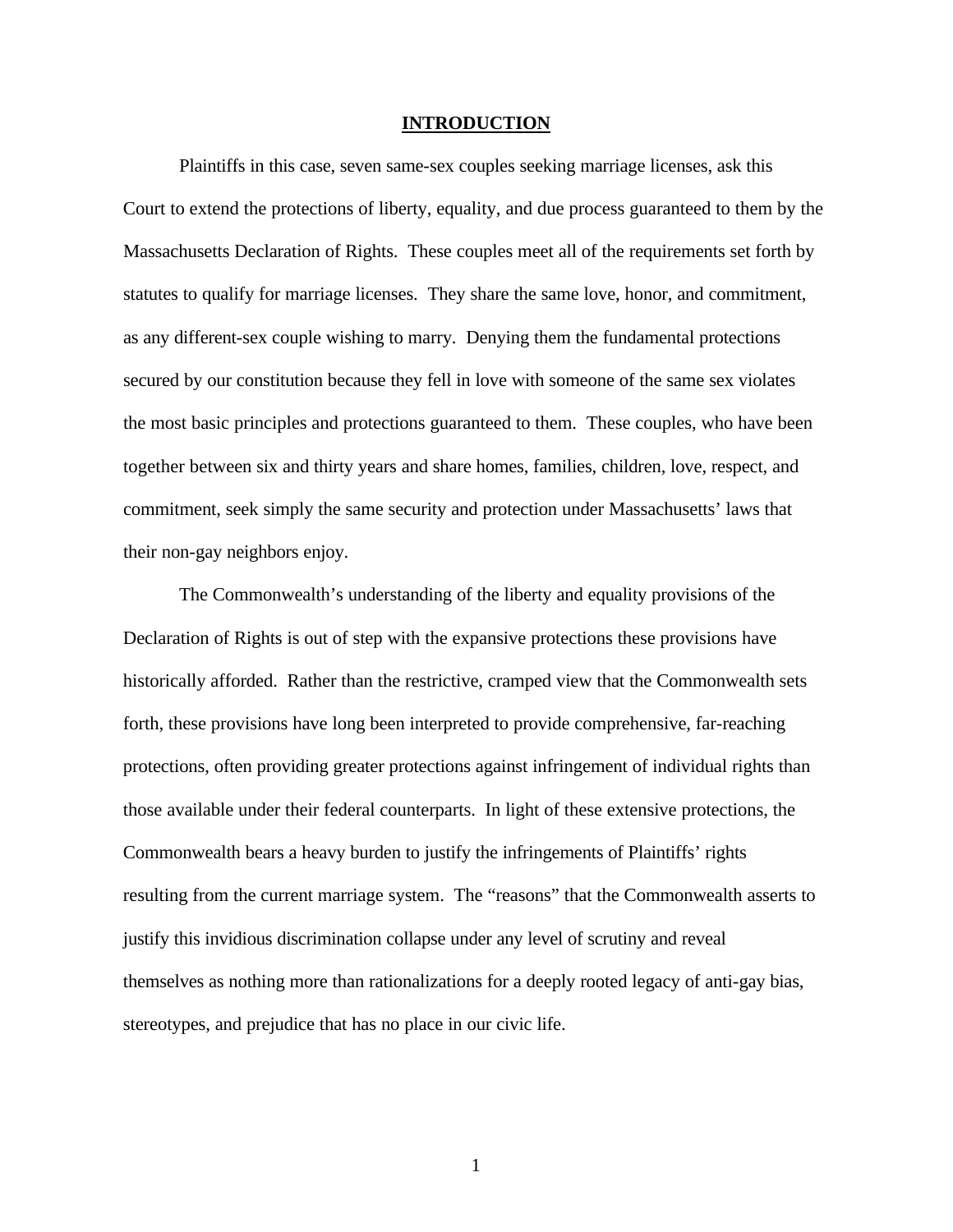### **I. THE COMMONWEALTH'S BAN AGAINST MARRIAGE FOR SAME-SEX COUPLES INFRINGES PLAINTIFFS' FUNDAMENTAL RIGHTS.**

#### **A. Marriage Is A Fundamental Right**

The Commonwealth does not provide a shred of precedent in support of its argument to limit the scope of fundamental rights protection for marriage under the Massachusetts Constitution. As all parties agree, marriage is, in the Commonwealth's words, "a vitally important institution." Defs.' Memo. at 2. Caselaw has long established that marriage is a fundamental right, the restriction of which by the Commonwealth is subject to heightened scrutiny by courts. Turner v. Safley, 482 U.S. 78, 95 (1987); Zablocki v. Redhail, 434 U.S. 374, 383 (1978); Loving v. Virginia, 388 U.S. 1, 12 (1967). Contrary to the Defendants' assertion, Massachusetts courts have never been "wary of recognizing or creating new fundamental rights under the Massachusetts Constitution." See Defs.' Memo. at 20; see also  $\underline{\text{id.}}$  at 24.<sup>1</sup> On the contrary, in the context of examining the rights of the mentally ill, the Supreme Judicial Court ("SJC") said, "we have been skeptical of the narrow interpretation of due process." Williams v. Sec'y of Exec. Office of Human Servs., 414 Mass. 551, 566 (1993). Nor is there any support for the Commonwealth's assertion that to "rein in the otherwise potentially unlimited scope of substantive due process rights," Massachusetts courts have recognized as fundamental only those rights and liberties which are "deeply rooted in this Nation's history and tradition" and "implicit in the concept of ordered liberty." Defs.' Memo. at  $24$ -25.<sup>2</sup> And regardless, because the federal Constitution creates the floor for

 $\frac{1}{1}$ In two of the cases on which the Commonwealth relies, the SJC reached only federal constitutional issues and did not decide any of the state Constitutional claims. See, e.g., Aime v. Commonwealth, 414 Mass. 667, 669 n. 4 (1993); Curtis v. Sch. Comm. of Falmouth, 420 Mass. 749, 751 n.4 (1995). In another, the plaintiff never even claimed a fundamental right was at issue. See Rushworth v. Registrar of Motor Vehicles, 413 Mass. 265, 269 n.5 (1992). And another has been overruled. See Commonwealth v. Munoz, 11 Mass. App. Ct. 30 (1980), overruled by 384 Mass. 503 (1981).

<sup>2</sup> While this states the federal standard articulated in Washington v. Glucksberg, 521 U.S. 702 (1997), it does not state the standard for substantive due process review consistently applied by the SJC. In fact, all but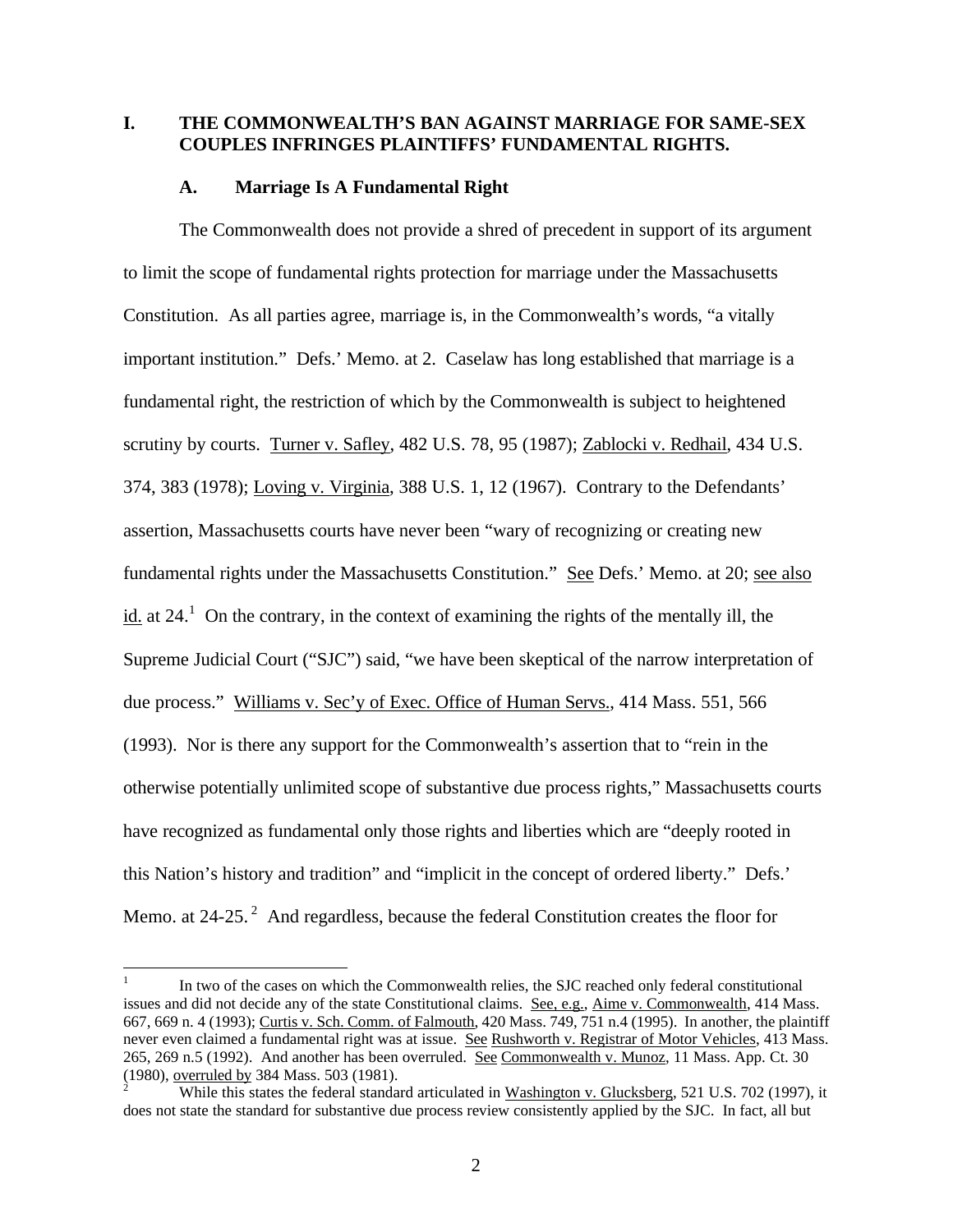fundamental rights established under the Massachusetts Constitution but decidedly not the ceiling, there is no question that the Plaintiffs' fundamental right to marry is jealously guarded by the Declaration of Rights. See Moe v. Sec'y of Admin. & Fin., 382 Mass. 629, 651 (1981) ("when asked to interpret the Massachusetts Constitution, this court is not bound by Federal decisions, which in some respects are less restrictive than our Declaration of Rights.") (internal quotations omitted); Mills v. Rogers, 457 U.S. 291, 300 (1982) ("[T]he substantive rights provided by the Federal Constitution define only a minimum. State law may recognize liberty interests more extensive than those independently protected by the Federal Constitution.").

Unable to dispute the fact that marriage is a fundamental right, the Commonwealth seeks to render the marriage right meaningless to Plaintiffs by arbitrarily re-defining and truncating marriage in such a way as to a priori exclude same-sex couples, repeating the mantra that the Constitution protects marriage -- which the Commonwealth shrinks down to nothing more than a right to procreation -- but not "same-sex marriage." This is argument by labeling and lacks any legal support. As Plaintiffs will show, marriage is the civilly

 $\overline{a}$ 

one of the cases the Commonwealth cites in support of this proposition are cases involving claims under the United States Constitution. See generally id.; Michael H. v. Gerald D., 491 U.S. 110 (1989); Bowers v. Hardwick, 478 U.S. 186 (1986); Moore v. City of East Cleveland, 431 U.S. 494 (1977); Griswold v. Connecticut, 381 U.S. 479 (1965); and Commonwealth v. Stowell, 389 Mass. 171 (1983) (SJC case but decided under federal constitution). And, in the only case decided under both the U.S. and Massachusetts Constitutions, Trigones v. Att'y Gen., 420 Mass. 859 (1995), the language the Commonwealth quotes came from the SJC's federal constitutional analysis, not the state due process analysis. Although the SJC stated in dicta that the standard of review under cognate state provisions is "usually" comparable to the federal Constitution, see Trigones, 420 Mass. at 864, it denied the plaintiffs' state due process claims and concluded that a first degree murder defendant seeking review of denial of post-trial motions had received sufficient process. See id. at 864.

In other substantive due process cases decided under the Massachusetts Constitution, there is no discussion or application of the federal Glucksberg standard. Planned Parenthood League of Mass. v. Att'y Gen., 424 Mass. 586 (1997); Moe v. Sec'y of Admin. & Fin., 382 Mass. 629 (1981). If the SJC were to define historical "fundamental rights" at the level of specificity urged by the Commonwealth regarding marriage, privacy would not include procreative choice, id. at 649 or sexual intimacy, Commonwealth v. Balthazar, 366 Mass. 298, 302 (1974).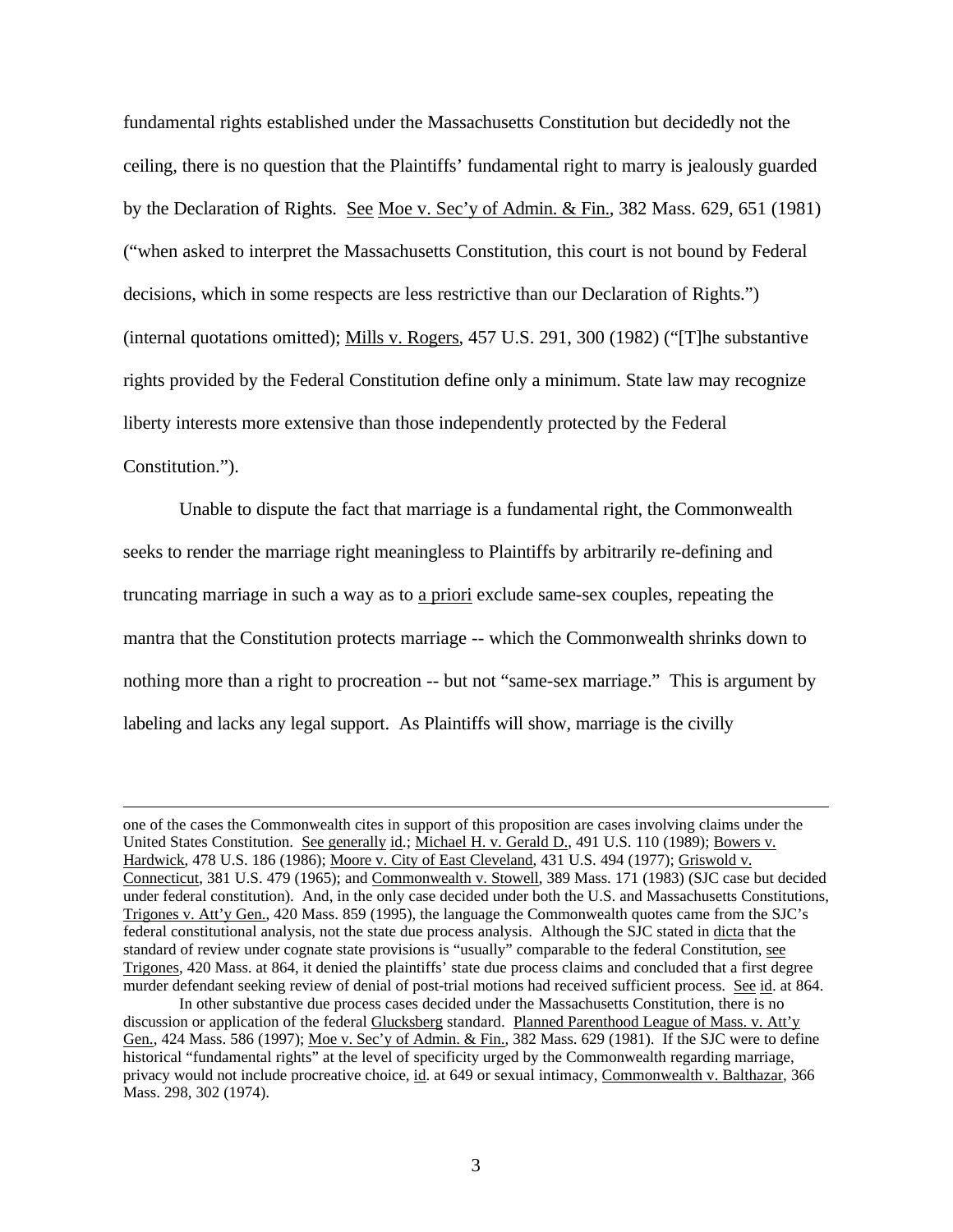recognized commitment between two people that may or may not involve procreation or physical intimacy.<sup>3</sup> There are no reasons apart from bias to limit it to different-sex couples.

## **1. The appropriate inquiry is whether marriage, not "same-sex marriage," is a fundamental right.**

In cases involving exclusions of classes of people from the institution of marriage, all courts agree that the starting point is the indisputable principle that marriage is a fundamental right and therefore, justifications for exclusion are examined under the lens of strict scrutiny. See, e.g., Turner v. Safley, 482 U.S. 78 (1987);<sup>4</sup> Zablocki v. Redhail, 434 U.S. 374 (1978); and Loving v. Virginia, 388 U.S. 1 (1967). In an effort to cloud this basic principle and avoid heightened scrutiny, the Commonwealth characterizes the right at stake as the right of "samesex marriage." Plaintiffs in this case do not seek the right to "same-sex marriage," as if there were or could be such a separate institution.<sup>5</sup> Rather, Plaintiffs, like those in Loving, Turner, and **Zablocki**, seek the right to marriage.<sup>6</sup> Contrary to Defendants' argument, courts

 $\overline{3}$ <sup>3</sup> Though not addressed herein, Plaintiffs also claim protections under Art. 16 due to both the expressive and intimate nature of marriage and rest on the argument set forth in Pls.' Memo. at 58-62.

<sup>&</sup>lt;sup>4</sup> The Supreme Court in Turner v. Safley explained that the only reason it did not apply the highest level of scrutiny to the restriction at issue was a concern for the special interests raised by prison administration. See 482 U.S. at 89.

<sup>5</sup> In response to the Vermont Supreme Court's decision in Baker v. State, 744 A.2d 864 (Vt. 1999), the Vermont legislature adopted the Civil Unions Law which could, arguably, be called "same-sex marriage." The creation of an alternate, parallel status such as civil unions would still deny Plaintiffs their constitutional rights as it would fail to provide several key elements that marriage does including its portability from state to state and the status and societal understanding that marriage imparts.

<sup>&</sup>lt;sup>6</sup> The SJC and the United States Supreme Court have both repeatedly emphasized the individual nature of fundamental rights. See Matter of Spring, 380 Mass. 629, 634 (1980) ("A person has a strong interest in being free from nonconsensual invasion of his bodily integrity and a constitutional right of privacy that may be asserted to prevent unwanted infringements of bodily integrity."); Superintendent of Belchertown State Sch. v. Saikewicz, 373 Mass. 728, 740 (1977) (discussing "the individual's interest in exercising the choice of refusing medical treatment"). See also Glucksberg, 521 U.S.at 726 (1997) (emphasizing the personal nature of fundamental rights and noting "that many of those rights and liberties 'involv[e] the most intimate and personal choices a person may make in a lifetime.'") (citation omitted).

This is particularly true with regard to the right to marry. See Zablocki, 434 U.S. at 383-84 ("The freedom to marry has long been recognized as one of the vital personal rights essential to the orderly pursuit of happiness by free men. ... and subsequent decisions of this Court confirm that the right to marry is of fundamental importance for all individuals.") (emphasis added); Loving, 388 U.S. at 12 ("Under our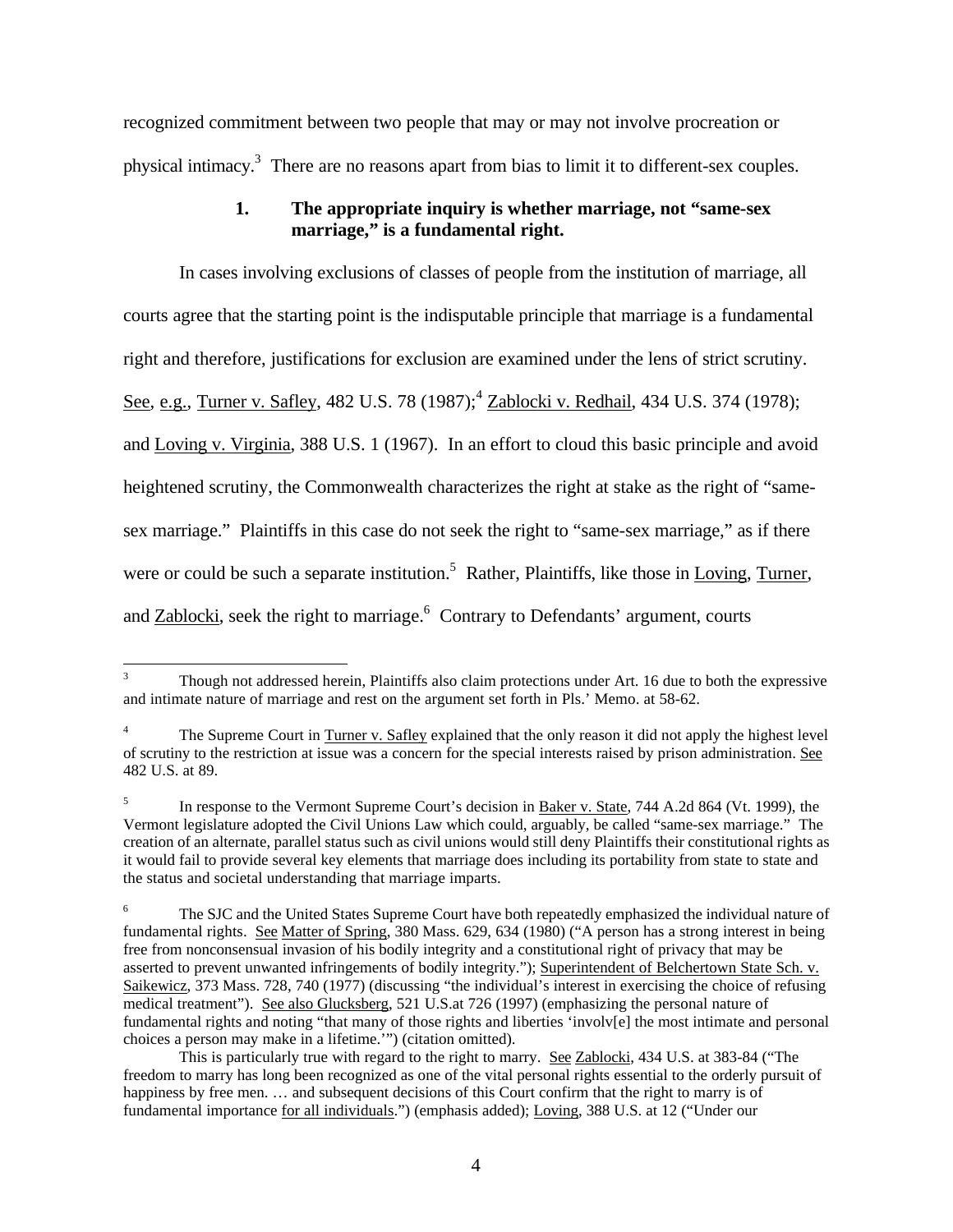evaluating marriage bans in other contexts have viewed the marriage right broadly.<sup>7</sup> See Pls.' Memo. at 23.

There is no real dispute before this Court as to whether there is a fundamental right to marry. Once this Court rejects the Commonwealth's mischaracterization and focuses on the right at stake -- marriage -- the only relevant question is whether the Commonwealth's justifications satisfy the appropriate level of scrutiny. See Section IV infra.

#### **2. Marriage is not and never has been defined by procreative ability.**

The Commonwealth's suggestion that the marriage right is no more than the right to procreation defies logic and law. Contrary to the Commonwealth's suggestion, marriage is not important simply because of "its relation to procreation." See Defs.' Memo. at 29.

An unbroken line of Massachusetts marriage cases confirms that neither procreation, consummation nor coition is at the core of, or essential to, the marriage right. Franklin v. Franklin, 154 Mass. 515, 516 (1891) ("consummation of a marriage by coition is not necessary to its validity"). See also Damaskinos v. Damaskinos, 325 Mass. 217 (1950) (nonconsummation alone is insufficient grounds for annulment); Hanson v. Hanson, 287 Mass. 154, 158 (1934) (no annulment of marriage where wife knew of husband's venereal disease

 $\overline{a}$ 

Constitution, the freedom to marry … resides with the individual and cannot be infringed by the State.") (emphasis added).

<sup>7</sup> The Commonwealth takes single references from Turner and Loving out of context when it argues that the Court did characterize the right narrowly. See Defs.' Memo. at 30-31, n. 21. The Court in single instances framed the questions as whether the fundamental right to marry "appl[ies] to prison inmates" or whether a white person has the freedom to marry a person of another race not to define the fundamental right narrowly, but rather to be descriptive; and, in fact, the rest of the language in each decision clearly reveals the Courts' broader approach. See Turner, 482 U.S. at 95 (construing the right in the case as "the right to marry" and eschewing a historical analysis of prison marriages); id. at 97 (looking at "whether this regulation impermissibly burdens the right to marry"); Zablocki, 434 U.S. at 383 (1978) (broadly proclaiming that "the right to marry is of fundamental importance"); id. at 383-84, 386 (framing the right as the "freedom to marry," the "right to marry," or "the decision to marry"); id. at 384 ("Although Loving arose in the context of racial discrimination, prior and subsequent decisions of this Court confirm that the right to marry is of fundamental importance for all individuals."; Loving, 388 U.S.at 12 (1967) ("The freedom to marry has long been recognized as one of the vital personal rights essential to the orderly pursuit of happiness by free men."); id. ("Marriage is one of the 'basic civil rights of man,' fundamental to our very existence and survival.")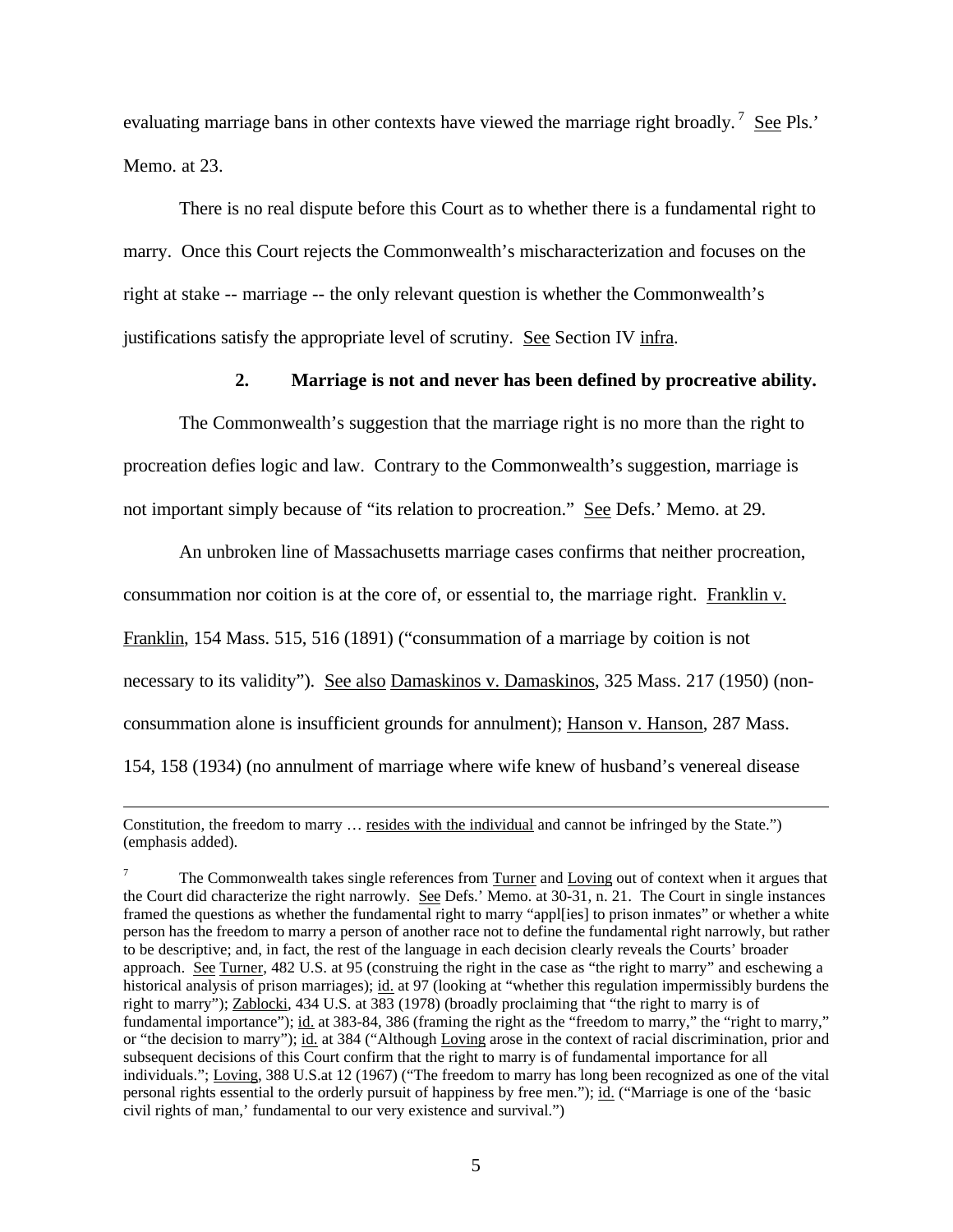even if there was no consummation of the relationship); Martin v. Otis, 233 Mass. 491, 495 (1919) (inability to "fulfill the part of a wife so far as the physical aspect of marriage was concerned" not grounds for voiding marriage); S v. S, 192 Mass. 194 (1906) (wife's inability to engage in sexual intercourse grounds for dissolution but not voiding of a marriage). $8$ 

Once parties fulfill the statutory requirements for solemnizing marriage, they are married, regardless of whether they share sexual intimacy at all, and certainly regardless of whether they procreate or even intend to procreate. The inability of a spouse to perform sexually or have children has never prevented a Massachusetts couple from validly marrying and remaining married.

The Commonwealth must concede that marriage is a fundamental right even for those different-sex couples who wish to obtain the social recognition and other benefits and protections of marriage but do not wish to procreate. Cf. Griswold, 381 U.S. at 485-86. Indeed, it would violate the constitution to deny marriage to different-sex couples who choose not to physically consummate their marriages.<sup>9</sup>

The Commonwealth turns language from Turner v. Safley on its head when it argues that inmate marriages include the "expectation" of consummation. Defs.' Memo. at 30. To the contrary, the actual language in the decision makes clear that not all marriages entered into by inmates will be fully consummated. 482 U.S. at 96 (contemplating that "most," but

 $\mathbf{R}$ While it is true that the SJC has affirmed marriage annulments where no consummation occurred, the rule consistently applied has been that non-consummation is insufficient to annul a marriage; however, where one was fraudulently induced to enter a marriage which was never intended to be a legitimate one, the court may annul it. See generally, Anders v. Anders, 224 Mass. 438 (1916); Smith v. Smith, 171 Mass. 404 (1898). The Commonwealth clearly could not argue here that any gay or lesbian person entering a marriage would in any way be without knowledge as to the couples' independent ability to bear children or manner of sharing intimacy.

The fact that some decisions have tied together the rights of "marriage" and "procreation," see Defs.' Memo. at 29-30, simply demonstrates the existence of multiple, indivisible, protected rights; it does not imply that these constitute together a single right. See Turner, 482 U.S. at 95-96 (listing "emotional support and public commitment," "spiritual commitment" and "government benefits" as important aspects of marriage in addition to consummation); Zablocki, 434 U.S. at 386 (distinguishing the right to marry from the right to have and raise children); Carey v. Populations Servs. Int'l, 431 U.S. 678, 685 (1977) (listing the right to marry and the right to procreate separately).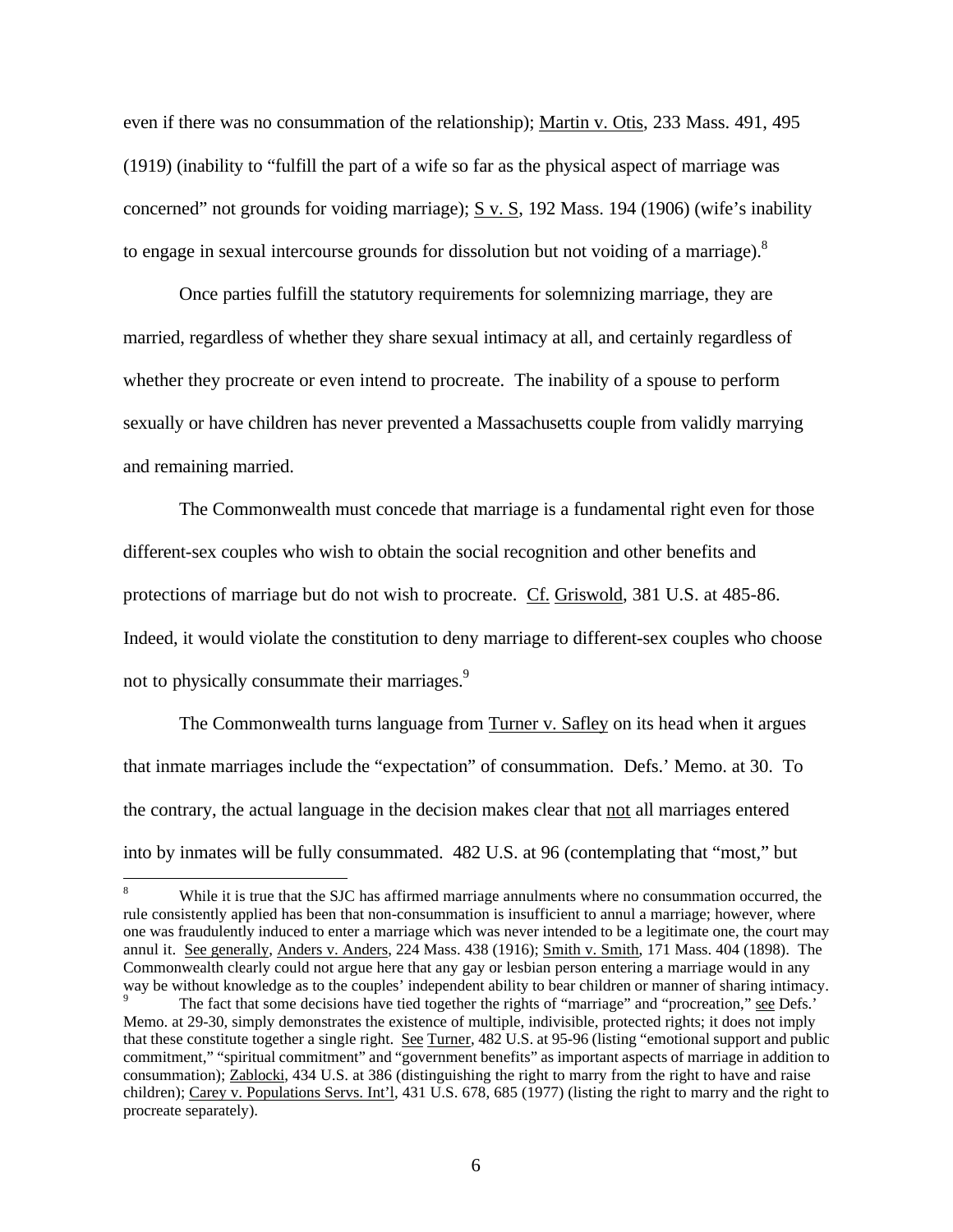not all, "inmates eventually will be released"). In addition, the Court discusses physical "consummation," which is a reference to physical intimacy and not procreation.<sup>10</sup> The point the Court was making was that even prison inmates, who have no daily, physical contact with a spouse, have an interest in the essential elements of marriage. To suggest that Turner stands for the proposition that procreation and marriage are equivalent defies the Supreme Court's analysis. Simply put, the Commonwealth's argument that marriage exists to facilitate procreation is inconsistent with Massachusetts constitutional and common law.

## **B. Substantive Due Process Extends To Restrictions As Well As To Coercions**

Whenever a governmental restriction impedes the ability and freedom of citizens to exercise fundamental rights, the due process protections of the Massachusetts constitution apply to a challenge of those restrictions. That is why the Commonwealth's argument that the marriage ban against gay and lesbian couples does not rise to the level of a constitutional deprivation misses the mark.<sup>11</sup> Defs.' Memo. at 38-42. In picking and choosing among cases in which the SJC has acknowledged constitutional violations, the Commonwealth makes the unsupportable assertion that the due process provisions of the Massachusetts constitution serve as a shield "rather than a sword requiring the government to act." Defs.' Memo. at 39.

Constitutional challenges to statutes in the context of reproductive choice and sexual intimacy -- none of which forced individuals to act -- demonstrate that the Massachusetts

 $10<sup>10</sup>$ It is clear that the Court's decision in Turner did not turn on a concern about the infringement on the right to procreate because, in fact, the regulation at issue allowed an exception to the ban on marriages for inmates whose physical intimacy with a partner resulted in children. See Turner, 482 U.S. at 82, 96-99.

<sup>&</sup>lt;sup>11</sup> The Commonwealth makes no real argument that there is any explicit textual support for reading an exclusion into the marriage laws for same-sex couples. None of its arguments relying on history or longstanding practice (as even its plain meaning argument does) are sufficient to defeat Plaintiffs' straightforward statutory interpretation claim which would avoid this Court having to address a problem of constitutional magnitude. Pls.' Memo. at 4-7. Resting on their Memorandum of Law as to statutory interpretation, Plaintiffs focus this reply on the constitutional arguments raised in the case.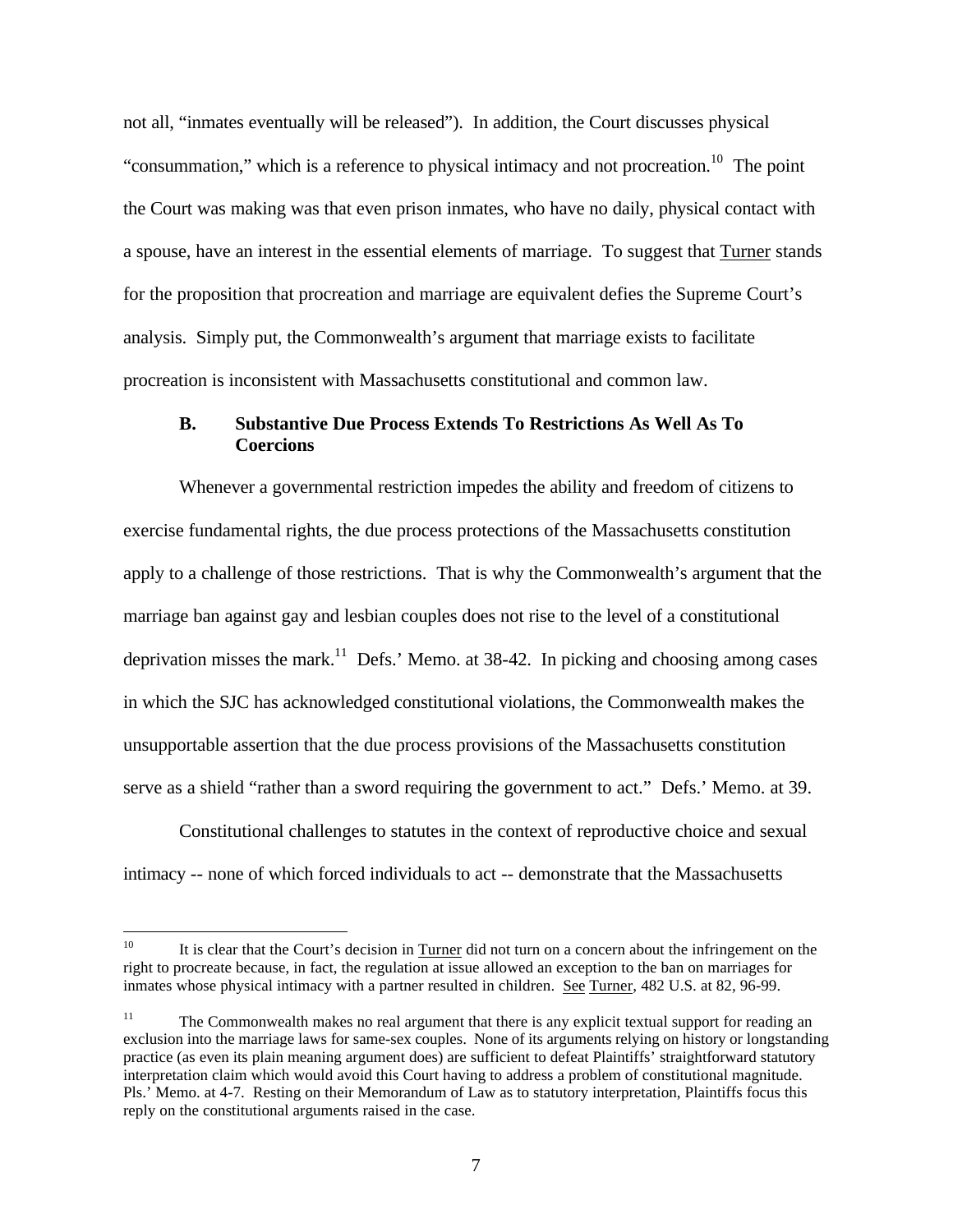Constitution does not serve simply as a shield against government coercion or punishment. See Moe, 382 Mass. at 651-59 (state must fund abortions for indigent women when it funds pregnancy-related services); id. at 653 ("[T]he Constitution's protection is not limited to direct interference with fundamental rights."). See also Planned Parenthood v. Att'y Gen., 424 Mass. 586 (1997) (substantive due process protects individuals' rights to less restricted access to abortion). In addition, the SJC held that a statute criminalizing certain private, intimate conduct was unconstitutional, despite that the statutes did not require any action by the state. Commonwealth v. Balthazar, 366 Mass. 298 (1974). The Commonwealth's contention is equally untrue as to cases brought under federal Due Process. The federal marriage cases provide the clearest examples of challenges to restrictions that were struck down as violative of fundamental rights even when there was no coercive action on the part of the government but simply denial of access to marriage. See generally Turner v. Safley, 482 U.S. 78 (1987); Zablocki v. Redhail, 434 U.S. 374 (1978); Loving v. Virginia, 388 U.S. 1 (1967).

#### **C. Denying Plaintiffs Marriage Licenses Is A Serious Deprivation**

The Commonwealth's argument that the Plaintiffs' claims do not rise to the level of a serious deprivation on the ground that gay and lesbian couples can contract for certain limited, circumscribed protections that are also available to married couples, see Defs.' Memo. at 39- 41, fails to recognize the full legal and social significance of marriage. First, as a factual matter, the rights and protections gay and lesbian couples can receive by private contract represent a small fraction of those that come with marriage. A small sampling of some of the rights that cannot be obtained by contract demonstrates the speciousness of the Commonwealth's argument. Unmarried couples are precluded from obtaining marital

8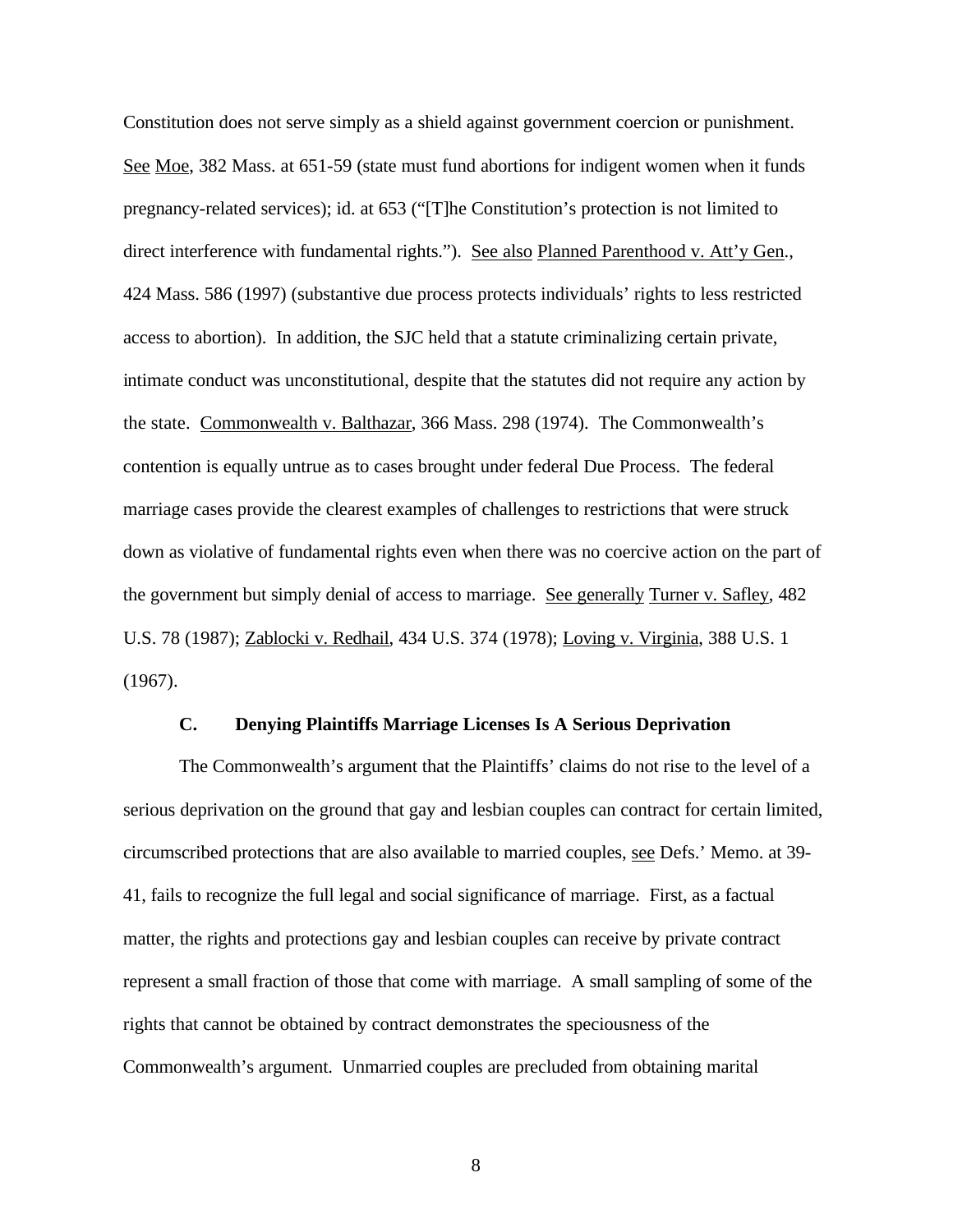protections including testimonial privileges in criminal matters, the right to sue for wrongful death or infliction of emotional distress, joint state tax benefits, presumptions of dependency under worker's compensation laws, homestead exemptions for the marital home, and Medicaid protections for a non-institutionalized spouse, among many others. See Pls.' Memo. at 17-18.

If the Commonwealth's argument had any validity, it would have prevailed in the federal context of interracial marriages, marriages involving incarcerated persons, and marriages of people with outstanding child support payments. Those persons denied marriage could also have obtained "various benefits and protections without the benefit of statesanctioned marriage." Defs.' Memo. at 40. Yet, the United States Supreme Court found a sufficient level of constitutional deprivation to strike the marriage restrictions as to those plaintiffs. Turner v. Safley, 482 U.S. 78, 95 (1987); Zablocki v. Redhail, 434 U.S. 374, 383 (1978); Loving v. Virginia, 388 U.S. 1, 12 (1967). In addition to failing legally and factually, the Commonwealth's position is disingenuous, simultaneously defending marriage as a hallowed, revered, centuries old widely-understood institution (to all of which Plaintiffs concur), yet at the same time arguing that the "right to marry would add nothing," Defs.' Memo. at 41, to the Plaintiffs' ability to form intimate, strong, long-lasting, widely understood and deeply-respected relationships.

#### **II. THE COMMONWEALTH'S BAN AGAINST MARRIAGE FOR SAME-SEX COUPLES INFRINGES PLAINTIFFS' EQUALITY RIGHTS.**

## **A. The Declaration Of Rights Shelters Individuals From Inequality In Diverse And Comprehensive Ways**

The Declaration of Rights safeguards personal equality rights through a multifaceted and far-reaching framework. Articles 1, 6, 7, and 10 of the Declaration of Rights have been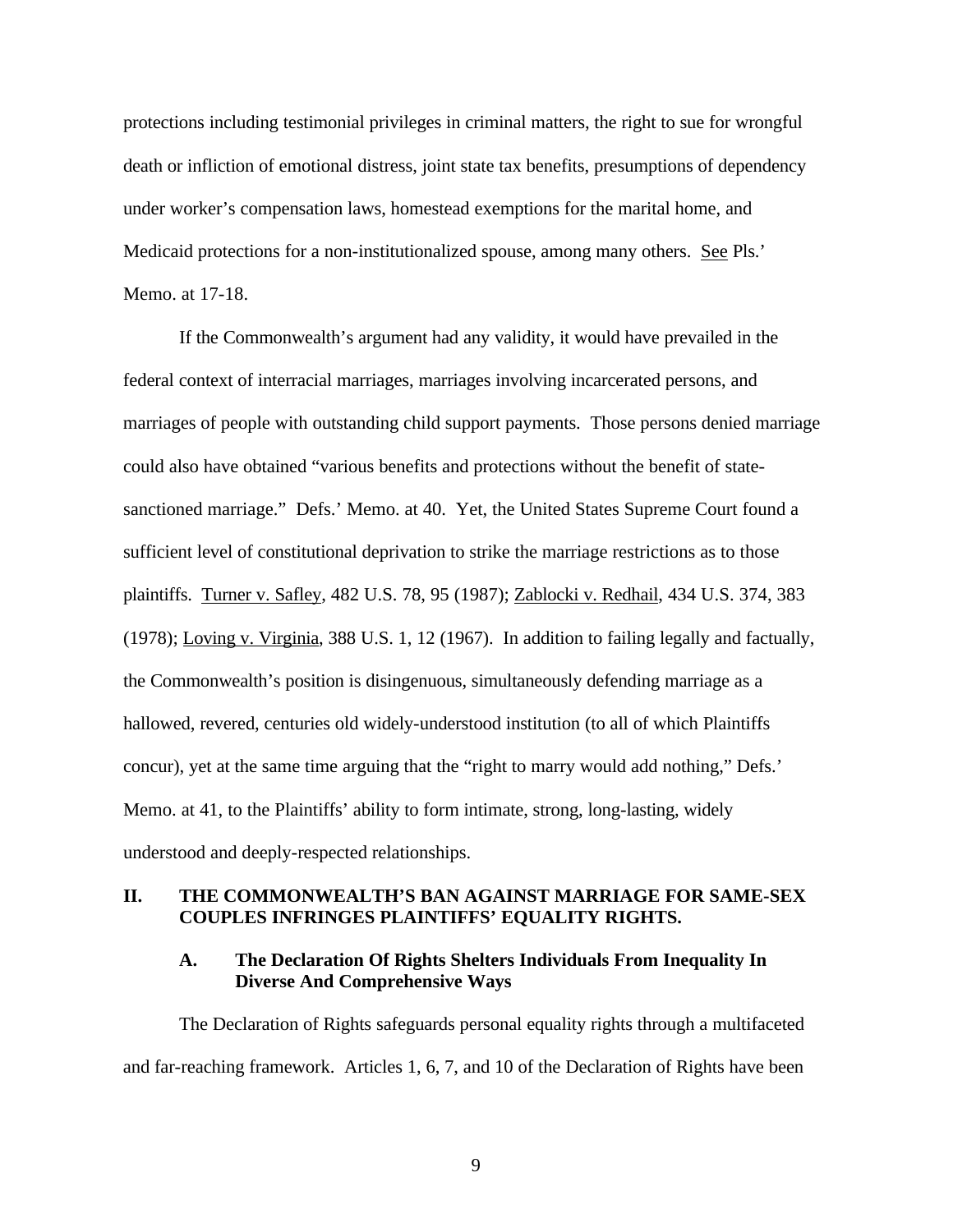invoked repeatedly, in various combinations, to ensure broad equality protections to individuals. See, e.g., Brest v. Comm'r of Ins., 270 Mass. 7, 14 (1930) ("The Declaration of Rights of the Constitution of this Commonwealth in arts. 1, 6, 7, [and] 10 ... contain[s] ample guarantees for equal protection of equal laws without discrimination or favor based upon unreasonable distinctions."). As the SJC stated in Opinion of the Justices, 303 Mass. 631, 640 (1939), "All these constitutional provisions must be construed together to make an harmonious frame of government."

#### **1. Equality rights are individually held.**

Contrary to the Commonwealth's contentions, equality rights belong to the individual, rather than to groups or couples.<sup>12</sup> As the SJC has made clear time and again, these provisions protect people as individual members of a class. See, e.g., Planned Parenthood League of Mass. v. Att'y Gen., 424 Mass. 586, 595 n.10 (1997) (individual pregnant unmarried minor is not denied equal protection because the classifications at issue survived rational basis); Williams v. Sec'y of the Exec. Office of Human Servs., 414 Mass. 551, 564- 65 (1993) (state and federal equal protection claims fail because plaintiffs could not show that they had been mistreated because of their personal membership in a suspect class). Despite the Commonwealth's framing of the discriminatory classification as between different kinds of couples, the rights being infringed belong to the individual members of those couples. See J.E.B. v. Alabama ex rel. T.B., 511 U.S. 127, 152 (1994) (Kennedy, J. concurring) (equality guarantees are concerned "with rights of individuals, not groups"); Mitchell v. United States,

 $12$ <sup>12</sup> It is precisely because of the individual nature of these rights that the Commonwealth's argument that the Plaintiffs are not similarly situated to different-sex couples fails as a threshold matter. The Commonwealth's reliance on the ability to procreate as the grounds for demonstrating that Plaintiffs are not similarly situated focuses on the ability of a couple to engage in a particular behavior. This classification disregards the individual nature of equality protections. All individuals have the potential capacity to procreate and are, even assuming arguendo that characteristic is the relevant comparator, similarly situated in that regard.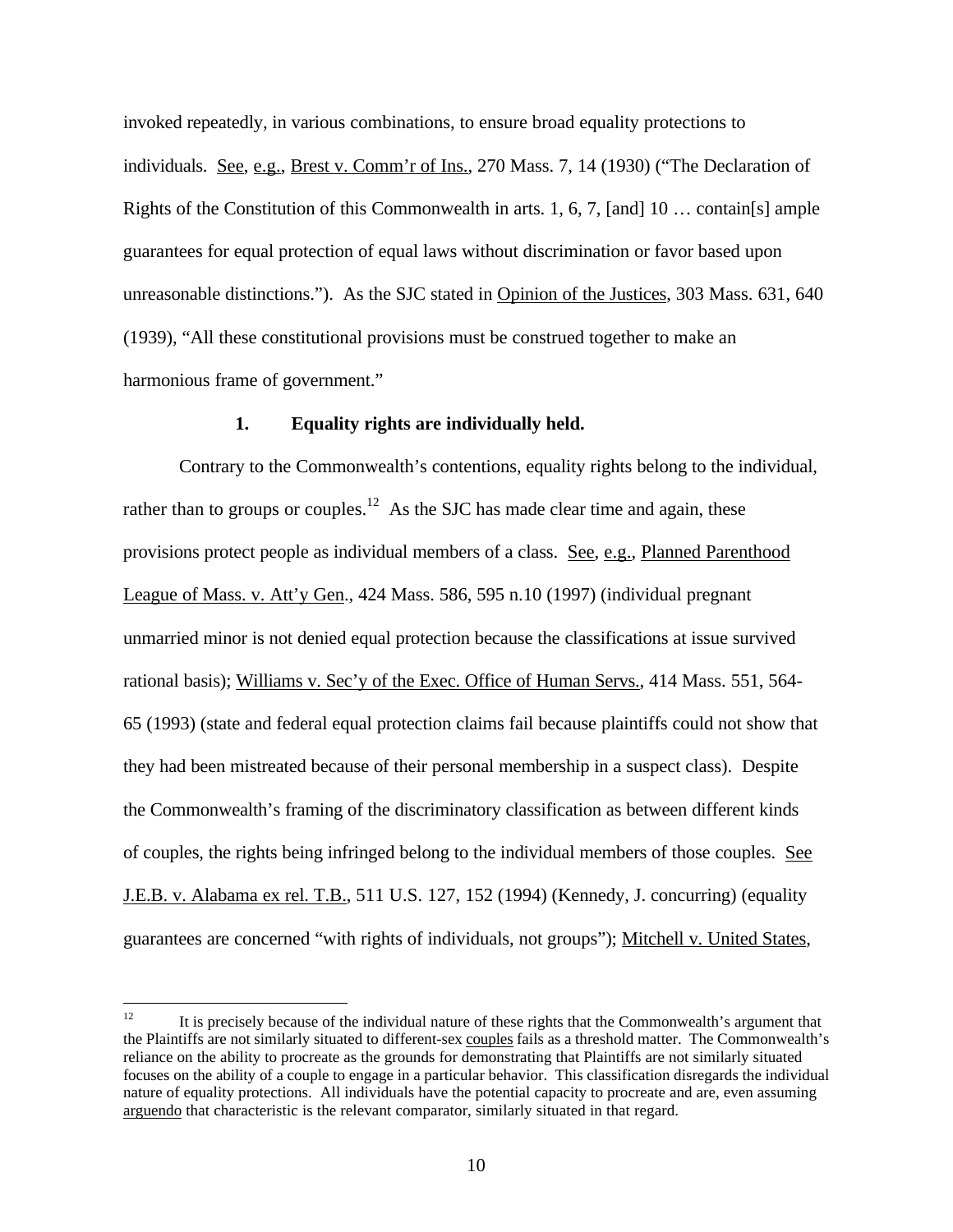313 U.S. 80, 97 (1941) ("fundamental right of equality … [does not] depend upon the number of persons who may be discriminated against, whereas the essence of that right is that it is a personal one"); Missouri ex rel. Gaines v. Canada, 305 U.S. 337, 351 (1938); McCabe v. Atchison, Topeka & Santa Fe R. Co., 235 U.S. 151, 161-62 (1914).

#### **2. Article 1 and the equal rights amendment provide separate and broad equality protections.**

As the Commonwealth agrees, Article 1 has long provided robust equality protections, Defs.' Memo. at 43, protections that existed long before the adoption of Art. 106 -- the Equal Rights Amendment ["ERA"]. See, e.g., Commonwealth v. MacKenzie, 368 Mass. 613, 619 (1975) (imposing criminal sentence only on father of non-marital child and not on mother impermissible); <u>Bogni v. Perotti</u>, 224 Mass. 152, 156-57 (1916) (statute that prevents equitable judicial recognition of laborers but allows such recognition of other types of workers violates equality protections); Commonwealth v. Aves, 35 Mass. 193, 1836 WL 2441 at \*11 (1836) (Art. 1 plainly and explicitly prohibits slavery). Contrary to the Commonwealth's assertion, the adoption of the ERA did not diminish Art. 1's expansive safeguards. The purpose of the ERA was not to limit the scope of Art. 1; rather, it was to ensure Massachusetts citizens even broader protections than were available under federal equality provisions. Opinion of the Justices to the House of Representatives, 374 Mass. 836, 839-40 (1977).

The Commonwealth argues that the ERA limited the scope of the first sentence of Art. 1, and asserts that such an interpretation is necessary to avoid rendering the ERA meaningless. Defs.' Memo. at 44. However, the Commonwealth's interpretation has the same problem it professes to criticize; it renders the first sentence of Art. 1 superfluous. No provision of the Massachusetts Constitution can be ignored as irrelevant. Opinion of the

11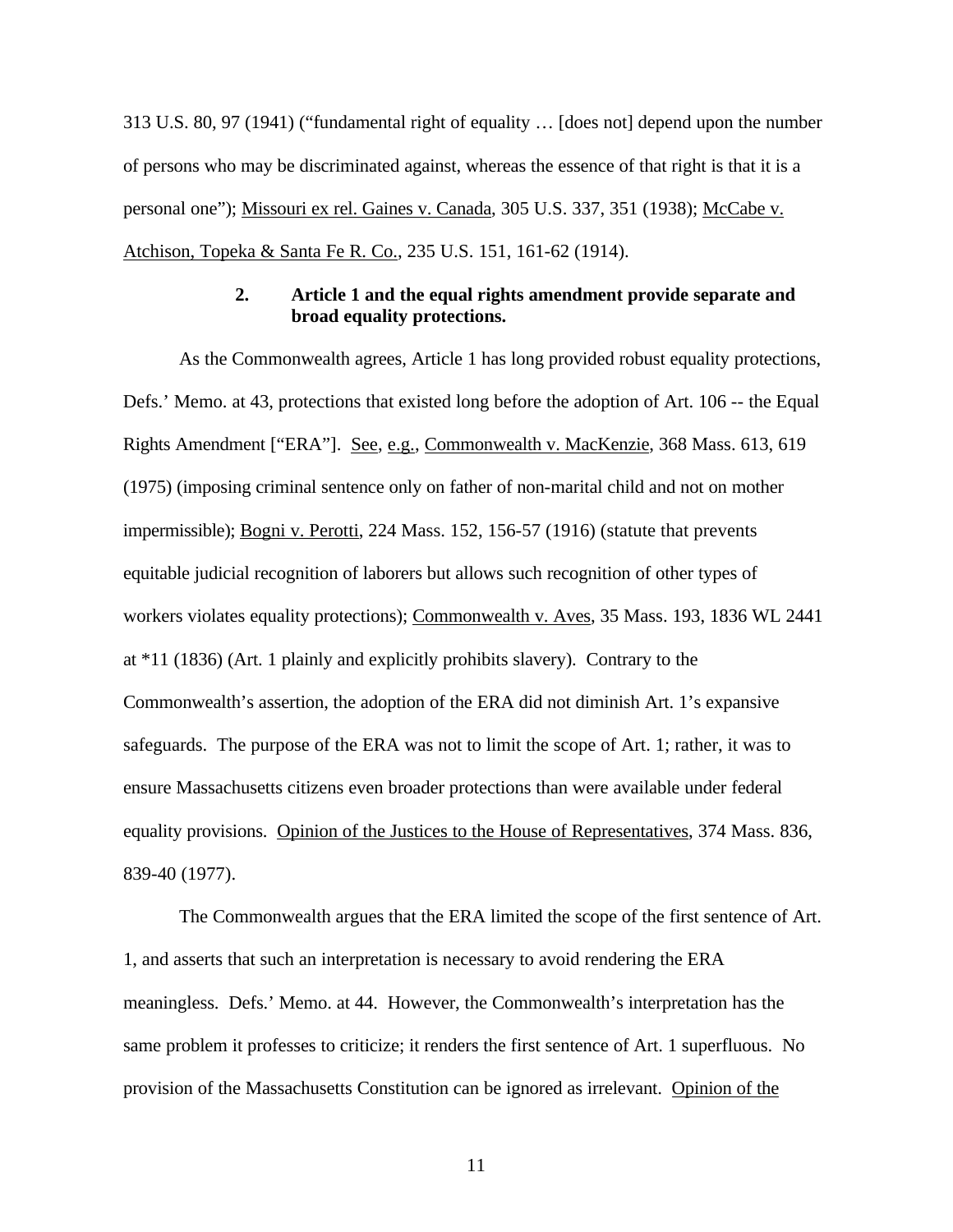Justices, 332 Mass. 769, 777 (1955). Thus, rather than either of these provisions diminishing the protections of the other, the first sentence of Art. 1 and the ERA should be seen as complementary. These two equality provisions have distinct, but mutually reinforcing purposes, and serve to sustain the broad equality protections long recognized in the Commonwealth.

The SJC has repeatedly applied separate analyses under these two related provisions. For example, in <u>Moe v. Sec'y of Admin. & Fin.</u>, 382 Mass. 629, 663 (1981) (Hennessey, C.J., dissenting), Chief Justice Hennessey engaged in an equality analysis not undertaken by the majority which rested its holding on due process. He differentiated between the equal protection provision in Art. 1 "and the related provision in the Equal Rights Amendment," conducting separate analyses under each of these provisions. In another case, the SJC rejected the plaintiffs' equal protection argument under Art. 1, but noted, "The plaintiffs make no argument to us concerning the equal rights amendment," thereby illustrating the separate protections of the two provisions. Planned Parenthood League of Mass. v. Att'y Gen., 424 Mass. 586, 595 n.10 (1997). See also Att'y Gen. v. Mass. Interscholastic Athletic Assoc., Inc., 378 Mass. 342, 351 (1979) ("The equal protection guaranty and a fortiori an equal rights amendment condemn discrimination on grounds of sex whether male or female.") (emphasis added); Opinion of the Justices to the Senate, 373 Mass. 883, 887 (1977) (separate analysis under ERA unnecessary as proposed statute held to violate Art. 1).

In addition, contrary to the Commonwealth's claim, the SJC has never held that equality protections are limited to the classifications identified in the ERA or that the ERA generally precludes other classes from protection.<sup>13</sup> In light of the comprehensive protections

 $13$ The cases cited by the Commonwealth fail to support their assertion. The SJC explained in Att'y Gen. v. Desilets, 418 Mass. 316, 327 (1994), that the reason the ERA does not apply to classifications based on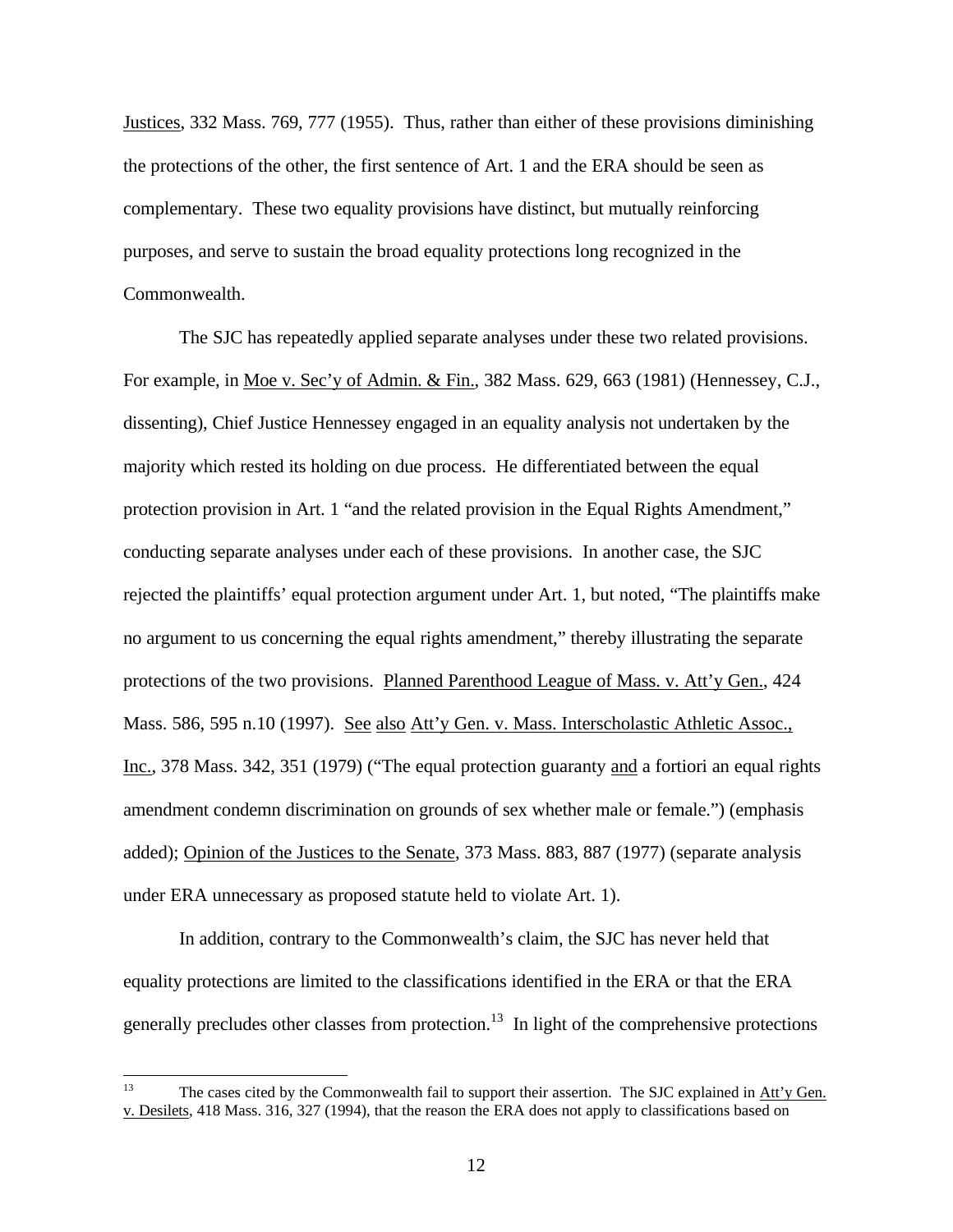that the ERA was intended to extend, Opinion of the Justices, 374 Mass. at 839-40, and the robust safeguards that Art. 1 retains, these provisions may certainly be understood to protect the Plaintiffs' rights. $^{14}$ 

## **3. Articles 6 and 7 shape the overall equality analysis by guarding against absolute preferences for particular classes of people.**

Arts. 6 and 7 significantly contribute to the equality protections of the Declaration of

Rights.<sup>15</sup> The SJC has made clear that these provisions prevent the granting of exclusive

privileges on any class of people and ensures that governmental protections and benefits are

 $\overline{a}$ marital status is because "marital status discrimination is not as intense a State concern as is discrimination based on certain other classifications." The Court uses the classes listed in the ERA as examples of those meriting "intense" State concern, but does not state that it is a complete list. See also Harding v. DeAngelis, 39 Mass. App. Ct. 455, 458 n.3 (1995) (same), review denied, 422 Mass. 1102 (1996). In Powers v. Wilkinson, 399 Mass. 650, 656 n.10 (1987), the SJC specifically declined to consider the question whether the equality protections might apply to other classifications due to a lack of state action at issue. The SJC's statement in Commonwealth v. Soares, 377 Mass. 461, 488-89 (1979), that the ERA is definitive, is limited to the context of "delineating those generic group affiliations which may not permissibly form the basis for juror exclusion." It does not propose limits on the scope of equality protections.

<sup>&</sup>lt;sup>14</sup> That the Special Commission reports indicated that the ERA was not intended to authorize marriage for same-sex couples is not dispositive. The Commission was established to theorize about how far the ERA would reach and to anticipate its impact on the existing laws of the Commonwealth. See Special Study Commission on the Equal Rights Amendment, First Interim Report, at i (Oct. 19, 1976). These determinations are in no way binding on the courts, however, which retain the duty to apply constitutional provisions and to determine their scope. Moe, 382 Mass. at 642 (courts have obligation to consider and resolve whether laws, and actions taken under those laws, violate constitutional protections). Constitutional provisions have often been held to grant protections in contexts initially neither anticipated nor desired. For example, as the Commonwealth illustrates, Defs.' Memo. at 43, the framers of the Massachusetts Constitution did not intend to explicitly prohibit slavery, but Art. 1 was used to do just that in Commonwealth v. Aves, supra. Specifically in the context of the ERA, the Special Commission also suggested that the ERA would not have any effect on abortion law, see First Interim Report at 21, but the SJC has twice considered the ERA's applicability to abortion issues without reference to the Special Commission reports. See discussion of Moe and Planned Parenthood, supra at 12.

<sup>&</sup>lt;sup>15</sup> Although their texts may be slightly different, Arts. 6 and 7 encompass the same principles as the Vermont Common Benefits Clause. The Vermont Supreme Court recognized this in Baker v. State, 744 A.2d 864, 877 n.9 (Vt. 1999), in its examination of parallel provisions from other states in order to illuminate the meaning of Vermont's own provision, stating "Massachusetts included a variation on Vermont's Common Benefits Clause in its Constitution of 1780." These clauses were founded on anti-elitist principles and were concerned with "equal access to public benefits and protections for the community as a whole." Baker, 744 A.2d at 876 ("The concept of equality at the core of the Common Benefits Clause was … the elimination of artificial governmental preferences and advantages." Id.). See Pls.' Memo at 36-37.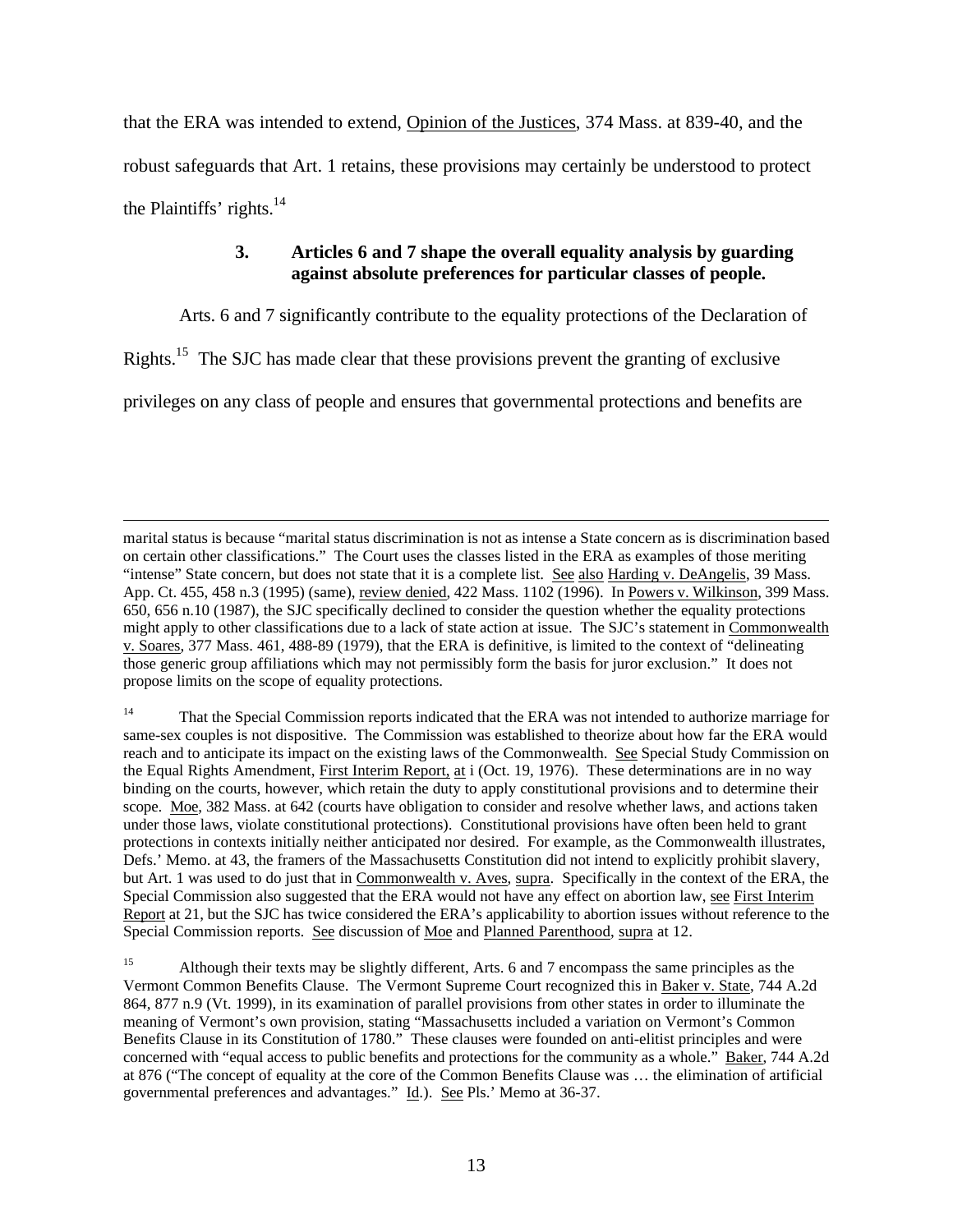intended to extend to all people and not just any one class of people.<sup>16</sup> See Pls.' Memo. at 37-39.

The Commonwealth correctly states that a statutory scheme challenged under these provisions must have as one of its leading purposes the intent to confer a special privilege on any class of people. Hewitt v. Charier, 33 Mass. 353, 355 (1835). This is just what the marriage exclusion does by privileging different-sex couples with the benefits, responsibilities and status of marriage, while denying them to same-sex couples.

Article 6 is about more than hereditary titles and privileges. As the SJC stated in Brown v. Russell, 166 Mass. 14, 22 (1896), "We think it obvious that, whatever may be the advantages of particular and exclusive privileges mentioned, they may include advantages and privileges for life, or a definite period of time as well as hereditary advantages and privileges." (Emphasis added). More recently, in White v. City of Boston, 428 Mass. 250, 255 (1998), the Court indicated that the legislature cannot confer an automatic preference on a group, stating there are "protections against 'special privileges' contained in arts. 6 and 7.'"

Similarly, Article 7 is about more than instituting and changing government. In Brown, the SJC made clear that this provision proclaims the worthy ends of government - that the instrumentalities of government should be created not "for the profit, honor, or private interest of any one man, family, or class of men, but only for the protection, safety, prosperity, and happiness of the people, and for the common good." 166 Mass. at 21. The equality guarantees of this provision prevent the Commonwealth from limiting the institution of marriage, as a device of government, to only a certain class of people.

 $16$ <sup>16</sup> The Commonwealth's desire to ignore the opening clauses of Articles 6 and 7 lacks any legal support. As the SJC has stated, every part of the Constitution has meaning and nothing short of a constitutional amendment can render any part of the Constitution superfluous.Opinion of the Justices, 332 Mass. 769, 777 (1953) (words of constitution cannot be ignored as meaningless).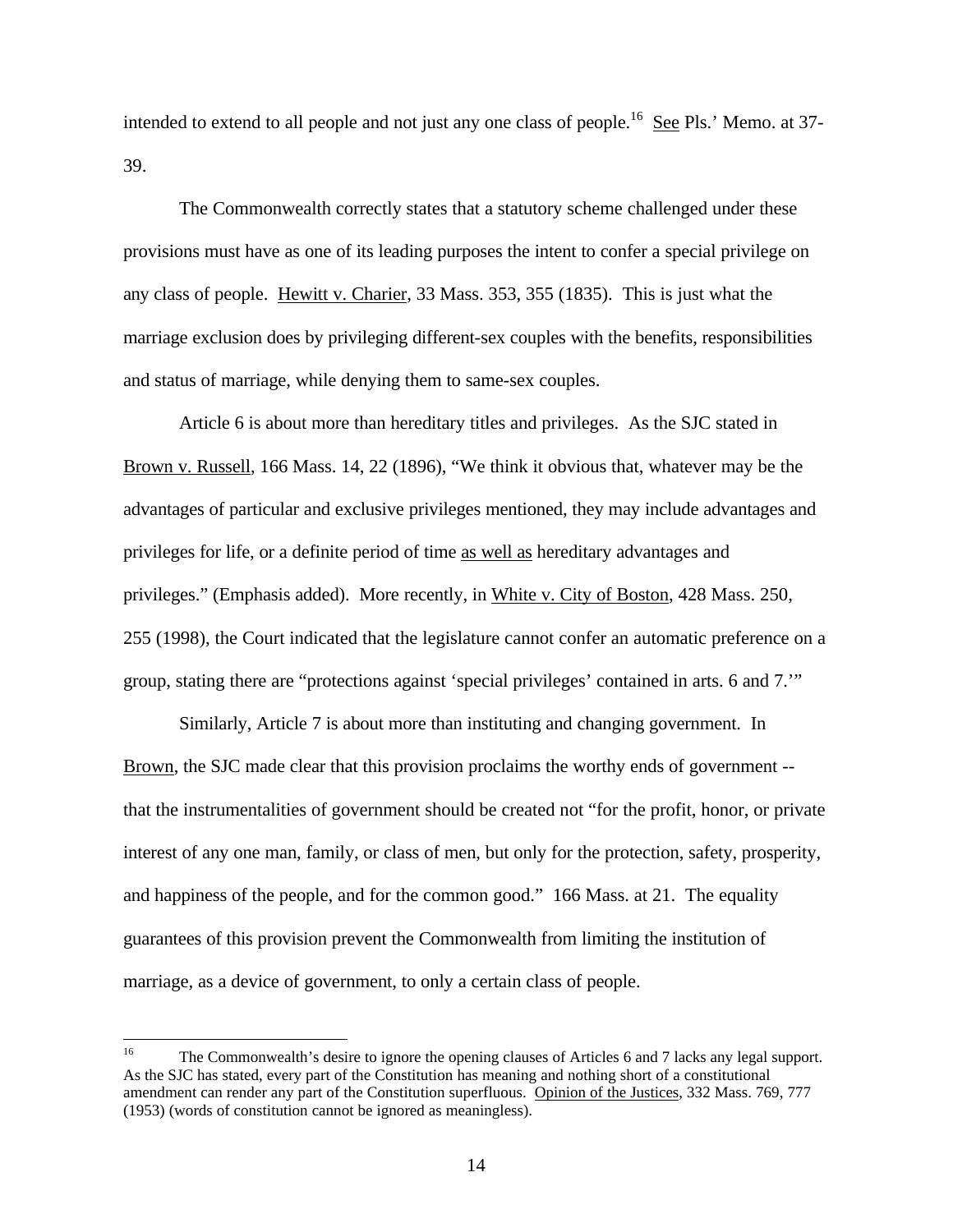The Commonwealth's assertion that the courts defer to the legislature in determining whether the purpose for conferring such a benefit is legitimate flies in the face of both existing jurisprudence under Arts. 6 and 7 and general principles of judicial review and enforcement of constitutional mandates. The cases cited by the Commonwealth in no way require the courts to be bound by legislative determinations as to the constitutional propriety of enactments under these provisions.<sup>17</sup> Determining whether a legislative enactment is legitimate in the face of a constitutional challenge lies purely within the province of the courts and is the epitome of judicial review. See Moe, 382 Mass. at 642 ("the duty ... to adjudicate a claim that a law and the actions undertaken pursuant to that law conflict with the requirements of the Constitution … 'is of the very essence of judicial duty.'") (internal citation omitted).

#### **4. Article 10 Prohibits Invidious Distinctions Between People.**

The Commonwealth's attempt to strip Article 10 of its equality protections is unfounded. The Commonwealth argues that Art. 10 allows all distinctions between classes of people so long as the distinction has any legitimate public purpose, citing Kienzler v. Dalkon Shield Claimants Trust, 426 Mass. 87, 91 (1997). The Commonwealth conveniently ignores the rest of SJC's analysis -- that while a statute that favors one person or group at the expense of another is not necessarily condemned under Article 10, the critical inquiry is not just whether the classification has a legitimate public purpose, but whether that purpose

<sup>17</sup> <sup>17</sup> The Commonwealth's reliance on Commonwealth v. Ellis, 429 Mass. 362, 371 (1999), is misplaced because the matter of whether the purpose for the public benefit granted by the statute at issue was legitimate did not arise in the context of the case. The Commonwealth also misconstrues the Court's discussion in Opinion of the Justices, 354 Mass. 799, 801 (1968), which explored previous case law that accepted the Legislature's mandate regarding the substance and effect of the challenged provision, but made no statement regarding deference to the Legislature's determination of what constitutes the public good. The Court made an independent determination that the proposed legislation met the public good. Similarly, the Commonwealth misreads Loring v. Young, 239 Mass. 349, 373 (1921), which discussed the will of the people as manifested in a popular vote, not in the determinations of the legislature as the Commonwealth suggests.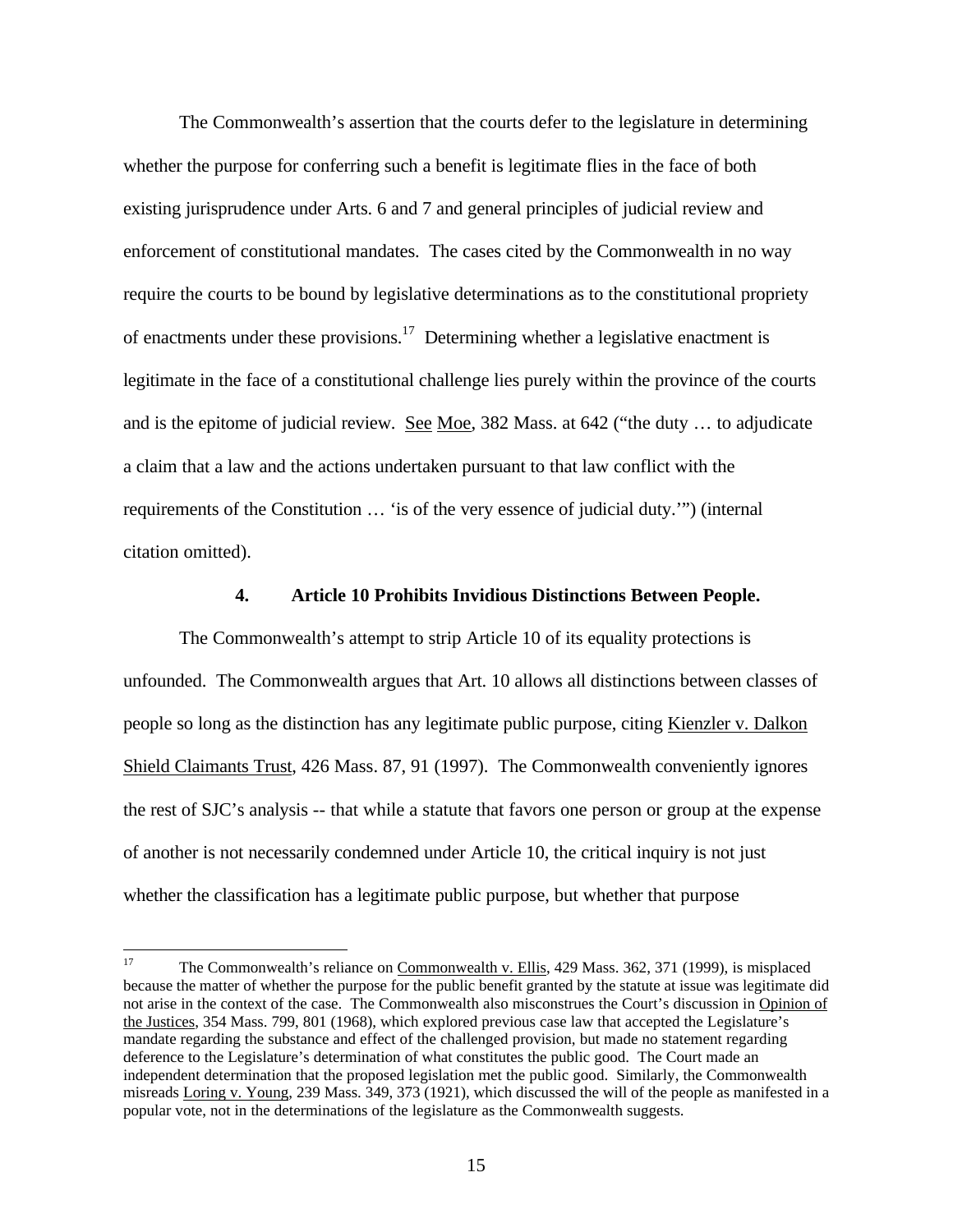"predominates over the benefit it otherwise confers on private parties and over any injury to another party." (Emphasis added.) To illustrate, the Court contrasted statutes that were upheld because they "did no specific injury to any other person or entity," id. at 90 (citing Boston Gas Co. v. Dep't of Pub. Utils., 387 Mass. 531 (1982), and Comm'r of Pub. Health v. Bessie M. Burke Memorial Hosp., 366 Mass. 734 (1975)), with the proposed legislation at issue in Opinion of the Justices, 373 Mass. 883 (1977), which the Court said would violate Article 10 because while the statute would have benefited a group of females, it "adversely affected the equal protection rights of similarly situated men." Kienzler, 426 Mass. at 90. Based on this same reasoning, the SJC held that proposed legislation allowing Boston to extend insurance coverage to the domestic partners of city employees would not violate Article 10 because the legitimate purposes of this legislation were clear and prevailing and because the provision caused no injury to any individual or group. Opinion of the Justices to the House of Representatives, 427 Mass. 1211, 1218-19 (1998). Thus the equality protections provided by Article 10 plainly prohibit the privileging of one group -- here, different sexcouples -- at the expense of another -- same-sex couples.

#### **B. Applying These Equality Provisions To The Plaintiffs Demonstrates That The Existing Marriage Laws Violate Plaintiffs' Equality Rights**

## **1. Denying the plaintiffs the right to marry constitutes sex discrimination in violation of Massachusetts constitutional equality provisions.**

The Commonwealth's contention that the marriage statutes do not treat the Plaintiffs differently because of sex, Defs.' Memo. at 48, disregards the true character of the discrimination. There can be no doubt that the basis for excluding Plaintiffs from the right to marry is the sex of the person whom they want to marry. The SJC has already recognized that denying protections to an individual based on the sex of the person with whom the individual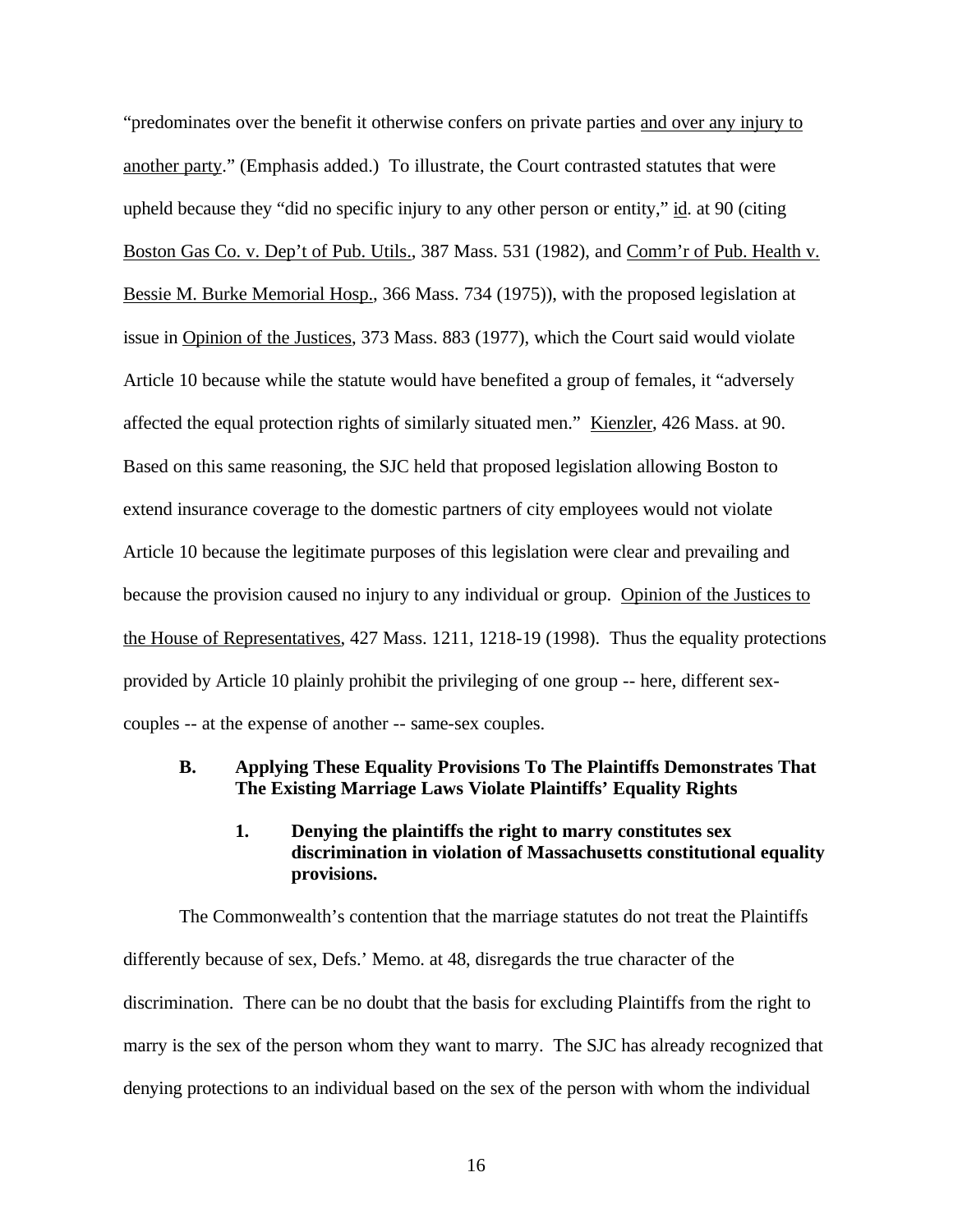has the relationship from which the protections would flow constitutes sex discrimination. In Lowell v. Kowalski, 380 Mass. 663, 667 (1980), the SJC held that a law establishing different standards for a child born out-of-wedlock to inherit from a mother as opposed to a father sets up a classification based on sex from the perspective of the individual child. The same is true for the Plaintiffs. The existing marriage laws set up a classification based on sex from the perspective of each individual Plaintiff. They are prevented from establishing a legal marital relationship because of the sex of the person with whom they want to establish the relationship.<sup>18</sup>

The Commonwealth's assertion that the Massachusetts marriage statutes "recognize[] the equally indispensable contribution of both sexes to the marriage relationship," Defs.' Memo. at 50, only highlights the sex discrimination behind them. The Commonwealth never identifies what those distinct contributions are, and Plaintiffs seriously question whether any of those supposed differences could survive constitutional scrutiny.Statutes that seek to codify stereotypes and bias have been repeatedly rejected as inconsistent with guarantees of equality. See, e.g., Att'y Gen. v. Mass. Interscholastic Athletic Assoc., 378 Mass. 342, 352 (1979) (equal rights provisions prohibit discrimination against both men and women because paternalistic stereotypes stigmatize both); Cf. Surabian v. Surabian, 362 Mass. 342, 349 n.7 (1972) ("important changes in both popular and legal thinking … suggest that 'ancient canards about the proper role of women' have no place in the law.") (internal citations omitted).

<sup>18</sup> <sup>18</sup> The Commonwealth's attempt to correlate the discrimination faced by the Plaintiffs to the situation at issue in Buchanan v. Dir. of the Div. of Employment Sec., 393 Mass. 329 (1984) rings false. In that case, the SJC rejected a facial challenge to a statute when no explicitly sex-based distinctions could be found in the statute. The Court indicated, however, that a showing of disparate treatment of or disparate impact on women as a result of the application of the challenged statute would require constitutional scrutiny of the statute. The current marriage regime effects exactly this type of disparate treatment on individuals desiring to marry a person of the same sex.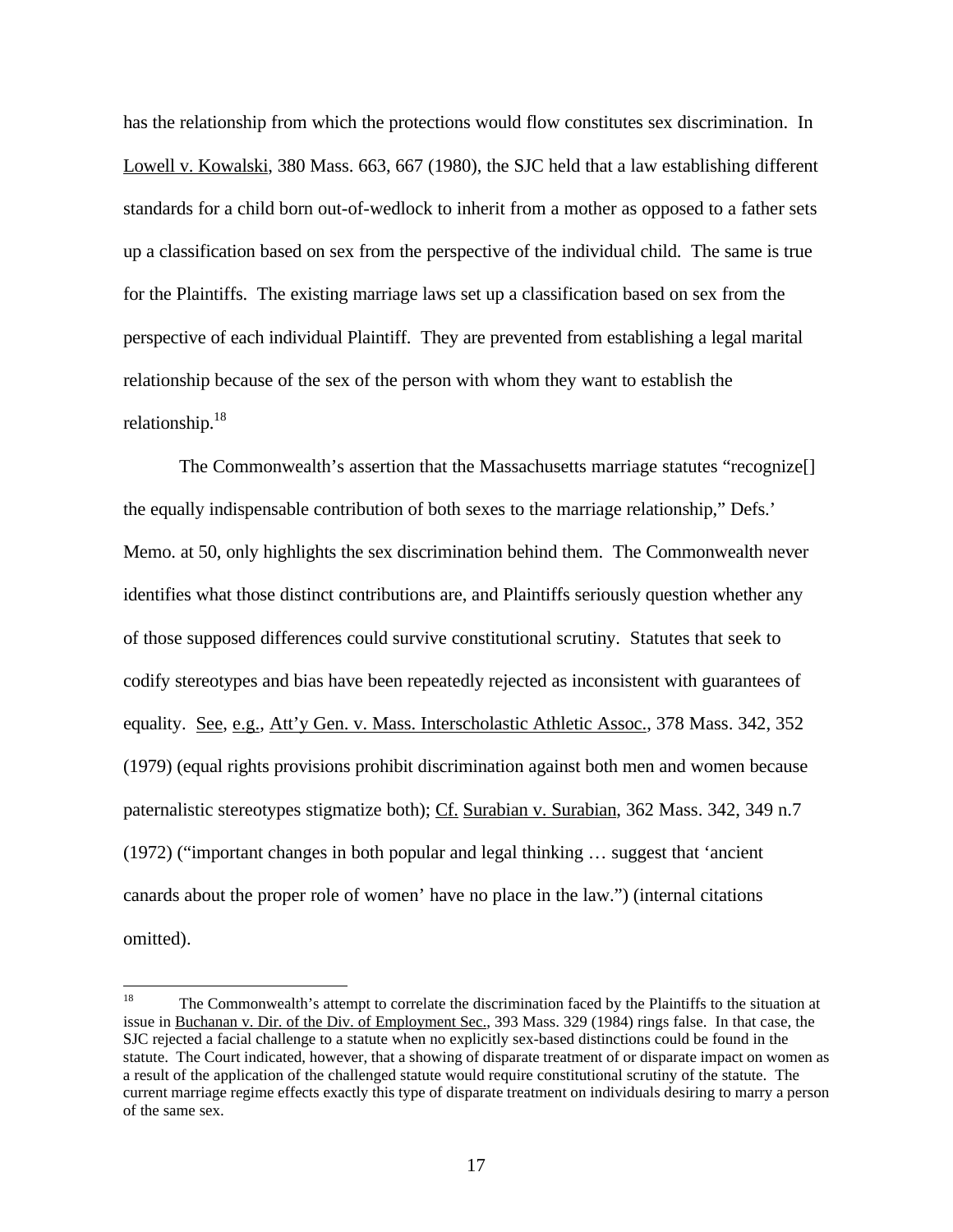The Commonwealth attempts to distinguish the race discrimination at issue in Loving

v. Virginia, 388 U.S. 1 (1967), from the sex discrimination at issue in the present case by

suggesting that without other evidence of race discrimination beyond that revealed by the

marriage prohibition itself, the United States Supreme Court could not have struck the law.

Yet no similar evidence existed in the case of Perez v. Lippold, 198 P.2d 17, 32 Cal.2d 711,

716 (1948), and still the California Supreme Court stated,

The decisive question, however, is not whether different races, each considered as a group are equally treated. The right to marry is the right of individuals, not of racial groups. The equal protection clause of the United States Constitution does not refer to rights of the Negro race, the Caucasian race, or any other race, but to the rights of individuals. … In construing the equal protection of the laws clause of the Constitution, the United States Supreme Court has declared that the constitutionality of state action must be tested according to whether the rights of an individual are restricted because of his race.

The marriage statutes at issue in this case must be evaluated in the same way, to determine

whether the rights of the individual Plaintiffs are being restricted because of sex.<sup>19</sup> As

discussed supra, this is clearly the case.

## **2. Denying the plaintiffs the right to marry constitutes sexual orientation discrimination in violation of Massachusetts constitutional equality provisions.**

As explained in Section  $II(A)(2)$ , supra, the scope of Massachusetts equality

provisions are not limited to those categories identified by the ERA. These provisions

prohibit a broad range of inequalities, including the discrimination the Plaintiffs are facing on

<sup>19</sup> The SJC's previous refusal to construe the prohibition of sex discrimination in G.L. ch. 151B to also prohibit sexual orientation discrimination in Macauley v. Mass. Comm'n Against Discrimination, 379 Mass. 279, 282 (1979) is inapposite to the present situation. In Macauley, the Court focused solely on the meaning of the statutory prohibition against employment discrimination based on sex, holding that it did not encompass sexual orientation discrimination. The Court noted that sexual orientation is sex-linked, but was constrained by the statutory text and by the fact that the legislature was considering protections for sexual orientation separately. No similar concerns constrain this court's interpreting of the constitution.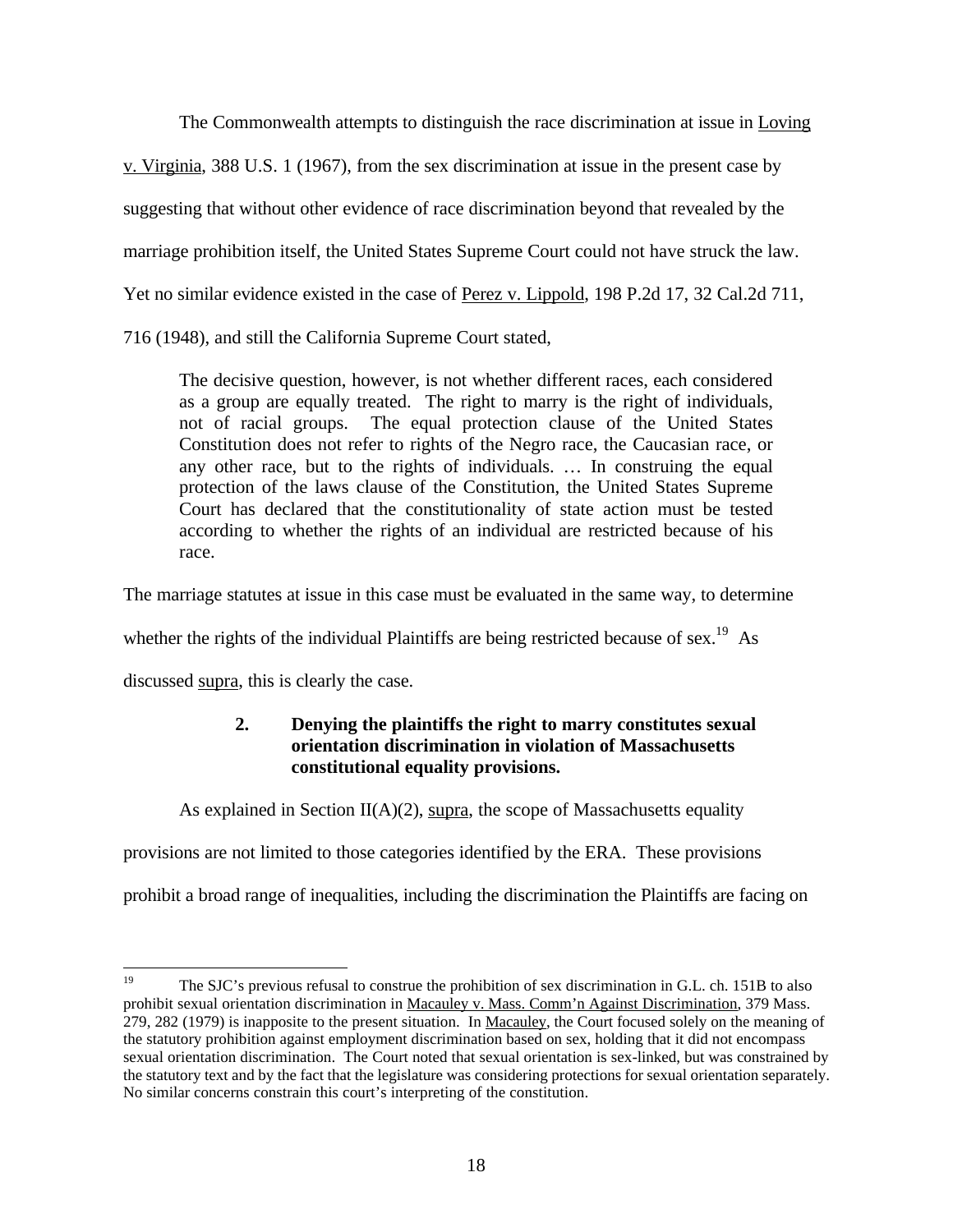account of their sexual orientation. In light of the nature of the classification at issue, this discrimination should be subject to heightened constitutional scrutiny.<sup>20</sup>

In the context of whether classifications based on sexual orientation are deserving of heightened scrutiny under the Massachusetts Constitution, as the Commonwealth has correctly recognized, the history of discrimination faced by gays and lesbians is a key factor. Defs.' Memo. at 54. The Commonwealth's assertion that gays and lesbians are not in a position of relative political powerlessness, however, is far from accurate. The existence of a handful of laws to protect gays and lesbians from discrimination in housing, the workplace and public accommodations and from physical harm on account of their sexual orientation does not demonstrate political power. Rather, it acknowledges powerlessness and a history of

<sup>20</sup> The Commonwealth's contention that no court has held classifications based on sexual orientation to be suspect is plainly incorrect. As the Commonwealth itself notes, both an Oregon appellate court and the  $9<sup>th</sup>$ Circuit Court of Appeals held that classifications based on sexual orientation are suspect. Defs.' Memo. at 52 n.40. See Tanner v. Oregon Health Sci. Univ., 971 P.2d 435, 447 (Or. App. 1998) (state university violated the privileges and immunities clause of the Oregon Constitution by failing to extend insurance benefits to same-sex domestic partners); Watkins v. United States Army, 847 F.2d 1329, 1349 (9<sup>th</sup> Cir. 1988) (regulations barring gays and lesbians from military discriminate against a suspect class without promoting a compelling government interest, thus violating equal protection), vacated by Watkins v. United States Army, 875 F.2d 699 (1989) (en banc) (specifically declining to address the constitutional issues), cert. denied, 498 U.S. 957 (1990). The California Supreme Court has also held that invidious discrimination against gays and lesbians violates the Equal Protection guarantee of the California Constitution. Gay Law Students Assoc. v. Pac. Tel. & Tel. Co., 24 Cal. 3d 458, 595 P.2d 592 (1979).

Although later reversed by appellate courts, several other courts have also concluded that sexual orientation discrimination is subject to heightened scrutiny. See Equal. Found. of Greater Cincinnati v. City of Cincinnati, 860 F. Supp. 417, 434-40 (S.D. Ohio 1994); Ben-Shalom v. Marsh, 703 F. Supp. 1372, 1378-80 (E.D. Wis. 1989); High Tech Gays v. Def. Indus. Sec. Clearance Office, 668 F. Supp. 1361, 1368-70 (N.D. Cal. 1987). The courts that reversed these decisions, as well as other appellate courts that have ruled similarly, have done so on the basis that classifications based on sexual orientation are actually tied to "homosexual conduct," which may be constitutionally criminalized under federal law, citing Bowers v. Hardwick, 478 U.S. 186 (1986). See Equal. Found. of Greater Cincinnati v. City of Cincinnati, 54 F.3d 261, 267 (1995) ("Those persons who fall within the orbit of legislation concerning sexual orientation are so affected not because of their orientation but rather by their conduct which identifies them as homosexual, bisexual, or heterosexual.") (emphasis in original), cert. denied & judgment vacated in light of Romer v. Evans, 518 U.S. 1001 (1996); Ben-Shalom v. Marsh, 881 F.2d 454, 464 (7<sup>th</sup> Cir. 1989), cert. denied, 494 U.S. 1004 (1990); High Tech Gays v. Def. Indus. Sec. Clearance Office, 895 F.2d 563, 573-74 (9<sup>th</sup> Cir.), reh'g denied, 909 F.2d 375 (9<sup>th</sup> Cir. 1990). See also Padula v. Webster, 822 F.2d 97, 102 (D.C. Cir. 1987); Woodward v. United States, 871 F.2d 1068, 1076 (Fed. Cir. 1989), cert. denied, 494 U.S. 1003 (1990). This reasoning is inapplicable in Massachusetts, however, given that the SJC made clear in GLAD v. Reilly, 436 Mass. 132 (2002), that private, consensual conduct between consenting adults cannot be constitutionally criminalized.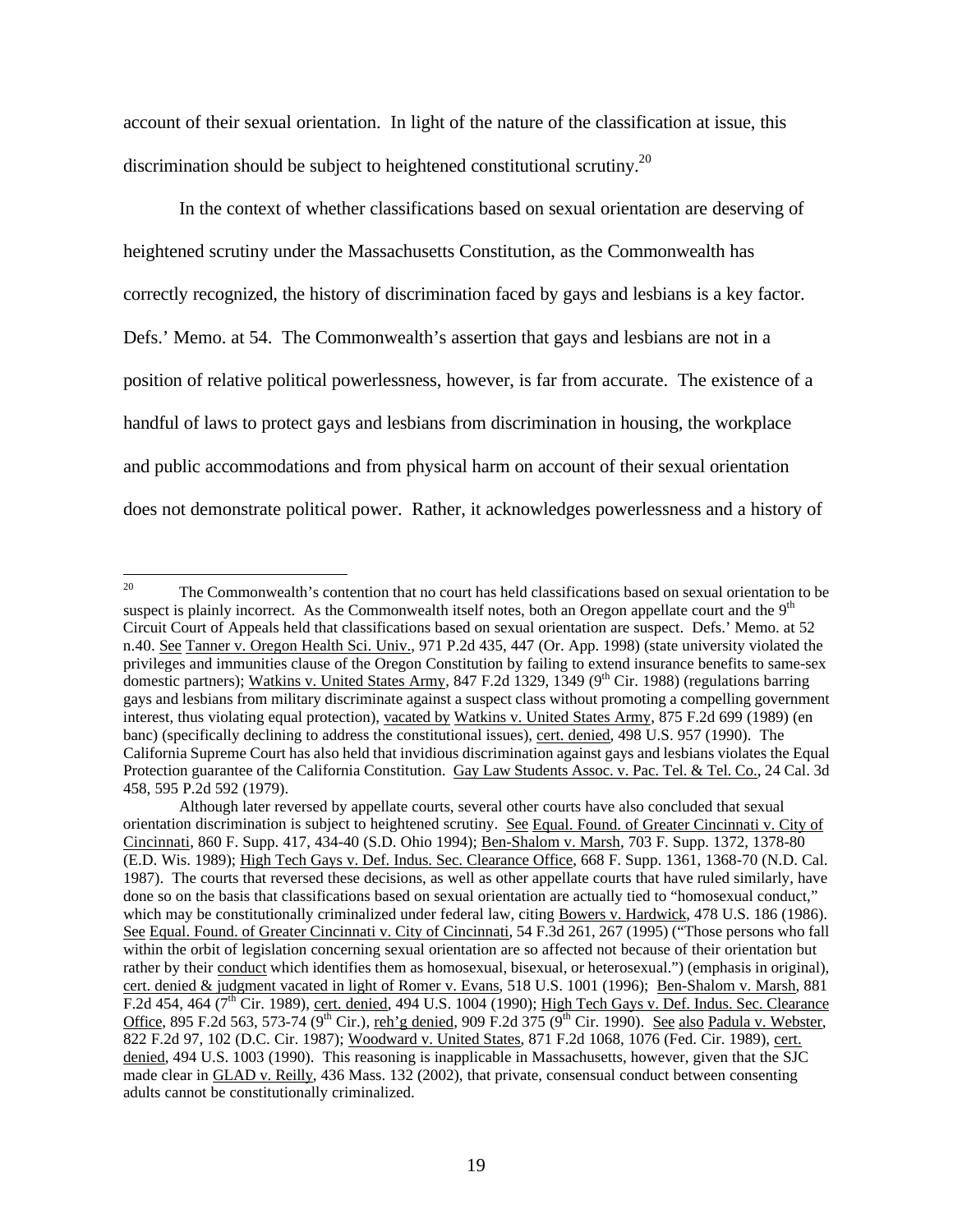discrimination. Freedom from being beaten up on the street hardly establishes political powerfulness.

Moreover, in Frontiero v. Richardson, 411 U.S. 677, 687 (1973), the United States Supreme Court viewed the existence of similar anti-discrimination provisions as legislative recognition "that classifications based upon sex are inherently invidious," rather than as an impediment to heightened constitutional protection. The Court noted that this conclusion of a coequal branch of government was highly significant to the Court's own inquiry as to the invidious nature of sex discrimination. Following this reasoning, legislative efforts to protect gays and lesbians from discrimination, harassment and violence provide a basis for this Court to engage in more exacting scrutiny of classifications based on sexual orientation, rather than serving as an impediment.

## **3. Plaintiffs need not demonstrate purposeful discrimination on the part of the legislature at the time of the adoption of the marriage laws, but history demonstrates ongoing animus in the perpetuation of the exclusion.**

The Commonwealth's assertion of an intent requirement is based on a misstatement of case law interpreting the ERA and an improper reliance on federal law.<sup>21</sup> The SJC has imposed no such requirement under the Massachusetts equality provisions.

 $21$ <sup>21</sup> The Commonwealth's reliance on MIAA, 378 Mass. at 359, is misplaced. Rather than the SJC stating that the ERA only prohibits intentional discrimination, the Court simply said that the provision at issue did intentionally use sex as a basis for discrimination -- an action forbidden by the ERA.

Further, while the Court has stated that the standards of review for equal protection claims under the state and federal constitutions may be similar, no case has imported the federal intent requirement. See, e.g., Murphy v. Dep't of Correction, 429 Mass. 736, 739 n.3 (1999) (no discussion of intent requirement); Tobin's Case, 424 Mass. 250 (1997) (same); Neff v. Comm'r of Dep't of Indus. Accidents, 421 Mass. 70, 86 (1995) (same). In addition, the Court has also indicated that the standards of review may not always be identical. See Zayre Corp. v. Att'y Gen., 372 Mass. 423, 433 n.22 (1977) (Massachusetts equal protection standard of review more restrictive of state power than federal standard).

Finally, even if the standards are similar, Massachusetts courts are not restrained by federal interpretations in determining the scope of Massachusetts constitutional provisions and are free to find violations in contexts in which the federal courts have not done so. See, e.g., Planned Parenthood League of Mass., Inc. v. Att'y Gen., 424 Mass. 586, 590 (1997) ("While we owe respect to conclusions reached by the Supreme Court interpreting language similar to that in our Declaration of Rights, ultimately we must accept responsibility for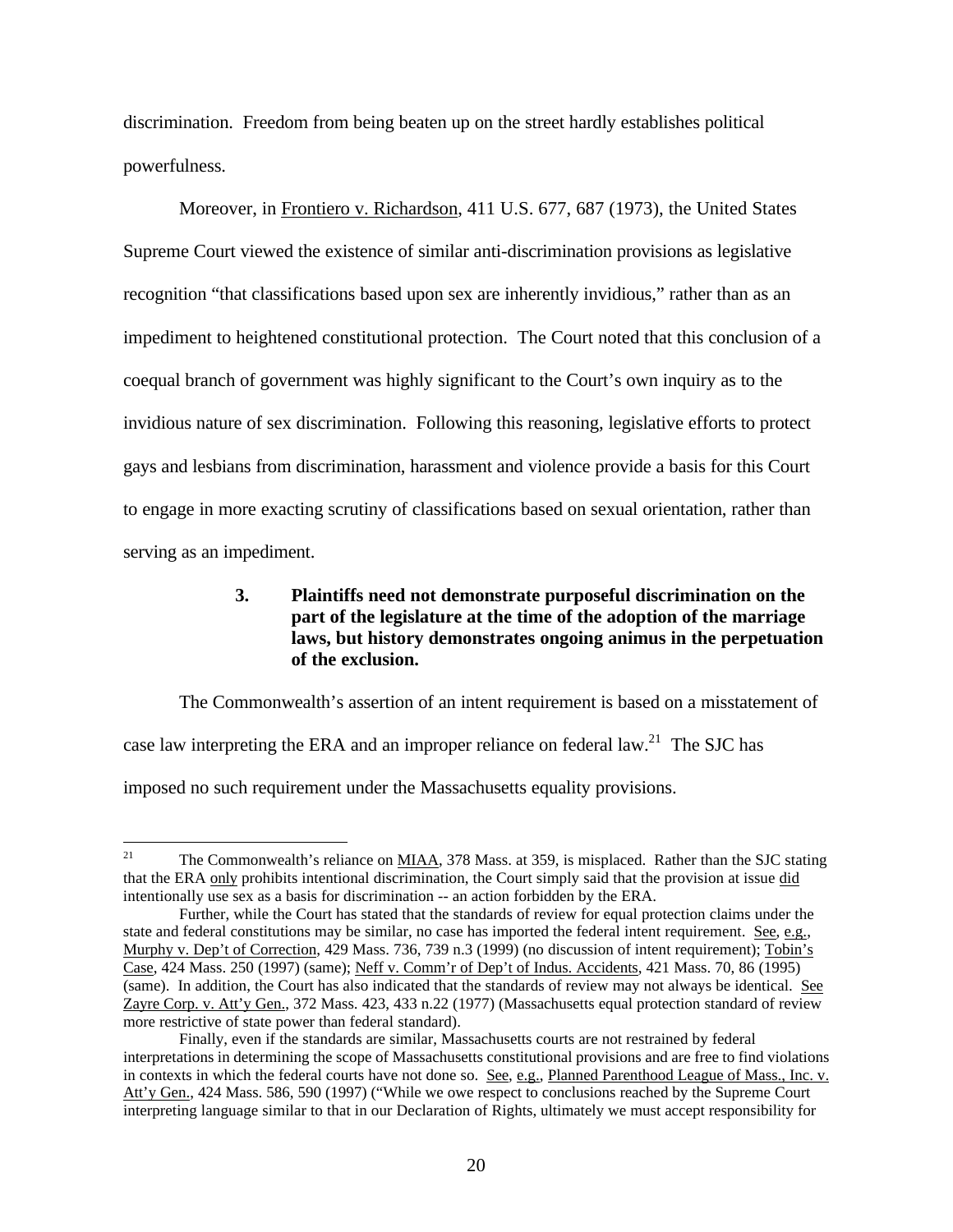Even assuming, arguendo, that Plaintiffs must demonstrate intent to discriminate in order to prove a violation of the equality provisions, that burden is easily met here. The SJC has long recognized that discrimination can flow from the administration of facially neutral statutes, and that intent may be inferred from a course of conduct. See Pls.' Memo. at 39-40 n.43. The Commonwealth's history of excluding same-sex couples from the institution of marriage plainly demonstrates just such an intent to discriminate and is distinguishable from the "de facto" discrimination described by the Commonwealth. Defs.' Memo. at 57. The Commonwealth's ongoing exclusion is based on impermissible classifications. This is not a situation in which different treatment is unrelated to discrimination. Rather, this is precisely an instance in which "the decisionmaker … selected or reaffirmed a course of action at least in part because of, not merely in spite of its adverse effects on an identifiable group." Ford v. Town of Grafton, 44 Mass. App. Ct. 715, 730 (internal quotations omitted), review denied, 427 Mass. 1108, cert. denied, 525 U.S. 1040 (1998). The many institutions of the Commonwealth that have interpreted the marriage statutes to be limited to different-sex couples, see Defs.' Memo. at 3, 6-7, 9-10, have consistently reaffirmed the discriminatory nature of these laws, despite the lack of textual support within them. The Legislature encouraged this discriminatory understanding in its explicit proviso in St. 1989, c. 516, that the addition of sexual orientation to the bases of prohibited discrimination in the state antidiscrimination laws should in no way be construed to allow marriage between same-sex couples. Finally, the denial of the Plaintiffs' applications for marriage licenses in conformity with the policy of the Commonwealth not to issue such licenses to same-sex couples, Statement of Undisputed Facts, para. 138-40, is a manifestation of this ongoing animus.

 $\overline{a}$ 

interpreting our own Constitution as text, precedent, and principle seem to us to require."). See also Pls.' Memo. at 31 n.28 for more detailed discussion.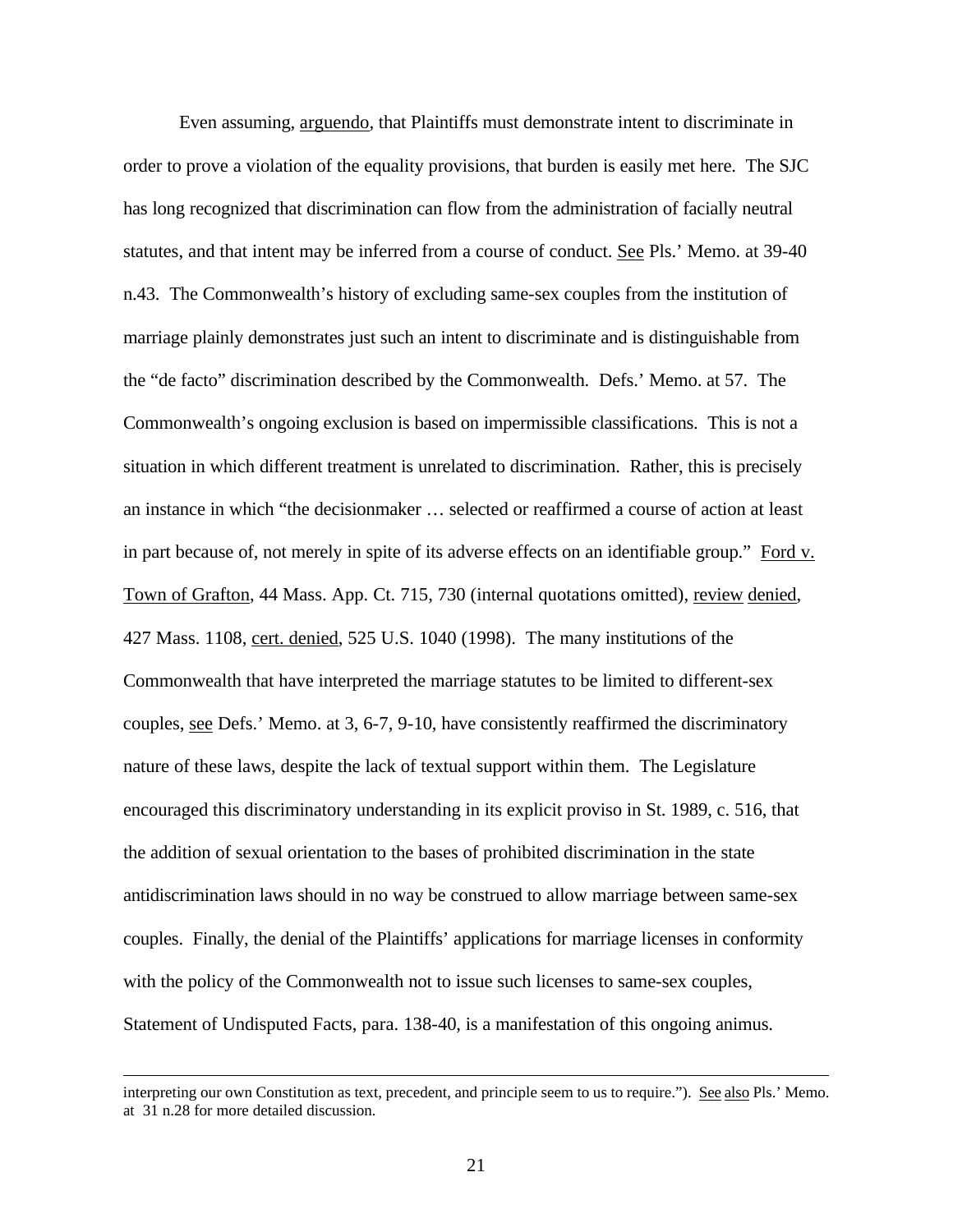## **III. EVEN RATIONAL BASIS SCRUTINY IS RIGOROUS AND SUBSTANTIVE IN MASSACHUSETTS AND REQUIRES AT A MINIMUM BOTH THAT THERE IS A LEGITIMATE STATE INTEREST IN THE MARRIAGE BAN AND THAT THE RESTRICTION IS REASONABLY RELATED TO THE ASSERTED INTEREST.**

The Commonwealth does not assert any real argument that the three rationales it offers constitute compelling state interests or that the prohibition against gay and lesbian people is in any way narrowly tailored to promote the identified interests. Rather, it argues that the burden in this case is entirely on the Plaintiffs to demonstrate that there are no conceivable grounds supporting the marriage laws' validity. In characterizing the burden and test in this fashion, the Commonwealth identifies the wrong test. See Sections I, II, supra. However, assuming arguendo that rational basis is even the correct standard, the Defendants misstate the SJC's methodology under this level of review.

The two-part test under rational basis scrutiny is whether a statute "is rationally related to the furtherance of a legitimate State interest." Dickerson v. Att'y Gen., 396 Mass. 740, 743 (1986). Ignoring this well-established test, the Commonwealth relies for its characterization of the burden on dicta from a case which held that the Plaintiffs had no standing to facially challenge the constitutionality of a statute. Animal Legal Def. Fund, Inc. v. Fisheries  $\&$ Wildlife Bd., 416 Mass. 635, 642 (1993). Even in that context the Court affirmed that for a statute to be upheld under the lowest level of scrutiny, the statute must be "rationally related to the furtherance of a legitimate State interest." Id. at 641 quoting Dickerson v. Att'y Gen., 396 Mass. 740, 743 (1986). In fact, all of the cases upon which the Commonwealth relies either affirm the two-part Dickerson test or, in one case, do not directly involve the question of the constitutionality of a statute but rather the constitutionality of the retroactive application of it. Murphy v. Dep't of Corr., 429 Mass. 736, 739 (1999) (affirming Dickerson test); St.

22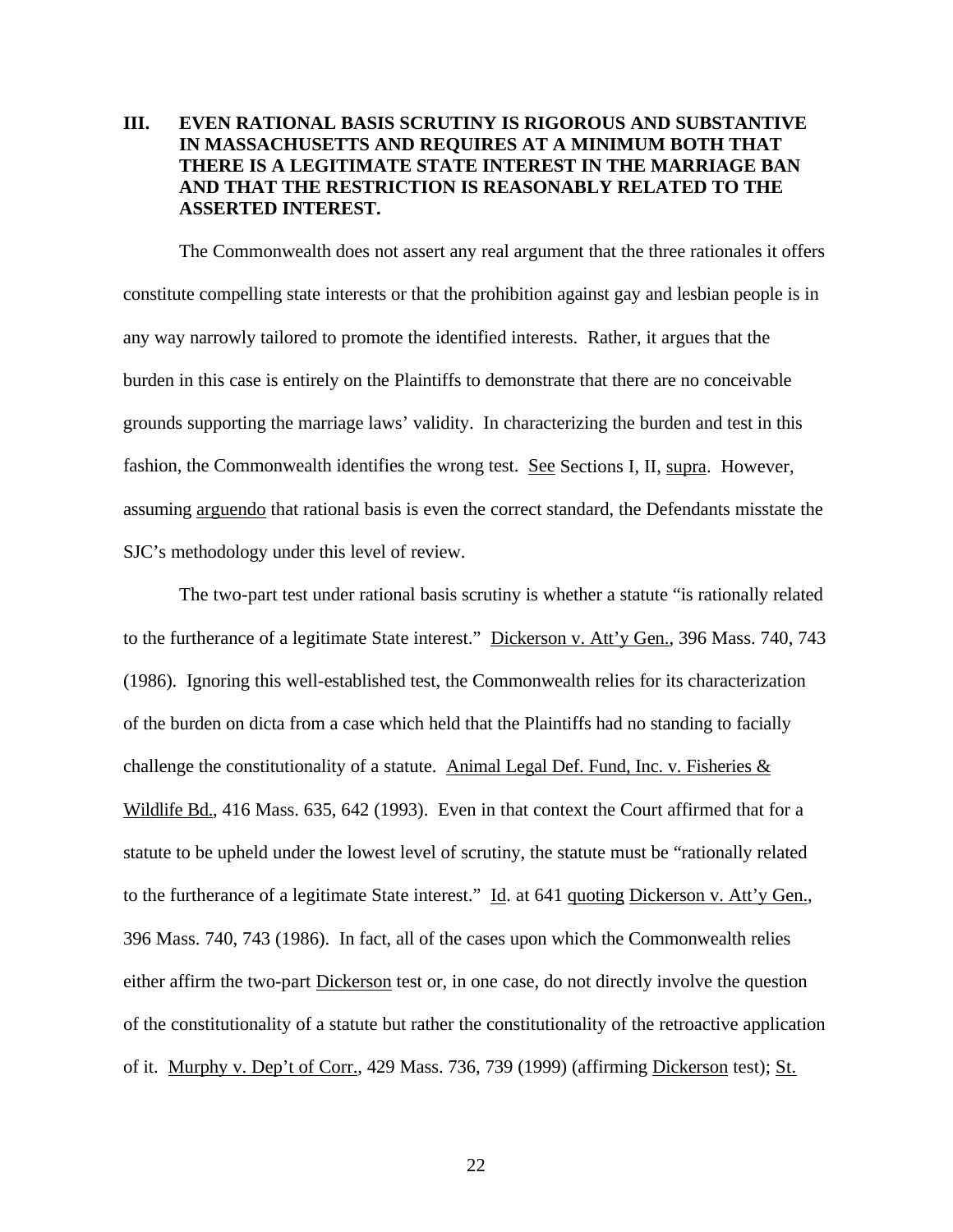Germaine v. Pendergast, 416 Mass. 698, 702 (1993) (articulating standard for determining constitutionality of retroactive application of a statute); English v. New England Med. Ctr., 405 Mass. 423, 428 (1989) (same).

Moreover, the Commonwealth ignores the important gloss the SJC has put on cases of constitutional magnitude. While the high court has often applied the same standard or analysis as applicable under the Federal constitution, e.g. using three-tiered scrutiny depending on the classification or strict scrutiny for fundamental rights, it has repeatedly explained that while the cases "at times speak of legislation which need only undergo a test of 'reasonable relation' . . . [or] strict scrutiny, we conceive that these sobriquets are a shorthand for referring to the opposite ends of a continuum of constitutional vulnerability determined at every point by the competing values involved." Marcoux v. Att'y Gen., 375 Mass. 63, 65 n.4 (1978). See also English, 405 Mass. at 428-29. The SJC has said that particularly in cases challenging statutes which relate not just to economic regulation but to regulation of interests that implicate important rights, a statutory classification will be subject to more searching scrutiny. Murphy v. Comm'r of Dep't of Indus. Accidents, 415 Mass. 218, 232-33 (1993) (noting that the rational basis standard "is not a 'toothless' one"); Shell Oil Co. v. City of Revere, 383 Mass. 682, 686 (1981) (suggesting that non-economic regulations are subject to more searching review than economic ones); Town of Holbrook v. Town of Randolph, 374 Mass. 437, 442 (1978) (judicial review is "particularly" limited for economic legislation). As a result, even rational basis review in Massachusetts requires a rigorous scrutiny of the proffered justifications for a statutory classification, especially one in which the competing values involved include the marital protections and security they provide for family, intimate relations, and home, among others.

23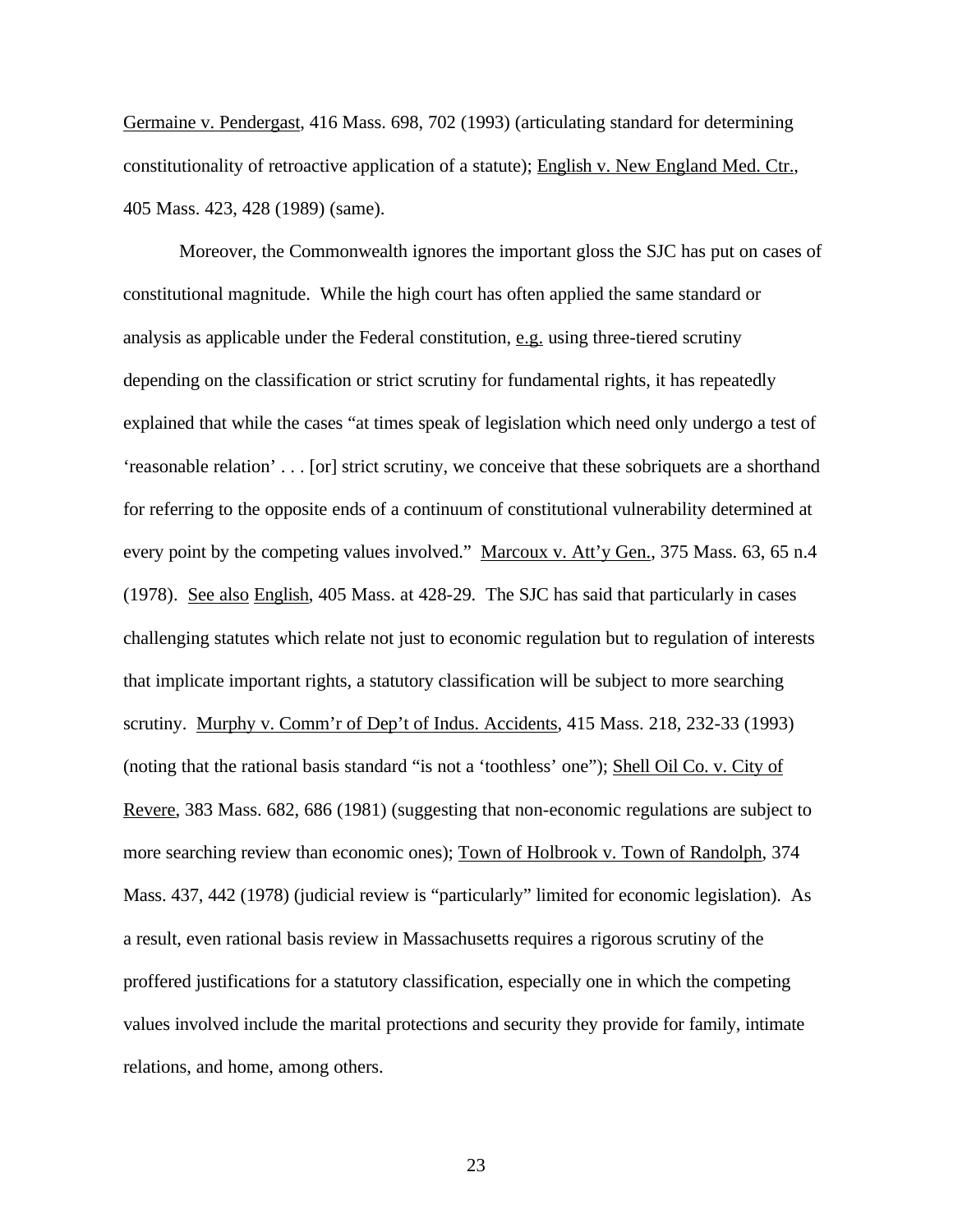The Commonwealth simply ignores the fact that even in cases where arguably far less important rights were at stake, including cases involving strictly economic regulation, the SJC has found constitutional violations even under rational basis scrutiny. See Pls.' Memo. at 56- 57. Even under rational basis review, which Plaintiffs contend is not the appropriate standard in light of the interest at stake, this Court's inquiry is a searching one.

## **IV. BECAUSE THEY EITHER REST ON FALSE PREMISES OR ARE ROOTED SOLELY IN BIAS, NONE OF THE THREE JUSTIFICATIONS OFFERED BY THE COMMONWEALTH FOR THE MARRIAGE BAN CAN PASS MUSTER UNDER ANY LEVEL OF SCRUTINY.**

## **A. Allowing Gay And Lesbian Couples To Marry Does Not Threaten Marriage**

The Commonwealth's argument that prohibiting gay and lesbian couples from marrying fosters the state's interest in preserving "traditional" marriage fails both prongs of rational review. First, the vague reference to "traditional" marriage is so devoid of substance that it does not, without more, state a legitimate interest. Second, the Commonwealth demonstrates no relationship, least of all a rational or reasonable one, between the marriage ban for gay and lesbian couples and how the state's interest is advanced. That is, although the Commonwealth asserts an interest in preserving "traditional" marriages, it never explains how prohibiting gay and lesbian couples from marrying advances this interest.

### **1. Gay and lesbian couples have children.**

The gist of the Commonwealth's argument is, at its core, based on the incorrect assertion that marriage is solely about procreation.<sup>22</sup> As explained above, see Section I(A)(2), Massachusetts courts have rejected the suggestion that marriage is solely about procreation.

 $22$ It would come as a great surprise to the elderly, the sterile, the impotent or those married couples who simply choose not to raise children, that their right to marry exists at the whim of the government. It is beyond credulity that the Massachusetts Constitution would countenance a restriction on the marriage rights of elderly or infertile couples.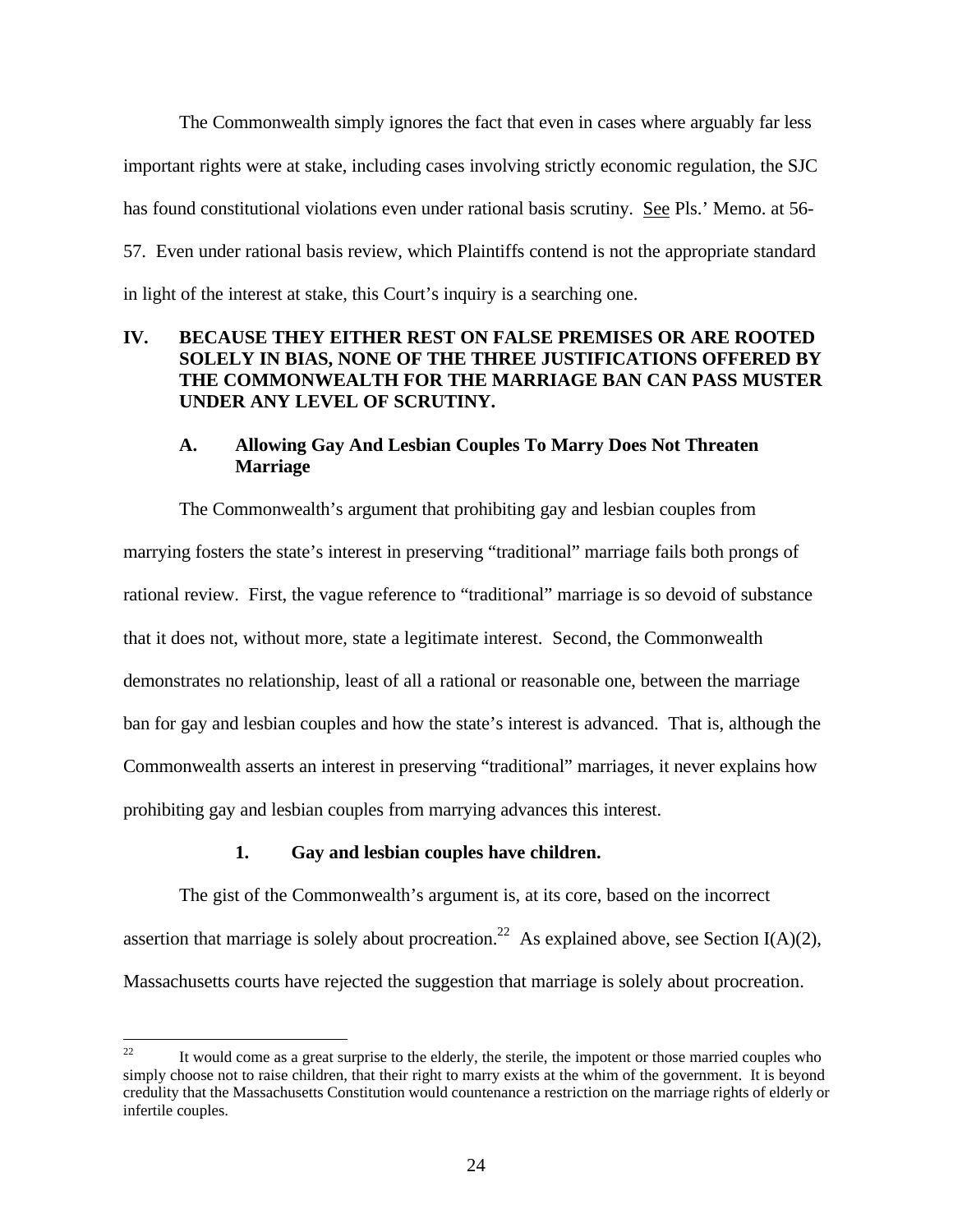Moreover, the Commonwealth would be forced to admit, and it is well-established, that samesex couples do form families with children. In fact, of the seven couples involved in this case, four are raising children. In addition, according to 1998 Census data, there were reported to be 167,000 same-sex households with children under the age of fifteen across the United States. See U.S. Census Bureau, Current Population Reports, Marital Status and Living Arrangements: March 1998 (Update), Table 8: Households with Two Unrelated Adults, by Marital Status, Age, and Sex (March 1998) 71, at http://www.census.gov/prod/99pubs/p20- 514u.pdf. It is widely believed that this number is greatly under-reported particularly given that the data collection was not specifically focused on counting the number of children of gay and lesbian couples. Allowing gay and lesbian couples to marry would hardly undermine the state's interest in propagation of the species.

Apart from recognizing the sheer volume of same-sex families with children, it has long been acknowledged by the SJC that same-sex couples with children are deserving of equal protections for establishing legal relationships with their children. Adoption of Tammy, 416 Mass. 205 (1993); Adoption of Susan, 416 Mass. 1003 (1993); E.N.O. v. L.M.M., 429 Mass. 824, cert. denied, 528 U.S. 1005 (1999).<sup>23</sup>

If the Commonwealth is asserting the state's interest to be that children may benefit from being raised in the context of a legally, committed relationship, Plaintiffs could not agree more. In fact, creating a legally, committed relationship for their children's benefit is a significant motivating factor for several of the couples' involvement in this case. However, if

<sup>23</sup> It bears mention that gay couples parent as a result of varied circumstances including procreation and adoption. In addition, owing to advancing reproductive technologies, lesbian couples may conceive children with a biological or genetic relationship to both parents. Culliton v. Beth Israel Deaconess Med. Ctr., 435 Mass. 285 (2001) (egg-donor insemination results in two women having either biological or genetic relationship to child).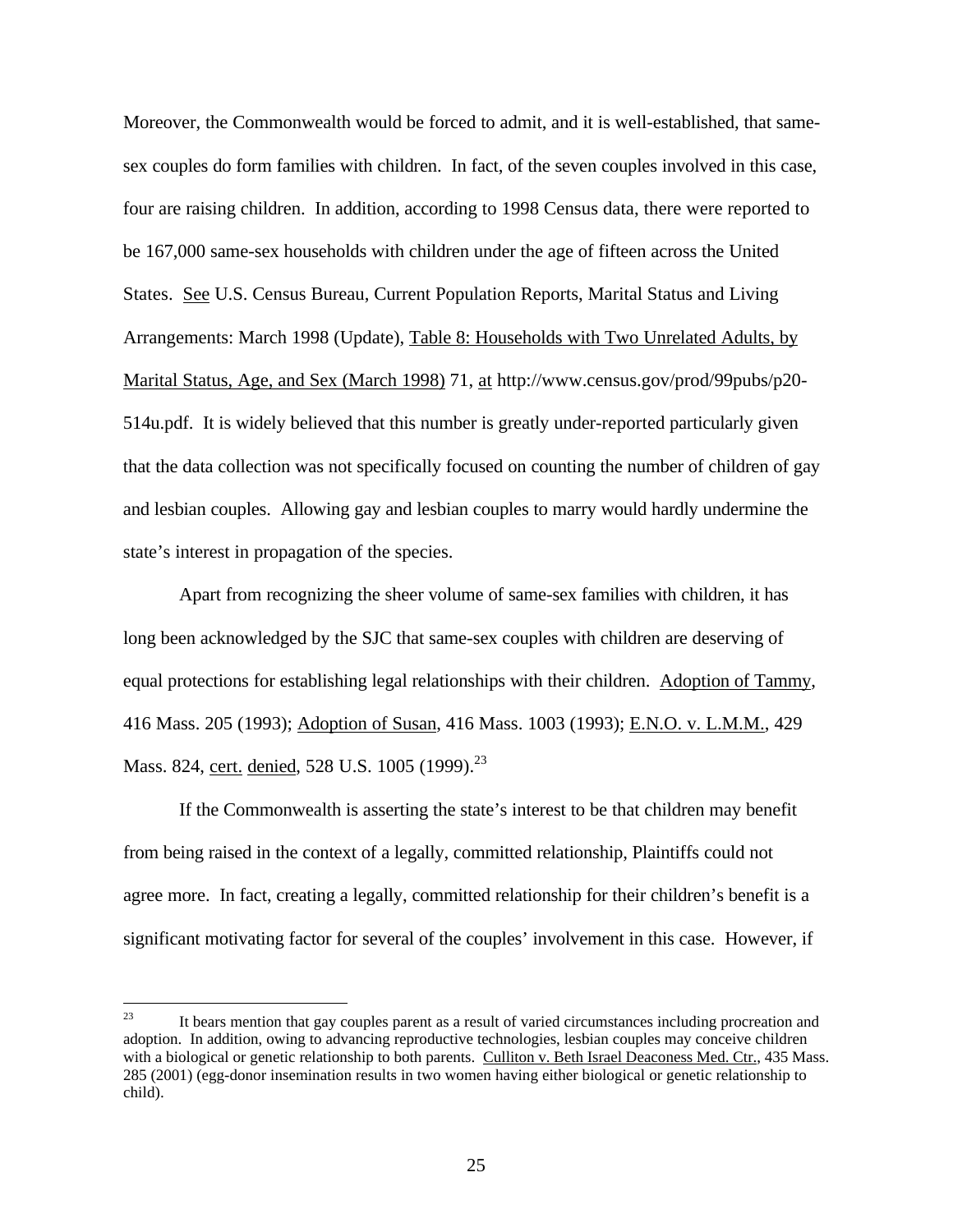the Commonwealth's interest is in protecting children, this should be no less true for the children being raised by gay and lesbian parents than those currently being raised by married different-sex couples.<sup>24</sup> Therefore, there is no rational connection between even the stated interest and the exclusion from marriage for same-sex couples.

### **2. Promoting stable relationships does not justify prohibiting gay and lesbian couples from marrying.**

Although the Commonwealth asserts an interest in promoting stable relationships, it can hardly point to the marriage laws as a means of effecting this goal. No-fault divorce, G.L. c. 208 § 1 et. seq., allows couples to sever marriages with no justification and has been relied on by many, many couples for easy exit. The Commonwealth's divorce scheme and the resulting divorces obtained by over 50% of couples marrying belie the suggestion that the marriage laws promote relationship stability. See National Center for Health Statistics, Massachusetts Health Facts at http://www.cdc.gov/nchs/fastats/mass.htm. Moreover, the Commonwealth has no real support for its assertion that same-sex unions are less stable than different-sex marriages. It makes this assertion with no support other than a glancing reference to a point made by Judge Posner in a law review article that children help to stabilize marriages.<sup>25</sup> Insupportable assertions, even those which, in a vacuum state a legitimate interest, are insufficient even under rational basis scrutiny. Sperry & Hutchinson

 $24$ Even if the state has no interest in ensuring that children of gay and lesbian couples are raised in the context of legally, committed relationships, the question remains how excluding gay and lesbian couples from marrying undermines preserving the integrity of the institution even as traditionally defined by preservation of the species. In other words, the state's argument seems to boil down to there being a legitimate justification for excluding gay and lesbian couples in order to preserve heterosexual marriage. Indeed, the state's justification of preserving traditional marriage could hardly make the bare animus behind it any clearer. Such a justification fails under any level of review. Romer v. Evans, 517 U.S. 620, 635 (1996) (if equal protection means anything, the bare desire to harm an unpopular group cannot constitute a legitimate governmental interest).

<sup>&</sup>lt;sup>25</sup> It bears mention that Judge Posner has an ideological perspective based in "pragmatism" that maintains, as the Commonwealth tries to, that unpopularity alone is the basis for defeating gay people's challenges to discriminatory marriage laws. This ideological perspective, without a legal basis, is hardly grounds upon which to base a state interest. Andrew Koppelman, Defending the Sex Discrimination Argument for Lesbian and Gay Rights: A Reply to Edward Stein, 49 UCLA L. Rev. 519, 536-38 (2001).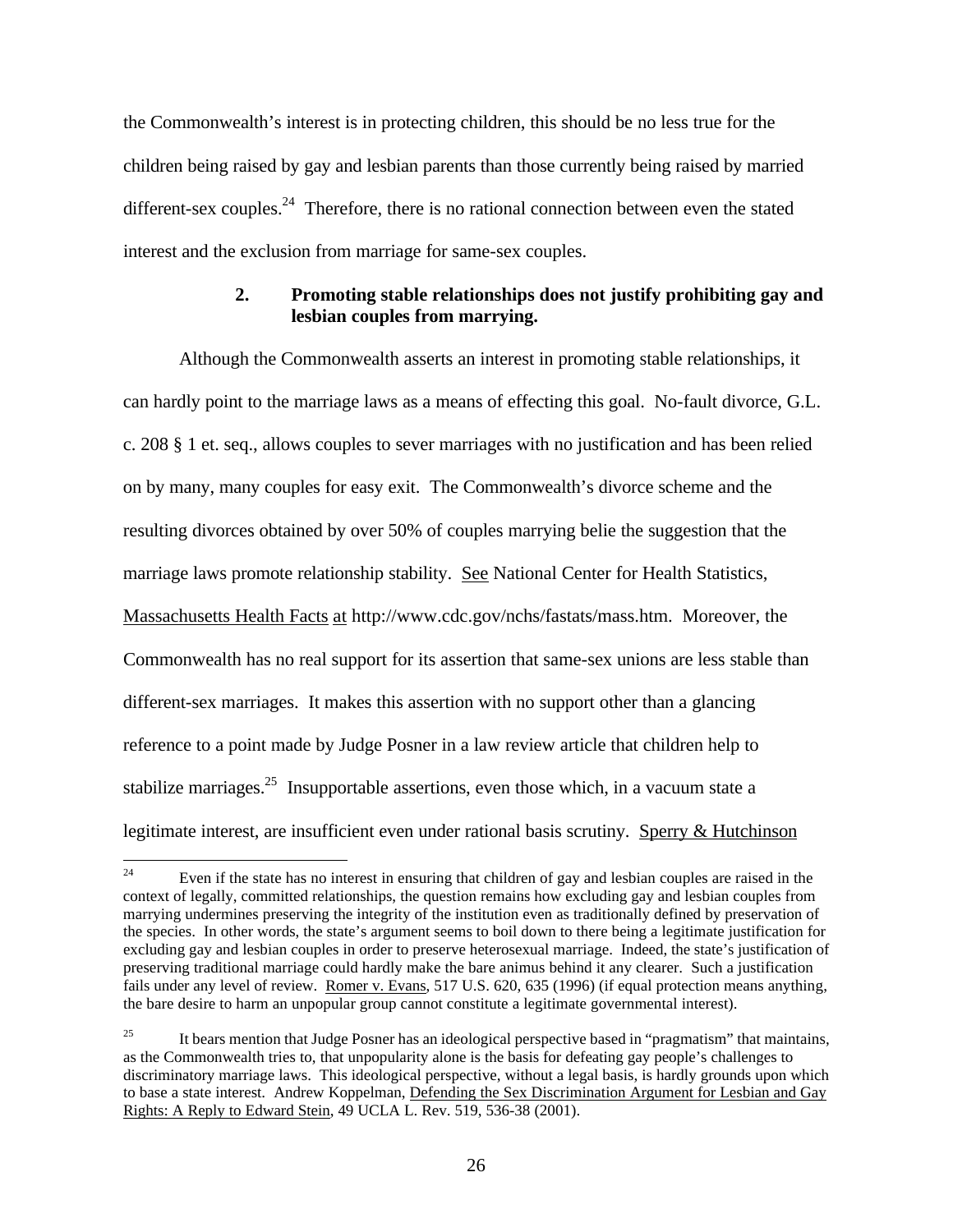Co. v. McBride, 307 Mass. 408, 418-19 (1940) (invalidating state statutes on constitutional grounds because the asserted state interest in preventing fraud was factually insupportable). And, even assuming arguendo that the Commonwealth's assertion had any factual foundation, there is no relationship between banning gay and lesbian couples from marrying and the state's interest in supporting and enhancing the stabilization of relationships since gay and lesbian couples would reap the same benefits of enhanced stability the marriage laws offer different-sex couples. Blue Hills Cemetery, Inc. v. Bd. of Registration, 379 Mass. 368, 373 n.8 (1979) (court is unwilling to "ascribe to the Legislature speculative and implausible ends, or to find rational the nexus said to exist between a plausible end and the chosen statutory means."); Sperry & Hutchinson Co., 307 Mass. at 424 ("[R]egulations must be reasonable in their nature, directed to the prevention of real evils and adapted to the accomplishment of their avowed purpose.").

#### **3. The Commonwealth's fraud concerns are unsupported.**

The Commonwealth asserts that if gay and lesbian people could marry "nothing would prevent heterosexual same-sex couples from marrying." Arguing that allowing same-sex couples to marry would entice same-sex heterosexuals is preposterous and ignores the significance and scope of the marital protections and responsibilities. It is hard to imagine that two non-intimate same-sex people would marry given the tremendous burdens marriage imports including such responsibilities as shared debt, the elective share of one's estate, obligations of financial support, and no severance of the relationship without state involvement, among others. G.L. c. 189, § 1 (elective share); G.L. c. 209, § 1 (shared debt); G.L. c. 209, § 32 (support obligation); G.L. c. 208, §§ 6-22 (divorce).

27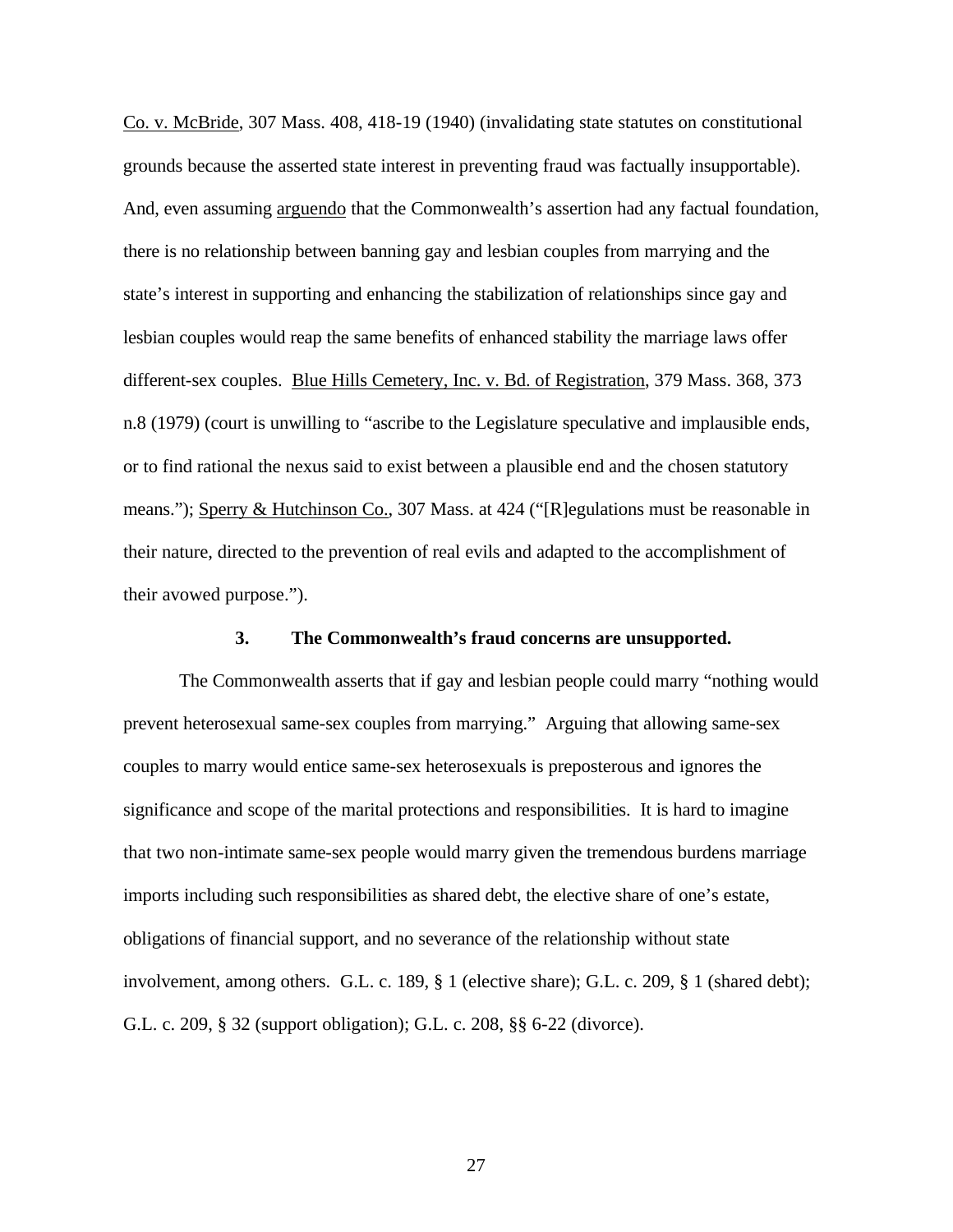Moreover, while it may be true that same-sex couples could marry if Plaintiffs' claims are successful, there already is nothing to prevent non-intimate, different-sex couples from marrying and yet the Commonwealth allows different sex couples to marry. See, e.g., Damaskinos v. Damaskinos, 325 Mass. 217, 218 (1950) (man entered into marriage "to get out of trouble with the immigration authorities"). The Commonwealth's role has never been to determine the seriousness with which couples take on marital responsibilities nor, in any way, looked beyond the question of whether a couple meets the basic marriage requirements to determine their sincerity in entering the relationship.

If anything, because both same- and different-sex couples may have improper reasons for marrying, the Commonwealth's proffer of this justification as exclusively in support of a ban on same-sex couples marrying belies the negative animus and stereotypes behind it. The Commonwealth, even in a case clearly subjected to rational basis review, could not simply state an insupportable assertion (like prevention of fraud) and expect a statutory scheme to survive review. See, e.g., Hall-Omar Baking Co. v. Comm'r of Labor and Indus., 344 Mass. 695 (1962) (articulation of state interest relating to fraud and risk of harm insufficient to defeat constitutional challenge to statute requiring licensing of peddlers of baked goods but exempting certain others); Coffee-Rich, Inc. v. Comm'r of Pub. Health, 348 Mass. 414, 425 (1965) (state interests in fraud concerns determined upon scrutiny to be "more fanciful than real.").

### **4. A fear of polygamous or incestuous marriage cannot justify a ban on gay and lesbian couples marrying.**

Nor does the Commonwealth's scare tactic of raising the specter of a slippery slope leading to polygamous or incestuous marriages constitute a legitimate state interest. Ending discrimination in marriage against same-sex couples will no more make polygamy legal than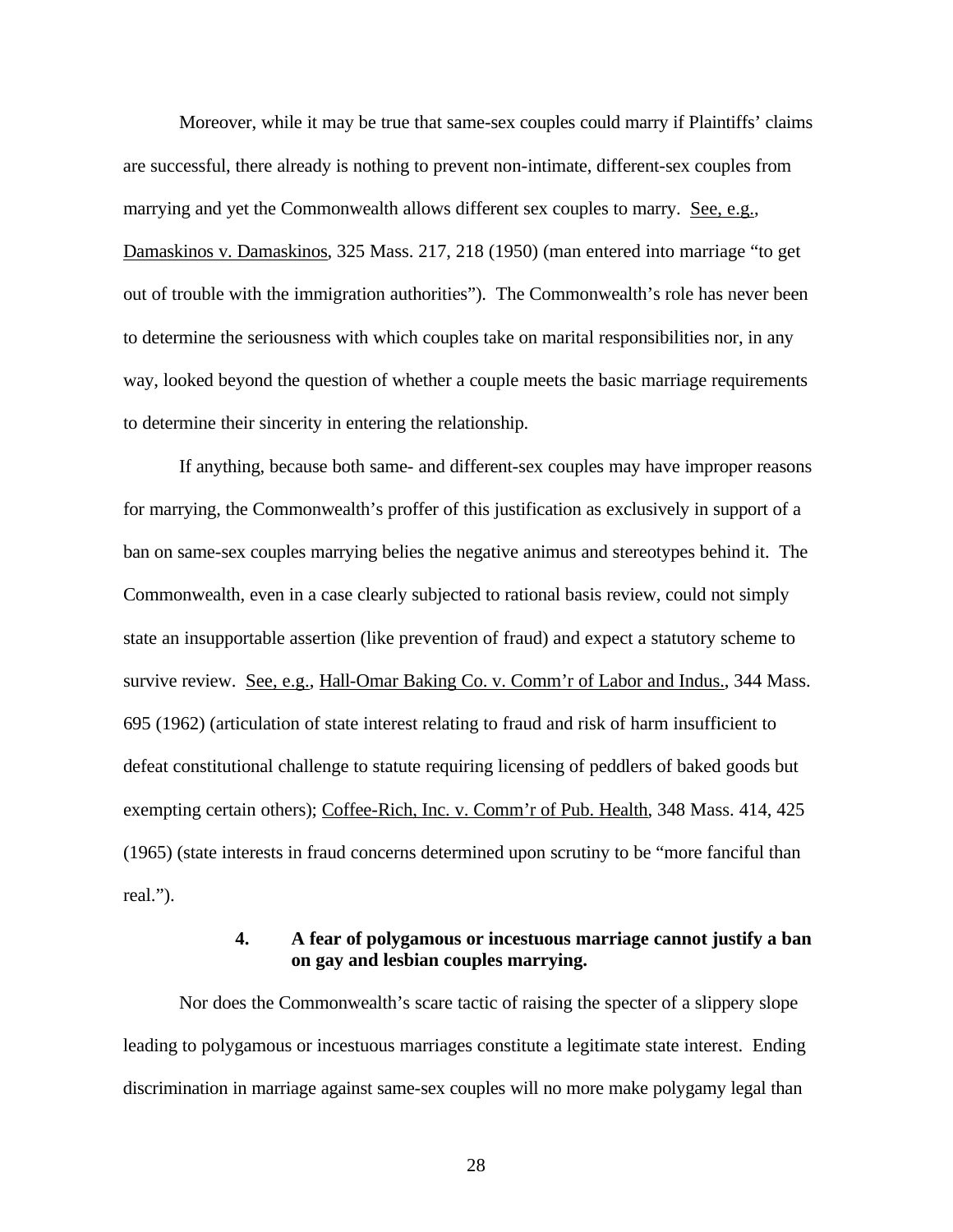ending race discrimination did. As previously explained, see Pls.' Memo. at 66, this case challenges restrictions based on personal characteristics, not numerosity. While not before this Court, other bans such as on polygamous or incestuous marriages may indeed survive scrutiny where supported by adequate justification.

### **B. The Commonwealth's Prohibition On Marriage For Same-Sex Couples Harms Children And Does Nothing To Advance The State's Interest In Creating Supportive Environments For Child-Rearing**

The Commonwealth's argument that excluding gay and lesbian couples from marriage promotes the rearing of children in optimal environments is deeply flawed. First, is based on the unfounded and insupportable assertion that only different-sex couples can provide an optimal setting for raising children. In an attempt to bolster this false assertion, the Commonwealth baldly states that children generally benefit from having married parents. While Plaintiffs do not dispute this conclusion, it supports rather than undermines Plaintiffs' claim. To the extent that having married parents is good for children, then permitting samesex parents to marry furthers the goal of benefiting all children, and prohibiting same-sex parents from marrying hinders it. The Commonwealth's argument dances around this contradiction and ignores the negative impact of its position on children with lesbian and gay parents. Excluding same-sex couples from marriage serves only to hurt children with gay and lesbian parents; it does not benefit children with non-gay parents. Therefore, while fostering optimal child-rearing is a legitimate state interest, the ban on marriage for same-sex couples does not further it.

#### **1. The legislature has not determined that two different-sex parents is the optimal setting for child-rearing.**

The Commonwealth's claim that the legislature has an interest in fostering childrearing in the setting of a married different-sex couple to the exclusion of the equally

29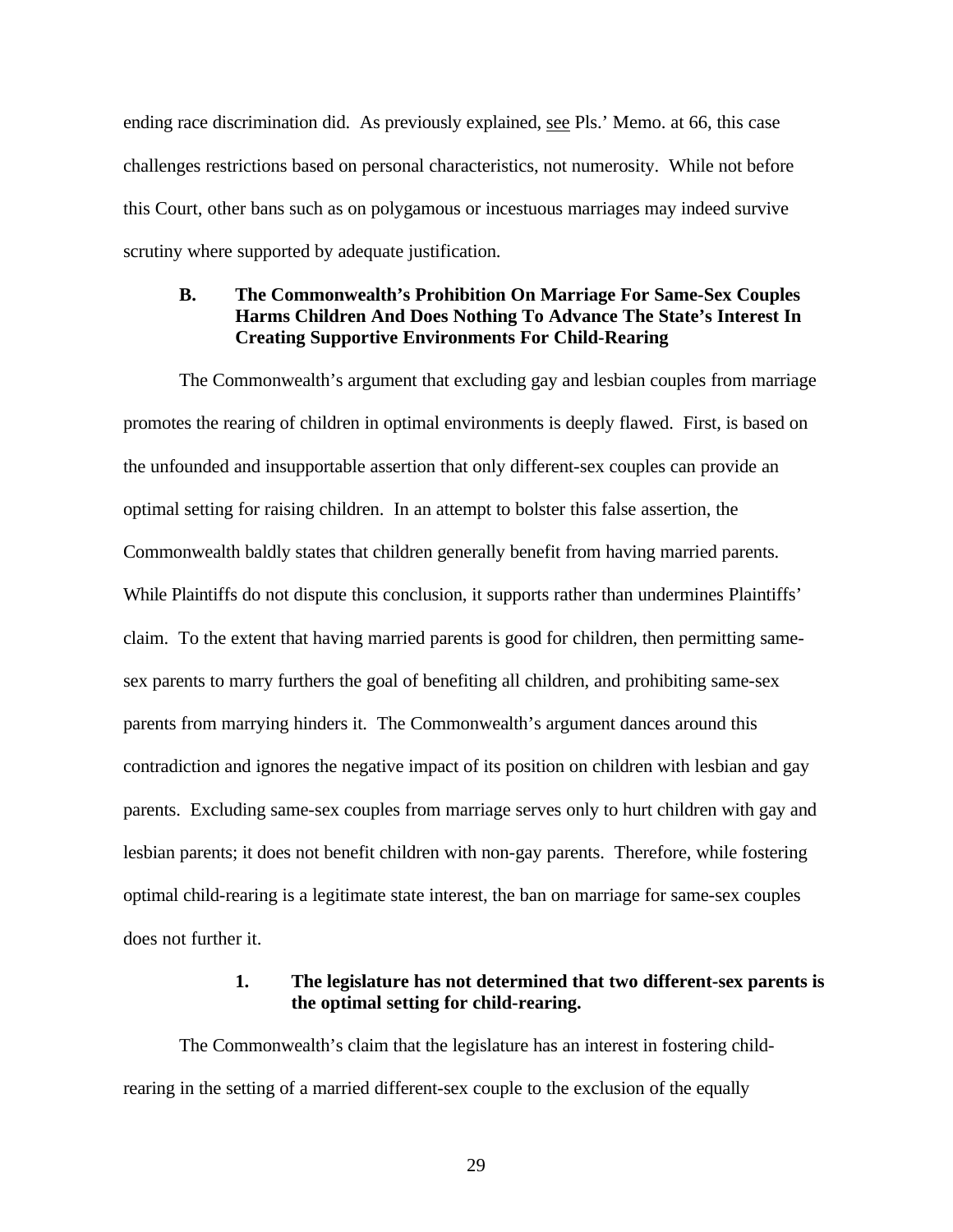important interest in the welfare of children of same-sex couples cannot be a legitimate state interest. First, the legislature ratified the adoption of children by same-sex couples in its amendments to the adoption laws after the SJC decisions of Adoption of Tammy, 416 Mass. 205 (1993), and Adoption of Susan, 416 Mass. 1003 (1993), which held that adoptions by same-sex couples were authorized by Massachusetts law. The amendments left the interpretation of Massachusetts law in these decisions intact. See Acts & Resolves 1999, c. 3, sec. 15. In so doing, the legislature can hardly be said to have determined that different-sex couple parents are inherently or categorically preferable to same-sex couple parents. Similarly, the laws relating to use of alternative reproductive technologies ("ART") fail to restrict, in any way, access to these technologies by unmarried individuals or couples. Nothing in these statutes even hints at a preferred class or category of persons to whom ART should be made available. As both of these examples demonstrate, the legislature has not chosen to foster child-rearing only in the context of married different-sex couples.<sup>26</sup> Moreover, if the Legislature truly wanted to limit the rearing of children to heterosexual married couples, it could and would have advanced this goal directly, through laws prohibiting same-sex couples from adopting, being foster parents, or using assisted

<sup>26</sup> <sup>26</sup> The Commonwealth's argument that the marriage ban could be related to a state interest in reducing use of new reproductive technologies is absurd. The General Court has never taken any action to restrict the use of ART and in fact has codified its policy decision to support infertile couples' use of such technology by requiring insurance coverage for it. Mass. Gen. Laws Ann. ch. 175 § 47H (2001); Mass. Gen. Laws Ann. ch. 176A § 8K (2001); Mass. Gen. Laws Ann. ch. 176G § 4 (2001); Culliton v. Beth Israel Deaconess Med. Ctr., 435 Mass. 285, 293 (2001) ("The Legislature has responded to the cost concerns that infertile couples face in attempting to conceive by mandating health insurance companies to provide coverage for infertility treatments."). If the legislature wanted to limit the use of ART by unmarried couples, it could have done so directly and would not need to do so through the marriage laws.

Moreover, the vast majority of consumers of ART are infertile heterosexual couples, largely married ones. See, Elaine Tyler May, Barren in the Promised Land: Childless Americans and the Pursuit of Happiness (1995). While gay and lesbian couples have also availed themselves of this method to have and raise children (and will continue to do so whether or not they may legally marry), the number of gay people who have done so pales in comparison to the number of non-gay ones. See, Elaine Tyler May at 242 (although sperm donor insemination procedures are now available to unmarried women, "its most common use is among married couples").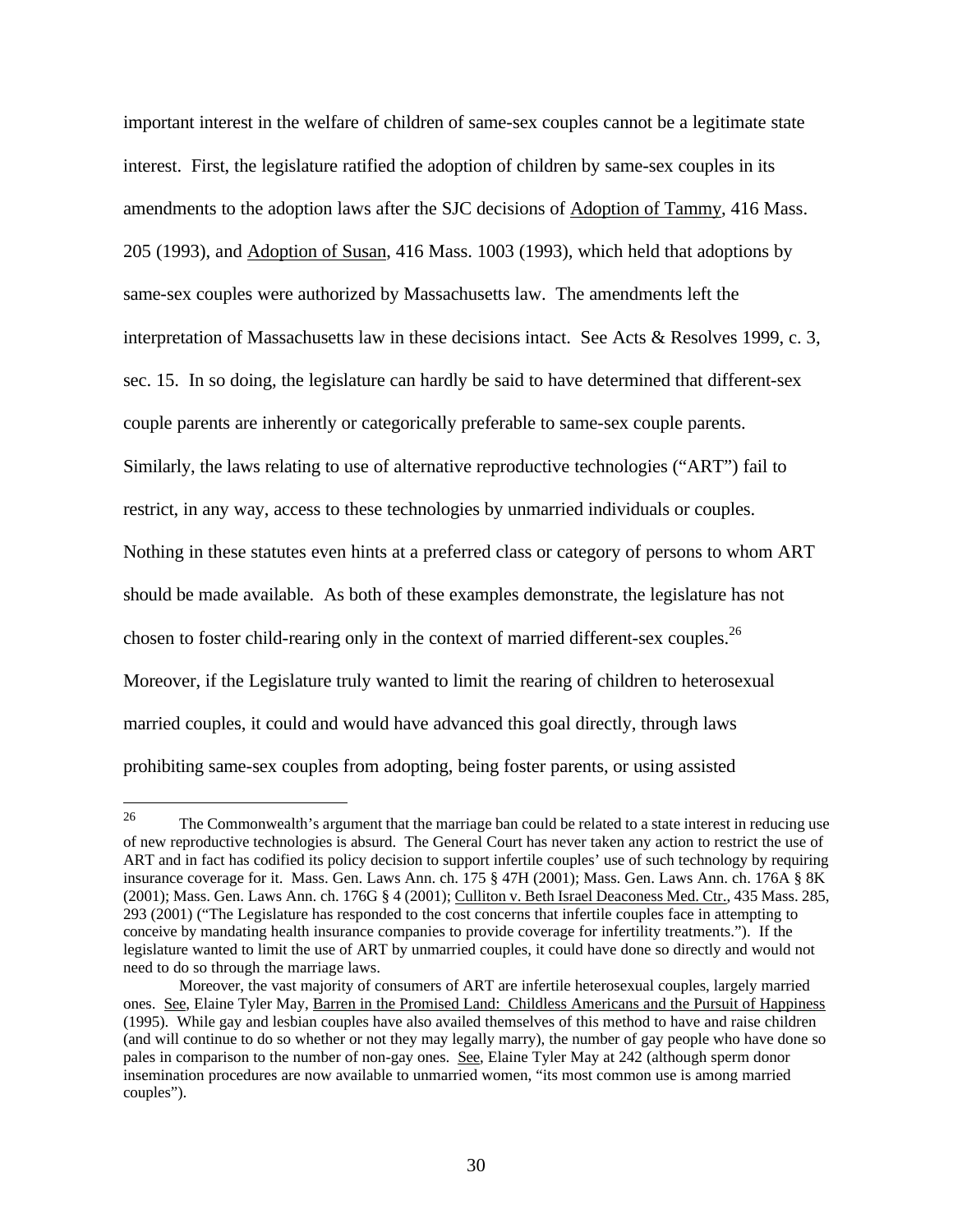reproduction to have children. In fact, however, none of these laws bans same-sex couples from raising and caring for children. To the contrary, they all acknowledge and provide support for families formed by same-sex couples.

### **2. The Commonwealth's assertion that only different-sex parents can provide the optimal setting for raising children is insupportable.**

In addition, because the Commonwealth can offer no credible support for its assertion that the legislature could reasonably determine that same-sex couples are not capable of providing an optimal setting for child-rearing, the marriage ban has no rational relationship to the state's interest in child-rearing. Indeed all of the existing research supports the conclusion that gay and non-gay people are equally capable of being good parents. As the American Academy of Pediatrics recently affirmed in its statement in support of co-parent adoption, "the weight of evidence gathered during several decades using diverse samples and methodologies is persuasive in demonstrating that there is no systematic difference between gay and non-gay parents in emotional health, parenting skills, and attitudes toward parenting." Ellen C. Perrin, MD, et al., Technical Report: Coparent or Second-Parent Adoption by Same-Sex Parents, 109 Pediatrics 2, 341-344 (2002).<sup>27</sup> The Commonwealth ignores the clear conclusion drawn even in the article on which it relies – namely, that research from the most rigorously peer-reviewed journals in child development and sociology provide accepted social scientific evidence that lesbian and gay parents are as fit, effective and successful as different-

<sup>27</sup> <sup>27</sup> The same conclusion was reached several years earlier by the American Psychological Association ("APA"). In a 1995 report, after summarizing the existing research on lesbian and gay parenting, the APA concluded: "In summary, there is no evidence to suggest that lesbians and gay men are unfit to be parents or that psychosocial development among children of gay men or lesbians is compromised in any respect relative to that among offspring of heterosexual parents. Not a single study has found children of gay or lesbian parents to be disadvantaged in any significant respect relative to children of heterosexual parents. Indeed, the evidence to date suggests that home environments provided by gay and lesbian parents are as likely as those provided by heterosexual parents to support and enable children's psychosocial growth." Lesbian and Gay Parenting: A Resource for Psychologists (American Psychological Association, 1995).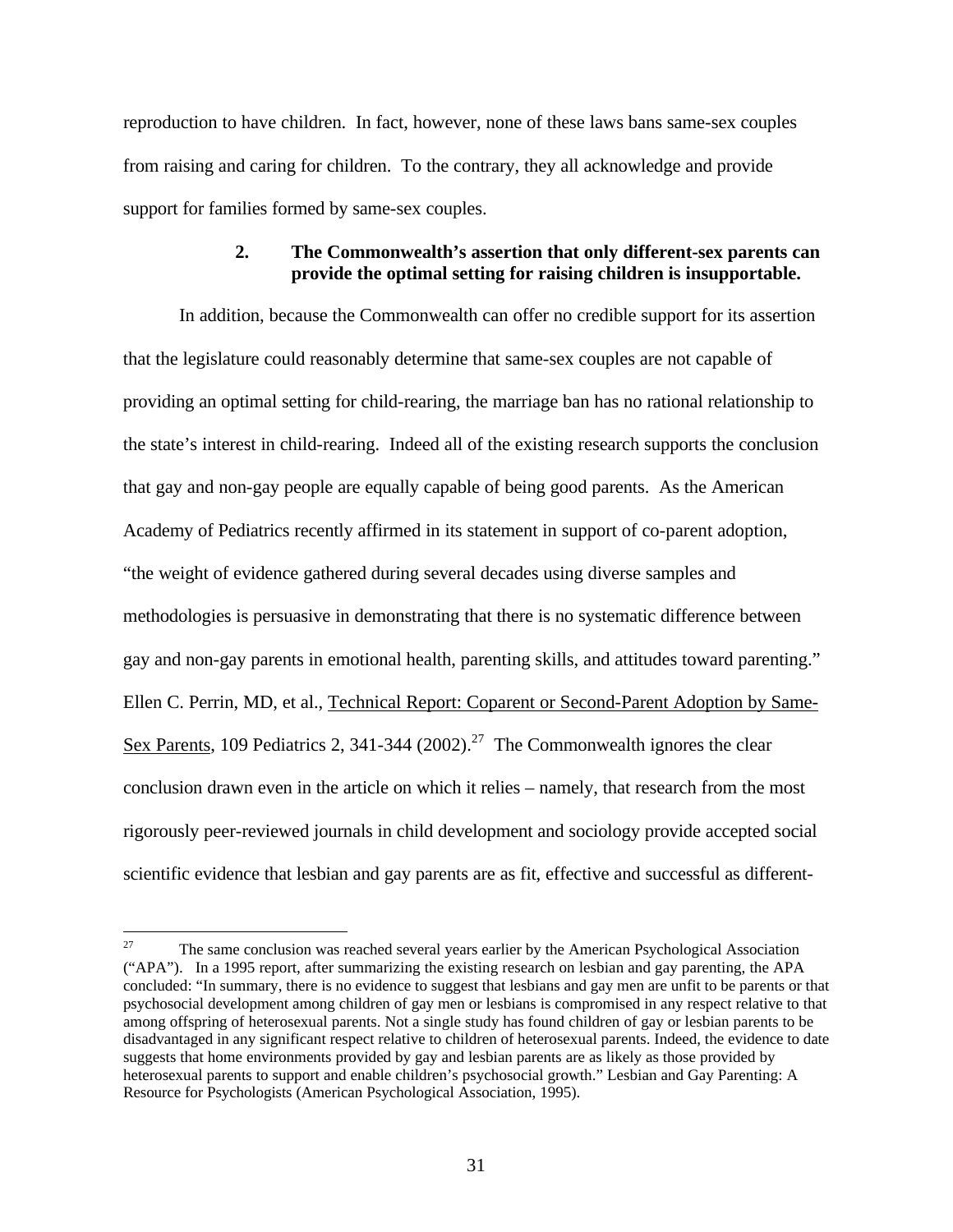sex parents are. Judith Stacy & Timothy J. Biblarz, (How) Does the Sexual Orientation of Parents Matter, 66 Am. Soc. Rev. 159, 160 (April 2001).<sup>28</sup> These studies find that children of same-sex couples are at least as emotionally healthy, socially adjusted, and cognitively successful as children raised by heterosexual parents. **Id.** at 176. There is neither theory nor evidence that leads in the opposite direction. To the extent that there are differences that have been noted, they are simply differences, not deficits. Id. at 177.<sup>29</sup>

Moreover, despite the Commonwealth's effort to cast doubt on the uniformly positive findings in these studies, the Defendants' allusion to the piecemeal and scatter shot attack on the methodology employed in some studies does not undermine the cumulative weight of the scholarly research in this area. Defs.' Memo. at 64. It is a well-accepted standard in social science research that although one study itself cannot be generalized, when researchers using different samples and different methods consistently achieve the same results, it increases the validity and reliability of the individual studies. Herman J. Loether & Donald G. McTavish,

<sup>28</sup> <sup>28</sup> The Commonwealth takes several quotes from this article by Judith Stacey and Timothy Biblarz completely out of context in support of its argument preferencing heterosexual parenting. First, their statement that the "only theory of child development we can imagine in which a child's sexual development would bear no relationship to parental genes, practices, environment, or beliefs would be an arbitrary one," is completely misconstrued. Defs.' Memo. at 63. Far from asserting that optimal child-rearing is with a mother and a father, Stacey's and Biblarz's point by that quote was to highlight their concern that social science researchers have shied away from discussing differences in child-rearing between gay and lesbian parents and their non-gay counterparts because of "heterosexism" "that accepts heterosexual parenting as the gold standard." Stacy & Biblarz, 66 Am. Soc. Rev. at 162. Rejecting that orthodoxy, Stacey and Biblarz closely examined 21 psychological studies published between 1981 and 1998 that addressed the question of how sexual orientation of parents affects their children to determine whether there were any differences, not simply whether there were any deficits as previous researchers had focused upon. Id. at 167.

<sup>29</sup> Differences of the same or related nature would be found in any studies that varied the demographic information relating to parents. For example, there might be differences in outcomes of studies between children raised by parents who grew up in cities versus those who were raised on farms. Or, for example, there might be differences in outcomes of studies between children raised by parents from different religions or faith backgrounds. However, the critical inquiry with respect to any legitimate state interest is whether there are deficits reflected in one cohort. Any alternative approach would repeat the mistake for which Biblarz and Stacey take other social science researchers to task of setting up different-sex parenting as the "gold standard," see above, with no empirical basis. Such approach incorporates bias, rather than research, as the baseline for conclusions to be drawn regarding the health and welfare of children as it relates to the sex of their parents. Stacey and Biblarz clearly conclude that looking at 21 studies done over nearly 20 years, there are no deficits to note in children raised by same-sex couples. Id. at 177.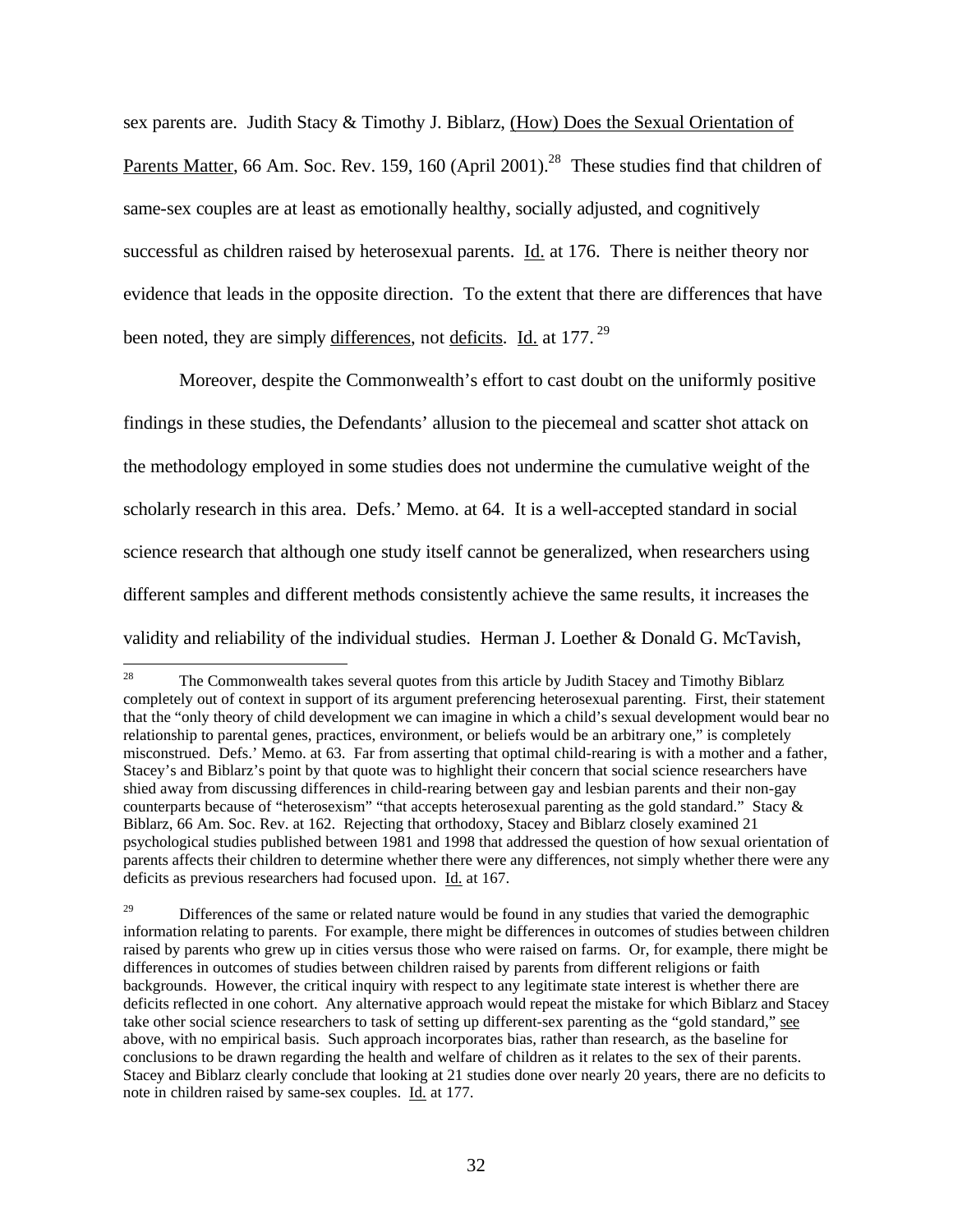Descriptive and Inferential Statistics  $416 (4<sup>th</sup>$  ed. 1993) ("scientific generalizations are based upon replications of a study rather than a single, isolated study").<sup>30</sup> To the contrary, from a social science perspective, it is indisputably significant that after twenty plus years of studies, researchers have found a complete absence of any empirical basis for concern about the wellbeing of children raised by gay or lesbian parents. See n.27 and accompanying text supra. In short, nothing the Commonwealth points to or could point to supports any conclusion that same-sex parenting gives rise to "harmful effects on children." Defs. Memo. at 65. Indeed, all of the existing data is to the contrary. Because even under minimal scrutiny, justifications must have some real basis and not simply be "fanciful," the Commonwealth's support for the marriage ban based on parenting outcomes fails. Coffee-Rich, Inc. v. Comm'r of Pub. Health, 348 Mass. 414, 425 (1965).

Moreover, while it may well be true that having married parents can provide strong supports for children, no studies conclude that different-sex parents are preferable to same-sex ones or that different-sex parents are the only ones capable of providing an optimal environment for children. The Commonwealth has not cited any research or evidence supporting its position that same-sex parents are inherently inferior to different-sex parents for the simple reason that none exists. Many factors are relevant to parental ability (such as commitment, stability, and consistency); sexual orientation is not.

 $30<sup>°</sup>$ In addition, taking a single reference to a study of 25 children of lesbian parents to argue that the legislature could reasonably determine that a ban on gay and lesbian couples marrying relates to the state's interest in limiting teenage pregnancies defies credulity. See Defs.' Memo. at 64. Indeed, the Commonwealth has a legitimate state interest in reducing teen pregnancies and state agencies have appropriately devoted significant attention to this issue. The root causes of teen pregnancy have largely been identified to include "social and economic factors such as poverty, racism, sexism, job opportunities, past history of sexual abuse, family stability, school failure, and risk-taking behaviors." See Debra W. Haffner, M.P.H. & Eva S. Goldfarb, Ph.D., But, Does It Work?: Improving Evaluations of Sexuality Education, Report, Sexuality Information & Education Council of the United States, at http://www.siecus.org/pubs/evals/eval0000.html. The Commonwealth's suggestion in the context of this case that gay and lesbian couples being able to marry could be one of the causes considered by the legislature to be of teen pregnancy is preposterous.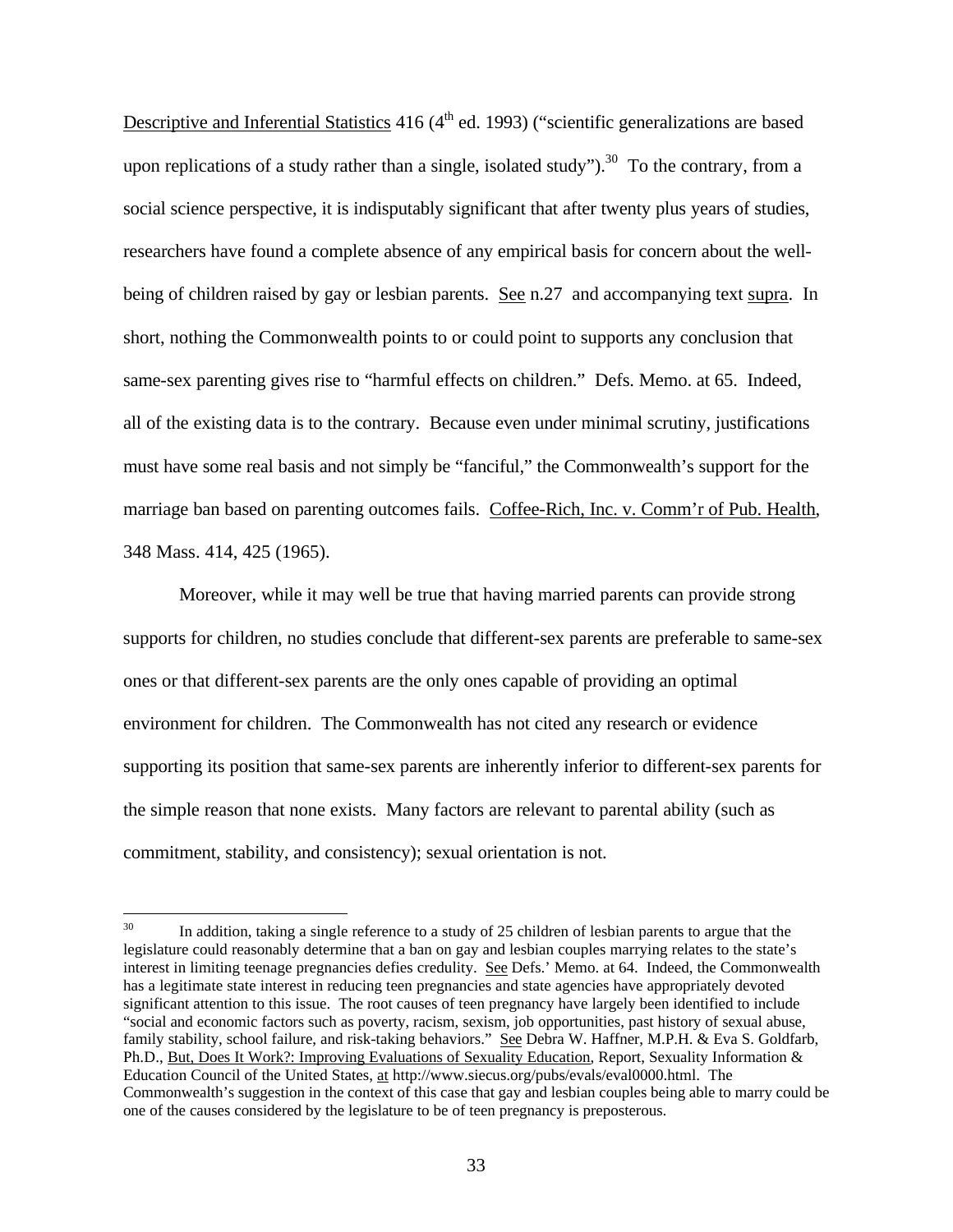## **3. Prohibiting gay and lesbian couples from marrying hurts rather than helps children.**

The Commonwealth's justification relating to child-rearing ignores a critical fact.

Marriage would be good for children of same-sex couples for the same reasons it is good for

children of non-gay parents. As Professor Michael Wald explained,

[R]ecognition of a right of all same-sex couples to marry would be very beneficial to the thousands of children who are currently living with parents in a same-sex partnership. Enabling their parents to marry would protect the children's economic interests by insuring their access to the resources of both adults. . . Children living with same-sex parents also would benefit by seeing that the community views their family as more "normal." Their parents' wellbeing will be improved, which will contribute to their capacity for childrearing. By not allowing their parents to marry, or by undoing existing marriages, the children living with same-sex partners are made to suffer.

Michael Wald, Same-Sex Couples: Marriage, Families, and Children, An Analysis of

Proposition 22, The Knight Initiative, Stanford Institute for Research on Women and Gender, Stanford University, Stanford, CA (1999). If the true concern of the Commonwealth is, as it should be, creating an optimal setting for child-rearing, it would lift the ban against gay and lesbian parents marrying, not defend it.

## **C. Prohibiting The Gay And Lesbian Plaintiff Couples From Marrying Bears No Relationship To The Commonwealth's Asserted Interest In Conserving Financial Resources**

While the Commonwealth may indeed have a legitimate interest in conserving financial resources, the marriage ban on gay and lesbian couples does nothing to foster that interest. And, based on the position the federal government has taken with respect to welfare legislation, prohibiting gay and lesbian couples from marrying may actually undermine this interest. In addition, the related justification the Commonwealth offers for the ban, that samesex relationships "tend to be more independent and therefore in less need of such financial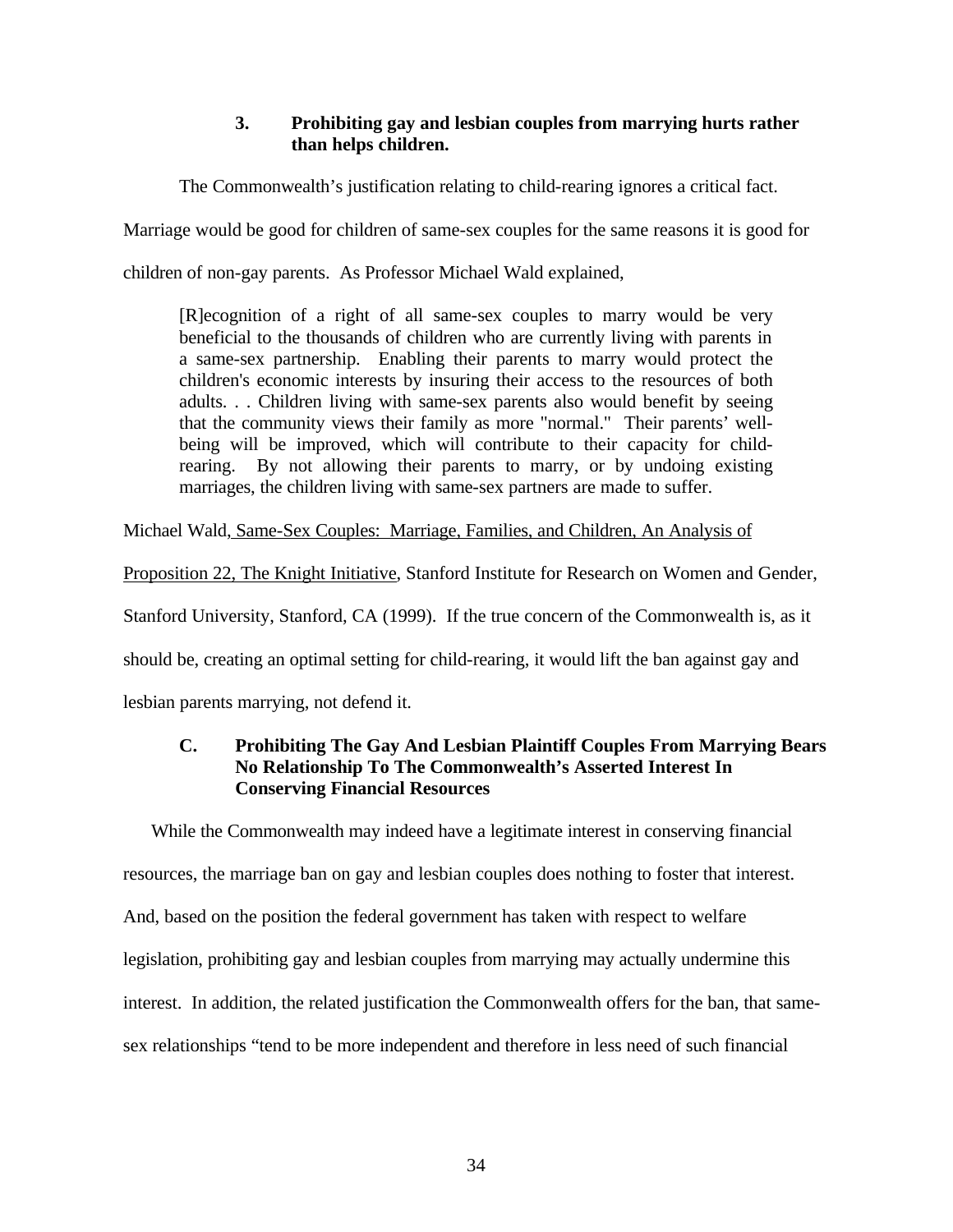assistance," is baseless and therefore cannot serve as the basis for the Commonwealth's justification.

First, the reason there is no relationship between the ban on gay and lesbian couples marrying and conserving financial resources is that married couples generally have lower poverty rates.<sup>31</sup> There is no basis for concluding that married same-sex couples would not also be lifted out of poverty by marriage, just as are married different-sex couples.<sup>32</sup> In fact, it is just this conclusion that has led the federal government to recently introduce serious incentives to encourage poor people to marry. See, e.g., The White House, Working Toward Independence 19-21 at http://www.whitehouse.gov/news/ releases/2002/02/welfare-reformannouncement-book.pdf (overview of proposals to "Promote Child Well-Being and Healthy Marriages" in context of welfare reauthorization plan); H.R.2893,  $107<sup>th</sup>$  Cong. § 2 (2001) ("Promotion and Support of Responsible Fatherhood and Healthy Marriage Act of 2001," establishing programs to promote marriage as a way to "increase family income and economic security").

Second, the Commonwealth's justification of preserving financial resources relies on its assertion that gay and lesbian couples are more financially independent and therefore less needing of marital protections. This assertion is unfounded. Published studies find that the earnings of lesbians are similar to that of heterosexual women, which is significantly less than that of heterosexual men. M.V. Lee Badgett, The Wage Effects of Sexual Orientation

 $31$ <sup>31</sup> Census data from 1990 show that in Massachusetts, less than 3% of married couples' families had income below the poverty level, while over 20% of unmarried families did. Massachusetts State Data Center, MISER, University of Massachusetts, Poverty Status in 1989 of Families by Type and by Presence of Children, Report 92-05, at http://www1.miser.umass.edu/datacenter/population/topical5.pdf, accessed 2/22/02.

 $32$  More recent federal data makes the same point. Married couple families had a 5% poverty rate nationally in 2000, while families head by single women had a nearly 25% poverty rate. Joseph Dalaker, Current Population Reports, U.S. Census Bureau, Poverty in the United States: 2000 2 (Table A) (Sept. 2001).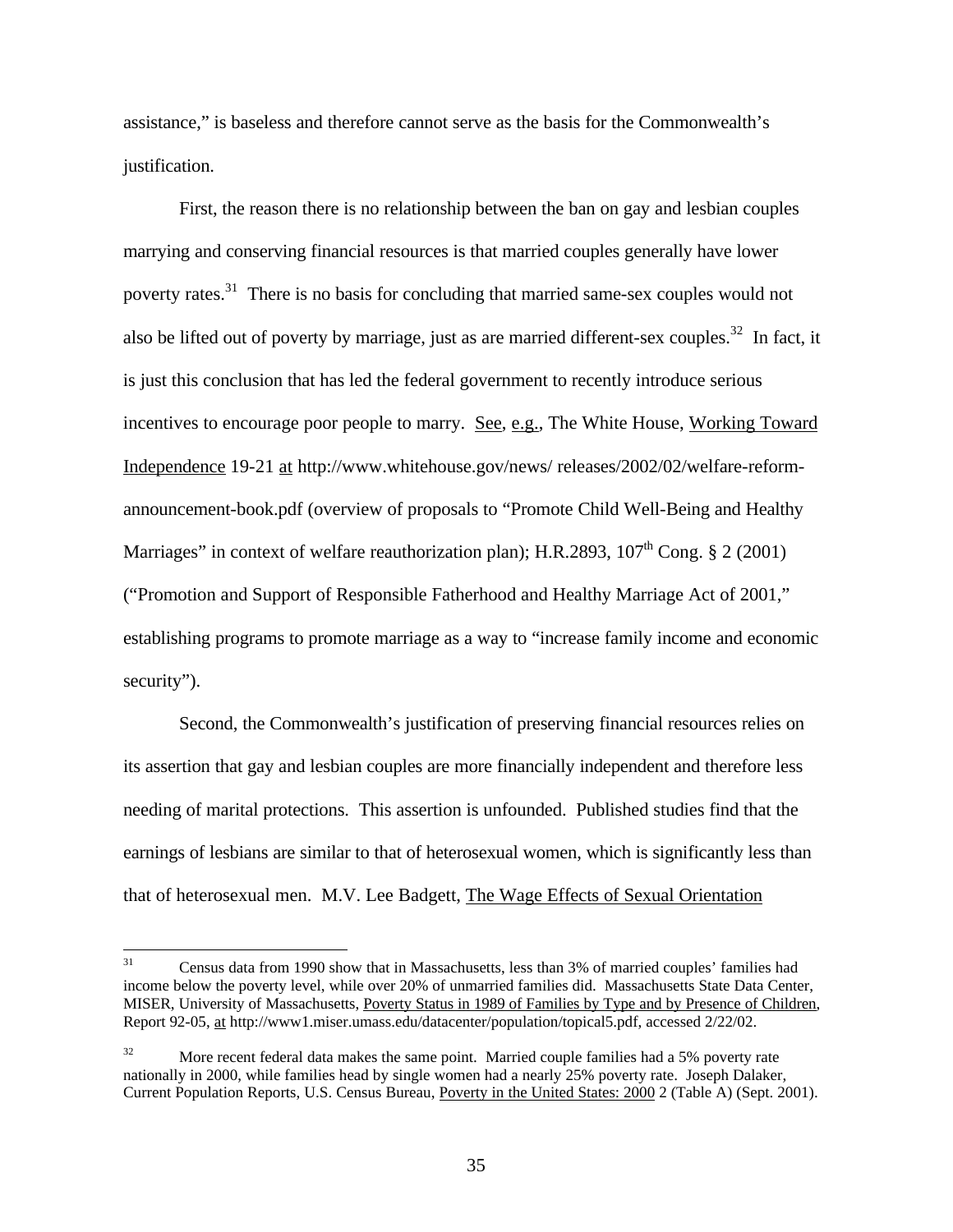Discrimination, 49 Indus.& Lab. Rel. Rev. 726, 736 (1995); M.V. Lee Badgett, Money, Myths, and Change: The Economic Lives of Lesbians and Gay Men 35 (2001); Marieka Klawitter & Victor Flatt, The Effects of State and Local Antidiscrimination Policies for Sexual Orientation Discrimination, 17 J. Pol'y Analysis & Mgmt. 658, 675 (1998). In a related vein, studies demonstrate that individual gay men earn less in their jobs than similarly qualified heterosexual men.<sup>33</sup> As a result of either the sexual orientation disadvantage for gay men or the gender disadvantage for lesbians, same-sex couples actually earn less than heterosexual married couples and are, accordingly, no less deserving of the Commonwealth's marital protections based on alleged lack of financial interdependency.

In any case, the Commonwealth's financial justification could not pass muster in light of the nature of the right at stake. The Commonwealth can hardly characterize this case as one involving economic regulation simply because the justification it offers is a financial one. Moreover, an economic justification could be offered for many statutory restrictions yet must fail even rational basis scrutiny where the right at stake is an important one. See, e.g., Murphy v. Comm'r of Dep't of Indus. Accidents, 415 Mass. 218, 226-27 n.16 (1993) (in case addressing assistance of counsel, though not a fundamental right, where the state offered mostly financial reasons for the filing fee including the reduction of administrative cost of workers compensation and litigation costs for disadvantaged, reasons were determined to be "so attenuated as to render the distinction arbitrary or irrational").

<sup>33</sup> <sup>33</sup> M.V. Lee Badgett, The Wage Effects of Sexual Orientation Discrimination, 49 Indus. & Lab. Rel. Rev. 735 (1995); M.V. Lee Badget, Money, Myths, and Change: The Economic Lives of Lesbians and Gay Men 34 (2001); Klawitter & Flatt, supra, at 670; Sylvia A. Allegretto & Michelle M. Arthur, An Empirical Analysis of Homosexual/Heterosexual Male Earnings Differentials: Unmarried and Unequal?, 54 Indus. & Lab. Rel. Rev. 634 (2001).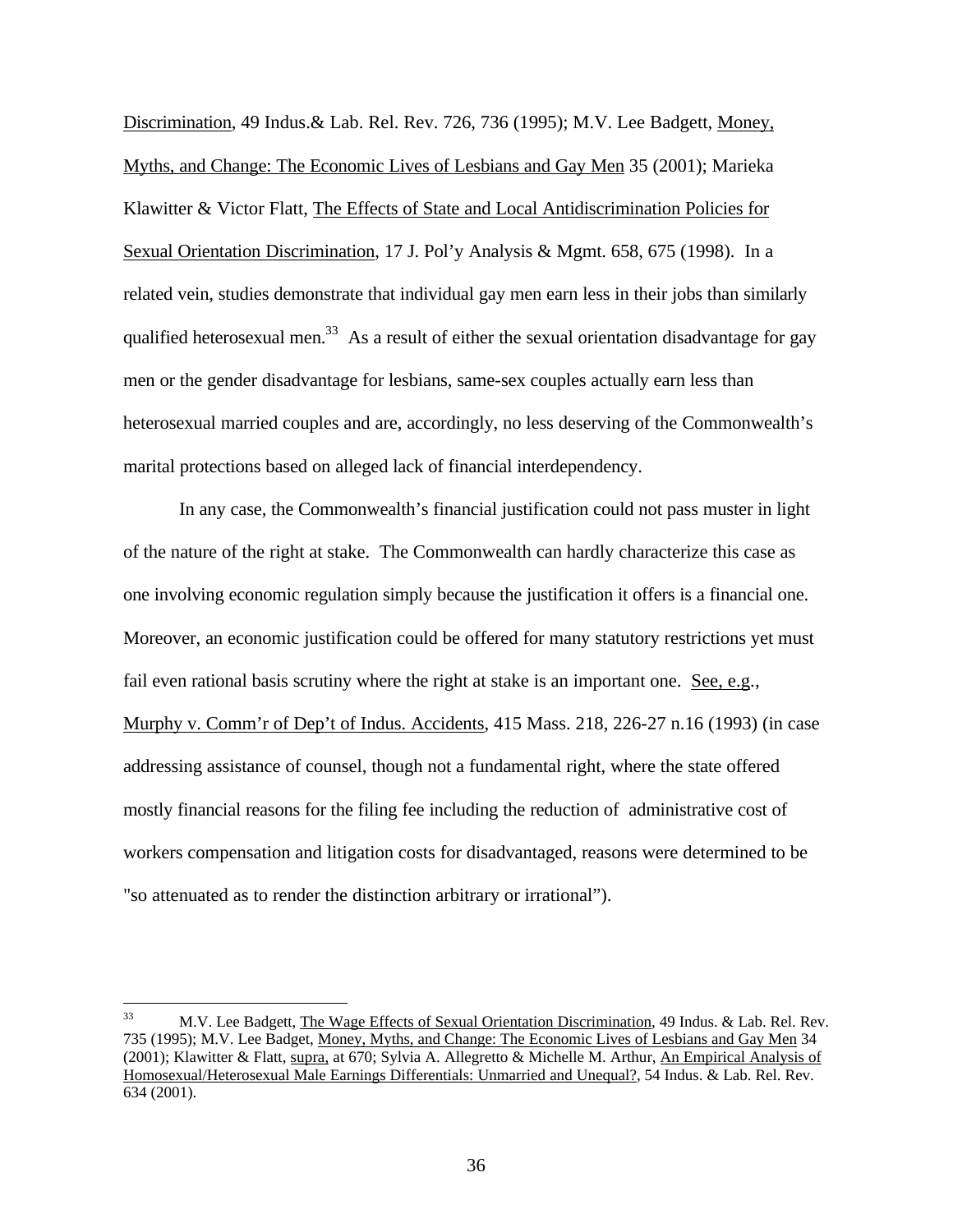## **V. THE ATTORNEY GENERAL'S POLICY PREFERENCE TO HAVE THE LEGISLATURE ADDRESS THIS ISSUE DOES NOT OBVIATE THIS COURT'S CONSTITUTIONAL DUTY TO ADDRESS PLAINTIFFS' CLAIM**

The Commonwealth's repeated urging that this Court simply send Plaintiffs to the Legislature to vindicate their rights turns constitutional jurisprudence on its head. There is no question that the Legislature's authority is both limited and defined by the Massachusetts Constitution. Article XXX. Within this context of allocation of authority and the creation of three branches of government, the Massachusetts Constitution provides for judicial review of statutes to ensure that Massachusetts citizens are not denied the constitutional protections secured for them. As the SJC has explained:

It is elementary in constitutional law under the Constitution of this commonwealth that a duty is cast upon the judicial department of government, when the question is properly raised between litigants, to determine whether a public officer is overstepping constitutional bounds and whether statutes duly enacted conform to the fundamental law as expressed in the Constitution. It is a delicate duty, always approached with caution and undertaken with reluctance, but an imperative duty which cannot be escaped.

Horton v. Att'y Gen., 269 Mass. 503, 507 (1930).

"Adjudicat[ing] a claim that a law and the actions undertaken pursuant to that law" conflict with the requirements of the Constitution is "the very essence of judicial duty." Moe v. Sec'y of Admin. & Fin., 382 Mass. 629, 642 (1981) (quoting Colo. v. Treasurer & Receiver Gen., 378 Mass. 550, 553 (1979)).

Arguing that this is an issue best left to the Legislature because of the

Commonwealth's belief that it is a topic of controversy or one where the outcome lacks

popularity, is tantamount to asking this Court to abdicate its constitutional role of reviewing

statutes. In an arguably equally tendentious case involving public funding of abortion, the

SJC held that it is the court's duty to protect and enforce constitutional rights. In reaching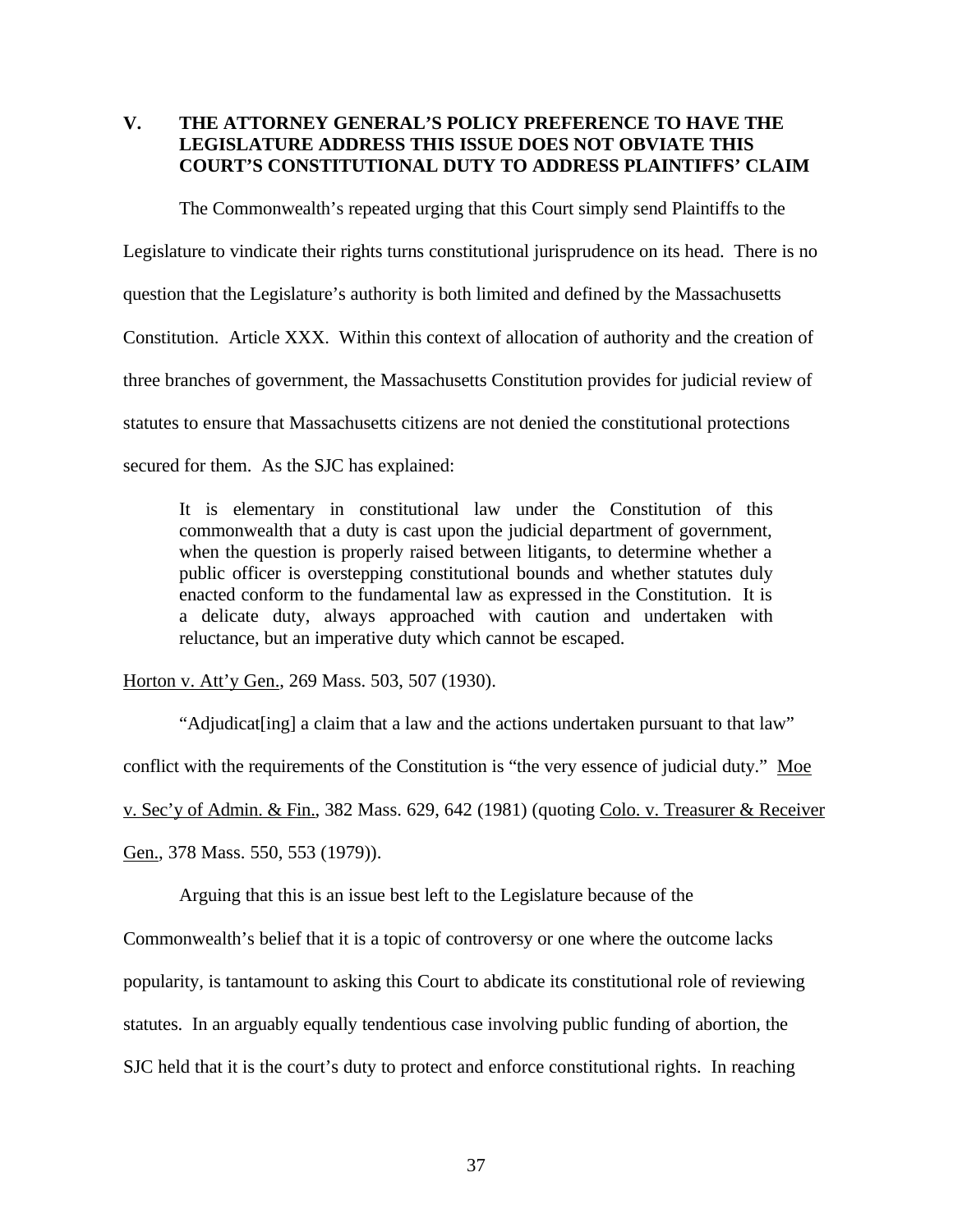such conclusion, the SJC expressly acknowledged that "deep-seated resistance" to an outcome compelled by the constitution may not defeat a claim even where it raises important issues of social policy. Moe, 382 Mass. at 660.

The SJC has rightly refused to abdicate its duty even in cases where the legislature had a legitimate interest in regulating an area of important public interest. In Murphy, 415 Mass. at 219, Plaintiffs challenged the constitutionality of a statutory scheme governing workers' compensation claims that required an employee wishing to challenge an administrative law judge's denial of benefits to pay a fee if the employee wished to proceed with the assistance of counsel. Even where the parties had reached a settlement agreement and the department had promulgated new regulations eliminating the fee requirement as to certain parties, the SJC struck the statutory scheme as violative of constitutionally protected rights. As the Court explained, even in the absence of a live controversy, it was critical for the issue to be addressed and resolved "so as to further the public interest." Id. at 221 n. 5. See also, Doe v. Att'y Gen., 430 Mass. 155 (1999); Cabaret Enters., Inc. v. Alcoholic Beverages Control Comm'n, 393 Mass. 13 (1984); Att'y Gen. v. Mass. Interscholastic Athletic Ass'n., 378 Mass. 342 (1979); Superintendent of Belchertown State Sch. v. Saikewicz, 373 Mass. 728 (1977);

This case presents a live controversy, a matter of public import and a challenge to a statutory scheme. The Commonwealth's desire for this Court to ignore Plaintiffs' claims is not legal grounds for avoiding a decision in this case.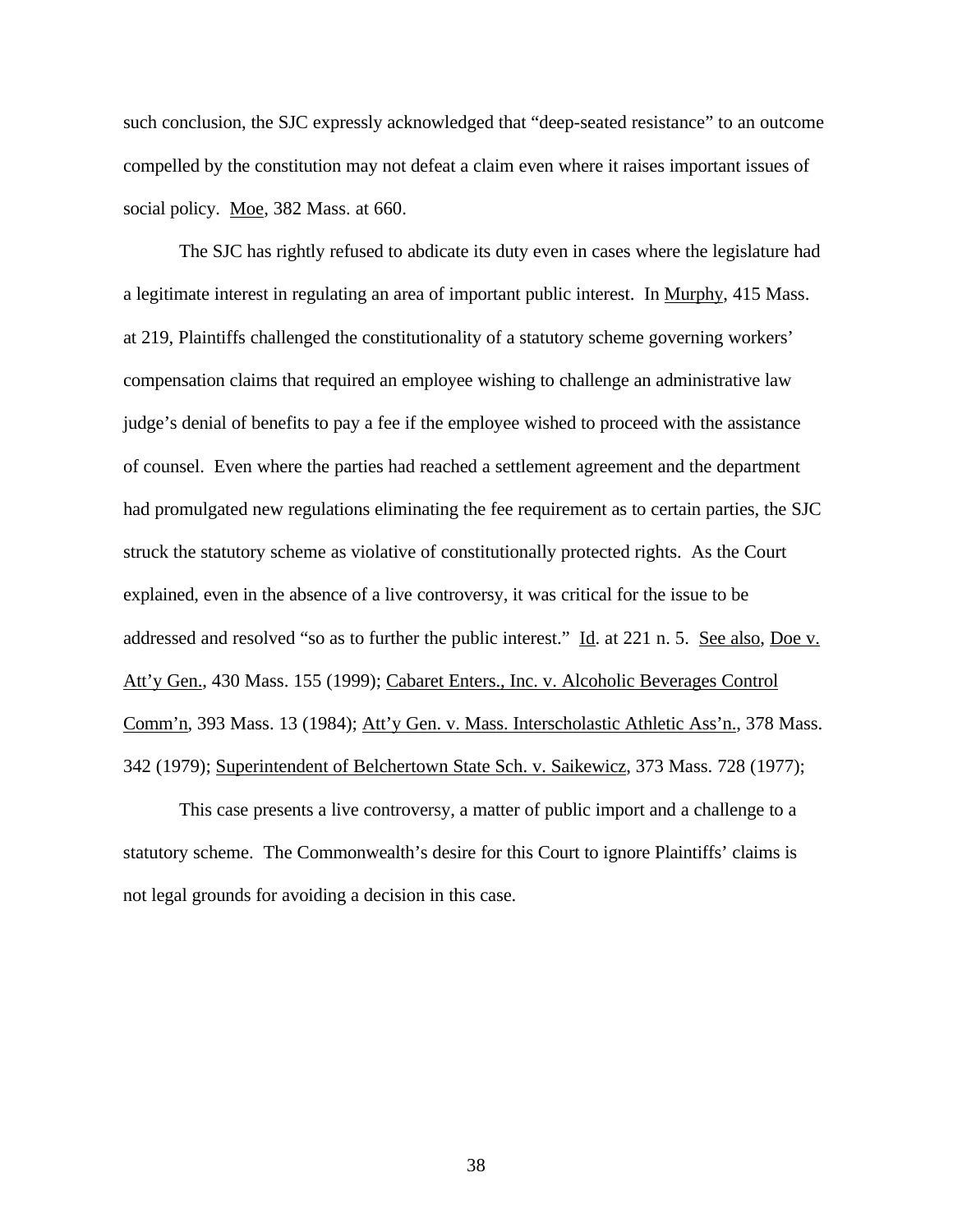#### **CONCLUSION**

For the foregoing reasons, this Court should grant the Plaintiffs' motion for summary judgment, deny the Defendants' cross-motion for summary judgment, enter an order declaring that civil marriage must be made available to the Plaintiffs on the same terms as other couples in the Commonwealth and order Defendants to issue marriage licenses to the Plaintiff couples.

> THE PLAINTIFFS, Hillary and Julie Goodridge, David Wilson and Robert Compton, Michael Horgan and Edward Balmelli Maureen Brodoff and Ellen Wade Gary Chalmers and Richard Linnell Heidi Norton and Gina Smith Gloria Bailey and Linda Davies

By their attorneys, GAY & LESBIAN ADVOCATES & DEFENDERS

Mary L. Bonauto, BBO #549967 Jennifer L. Levi, BBO # 562298 Gary D. Buseck, BBO # 067540 Bennett H. Klein, BBO # 550702 Karen L. Loewy, BBO # 647447 Gay & Lesbian Advocates & Defenders 294 Washington St., Suite 301 Boston, MA 02108-4608 (617) 426-1350

\_\_\_\_\_\_\_\_\_\_\_\_\_\_\_\_\_\_\_\_\_\_\_\_\_\_\_\_\_\_\_\_\_\_

Date: